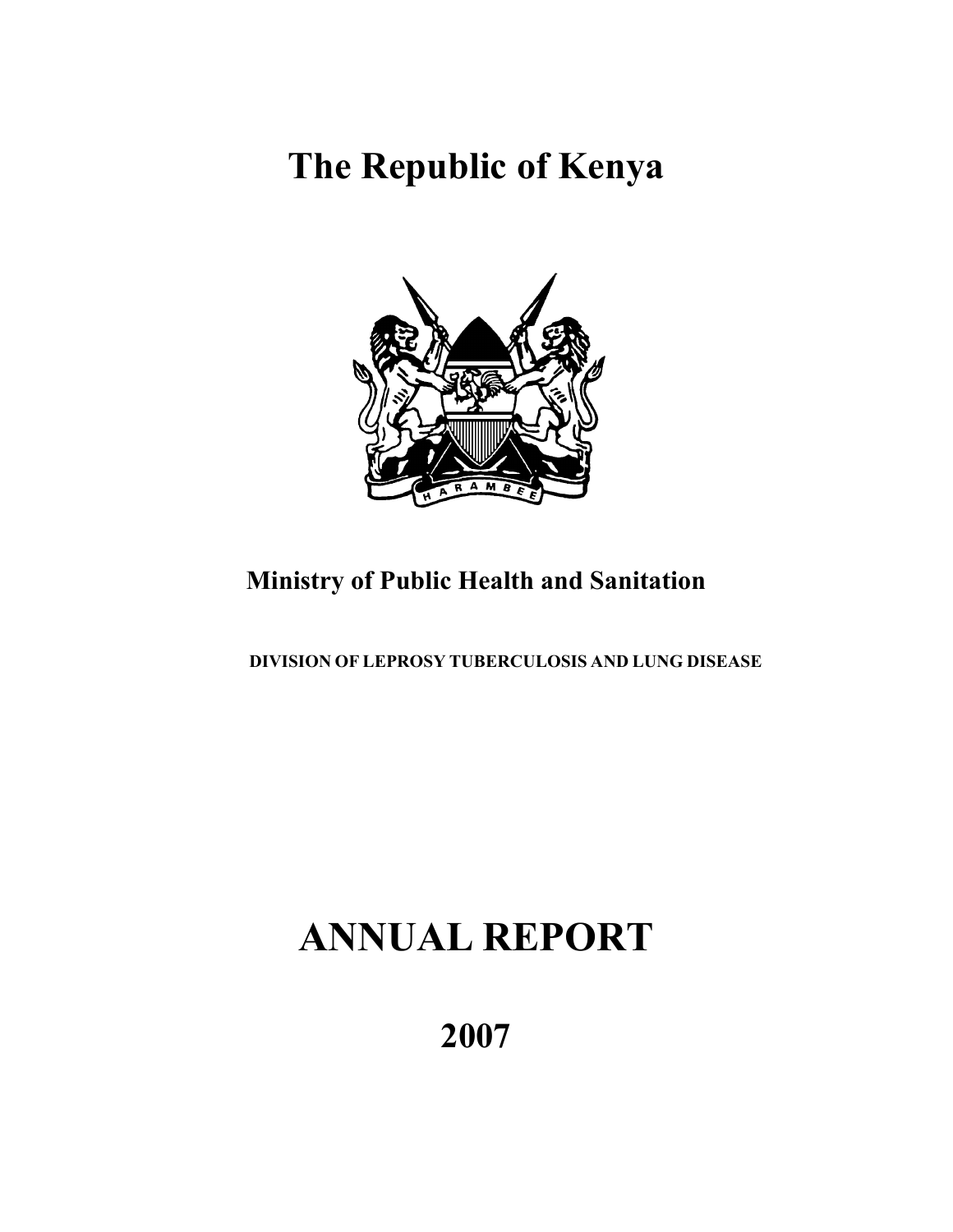

## **The Republic of Kenya**

**Ministry of Public Health and Sanitation** 

 **DIVISION OF LEPROSY TUBERCULOSIS AND LUNG DISEASE** 

## **ANNUAL REPORT**

**2007**

…………………………………………………………………………………………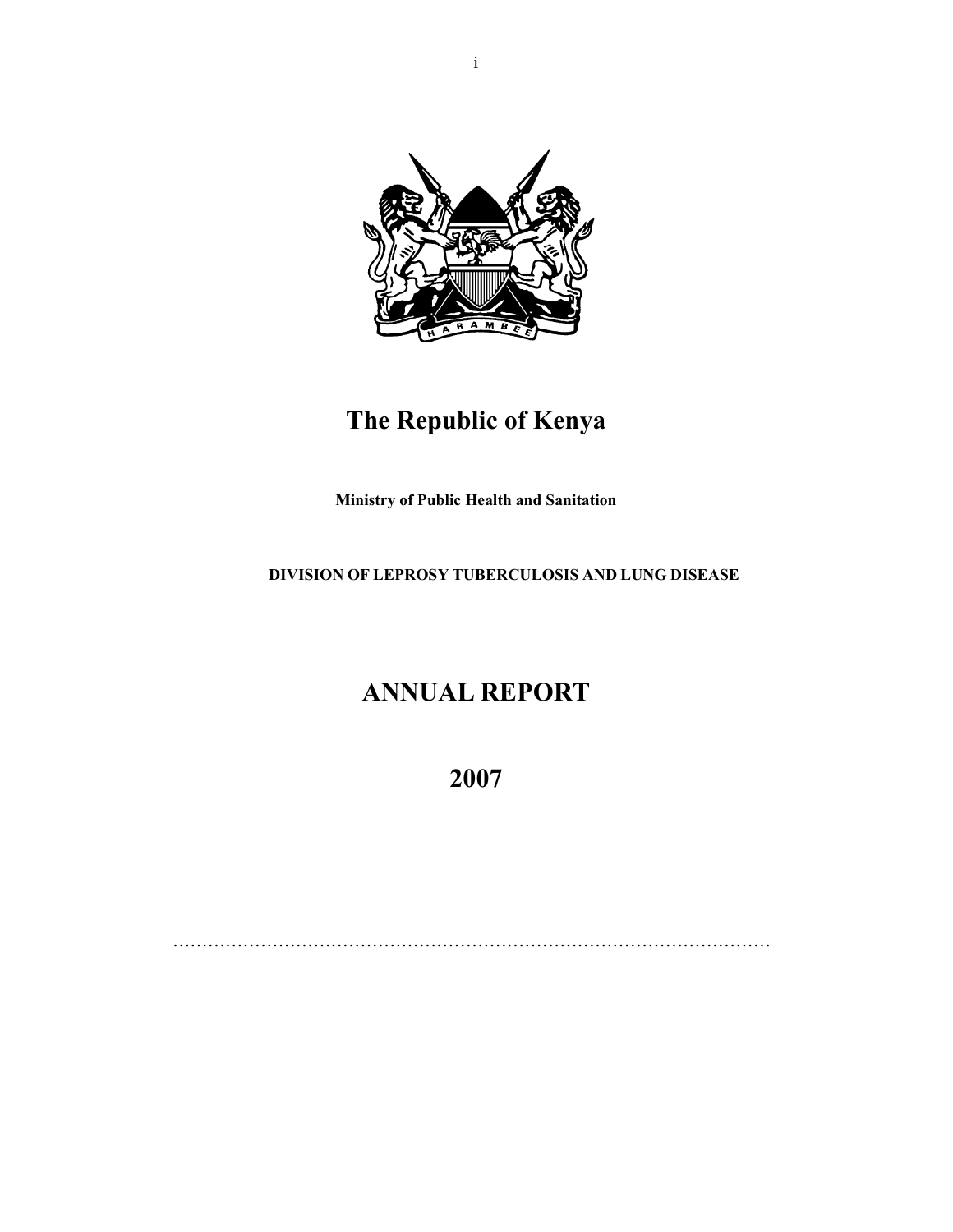## **EDITORIAL BOARD**

## **Editor-In-Chief Dr. Joseph Sitienei**

## **Editorial Committee Hillary Kipruto ◘ Dr. Dave Paul Muthama◘ Dr. Chris Masila◘ Paul Malusi**

## **Compiled by Hillary Kipruto**

#### DIVISION OF LEPROSY TUBERCULOSIS AND LUNG DISEASE

P.O Box 20781-00202 Nairobi, Kenya Telephone: +254-020-27198 Email: info@nltp.co.ke Website: http//:www.nltp.co.ke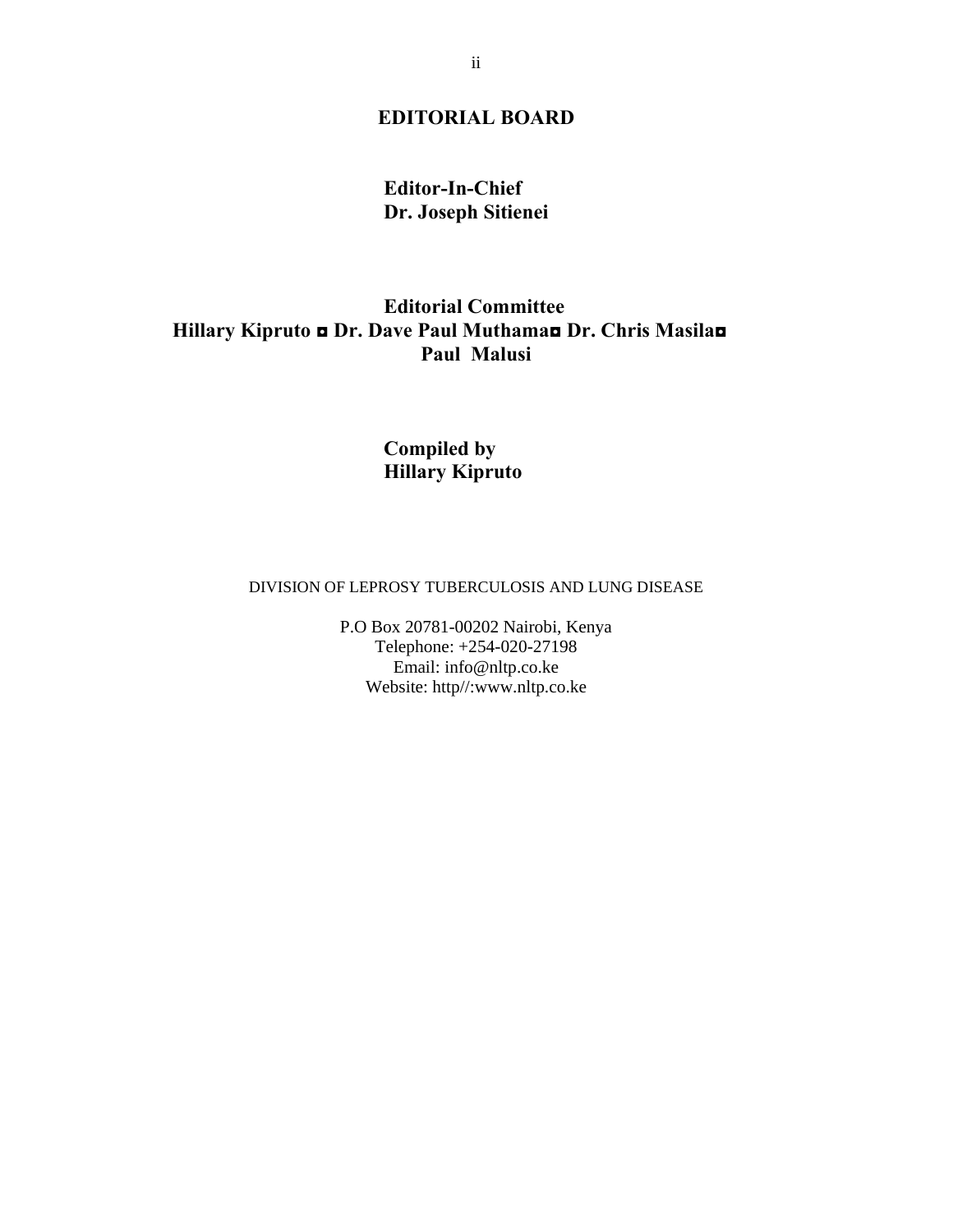#### **TABLE OF CONTENTS**

| 1.1                                                                                  |  |
|--------------------------------------------------------------------------------------|--|
| 1.2                                                                                  |  |
| 2.                                                                                   |  |
| 2.1<br>2.2.1.                                                                        |  |
| 2.2.2                                                                                |  |
| 2.3                                                                                  |  |
| 2.4                                                                                  |  |
|                                                                                      |  |
| 3.                                                                                   |  |
|                                                                                      |  |
| 3.1<br>3.2.1                                                                         |  |
| 3.2.2.                                                                               |  |
| 3.2.4                                                                                |  |
| 3.2.5                                                                                |  |
| 3.2.6                                                                                |  |
|                                                                                      |  |
| 3.3.1                                                                                |  |
| 3.3.2                                                                                |  |
| 3.3.3                                                                                |  |
| 3.3.4                                                                                |  |
| 3.3.5                                                                                |  |
| Results of SCC treatment for smear-negative and extra-pulmonary TB cases 23<br>3.3.6 |  |
| 4.0                                                                                  |  |
| 4.1                                                                                  |  |
| 4.2                                                                                  |  |
| 4.3                                                                                  |  |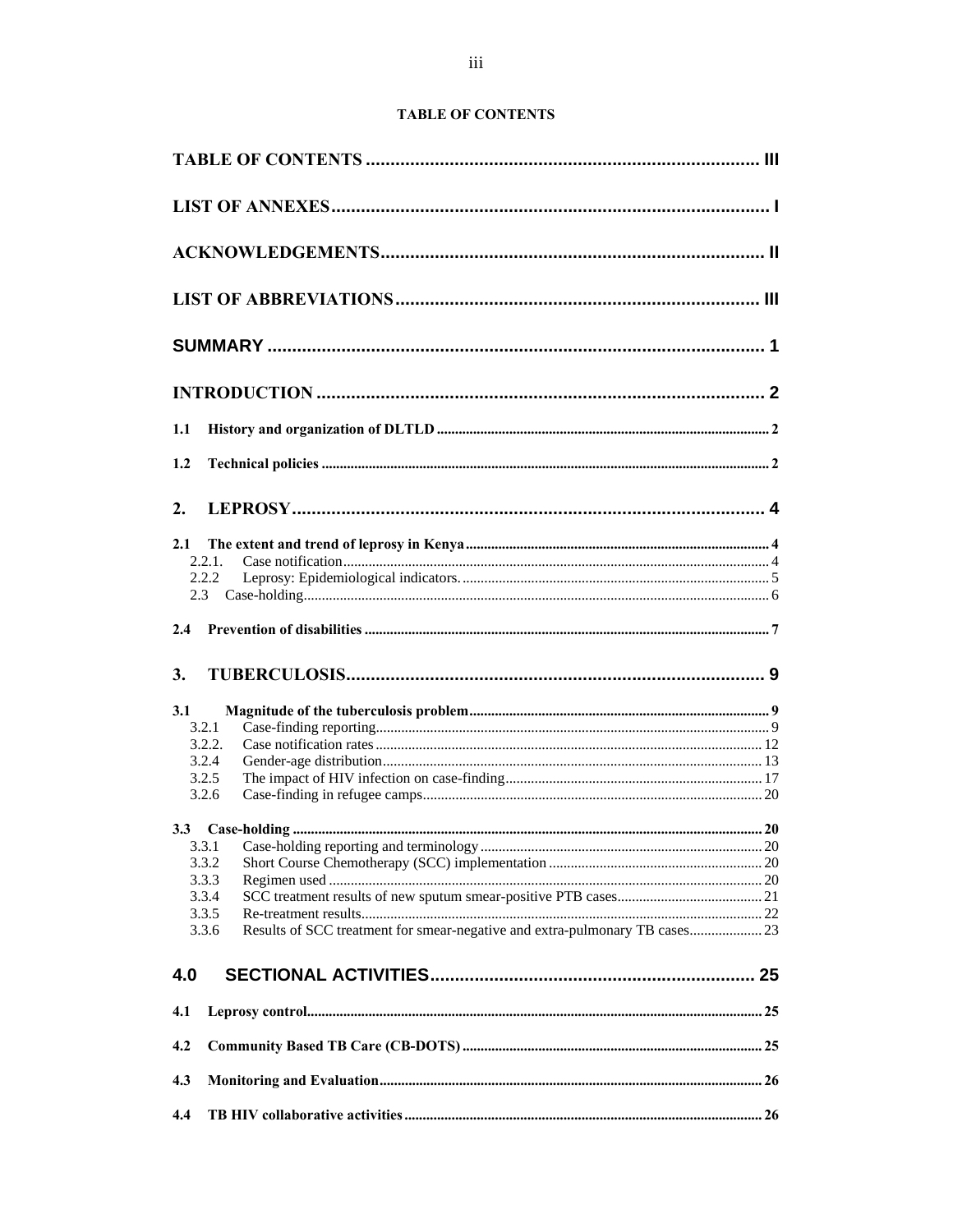| 4.5  |                                                    |  |
|------|----------------------------------------------------|--|
| 4.6  |                                                    |  |
| 4.7  |                                                    |  |
| 4.8  |                                                    |  |
| 4.9  |                                                    |  |
|      |                                                    |  |
| 4.11 |                                                    |  |
| 5.   | <b>INFRASTRUCTURE AND SUPPORTIVE ACTIVITIES 40</b> |  |
|      |                                                    |  |
|      |                                                    |  |
|      |                                                    |  |
|      |                                                    |  |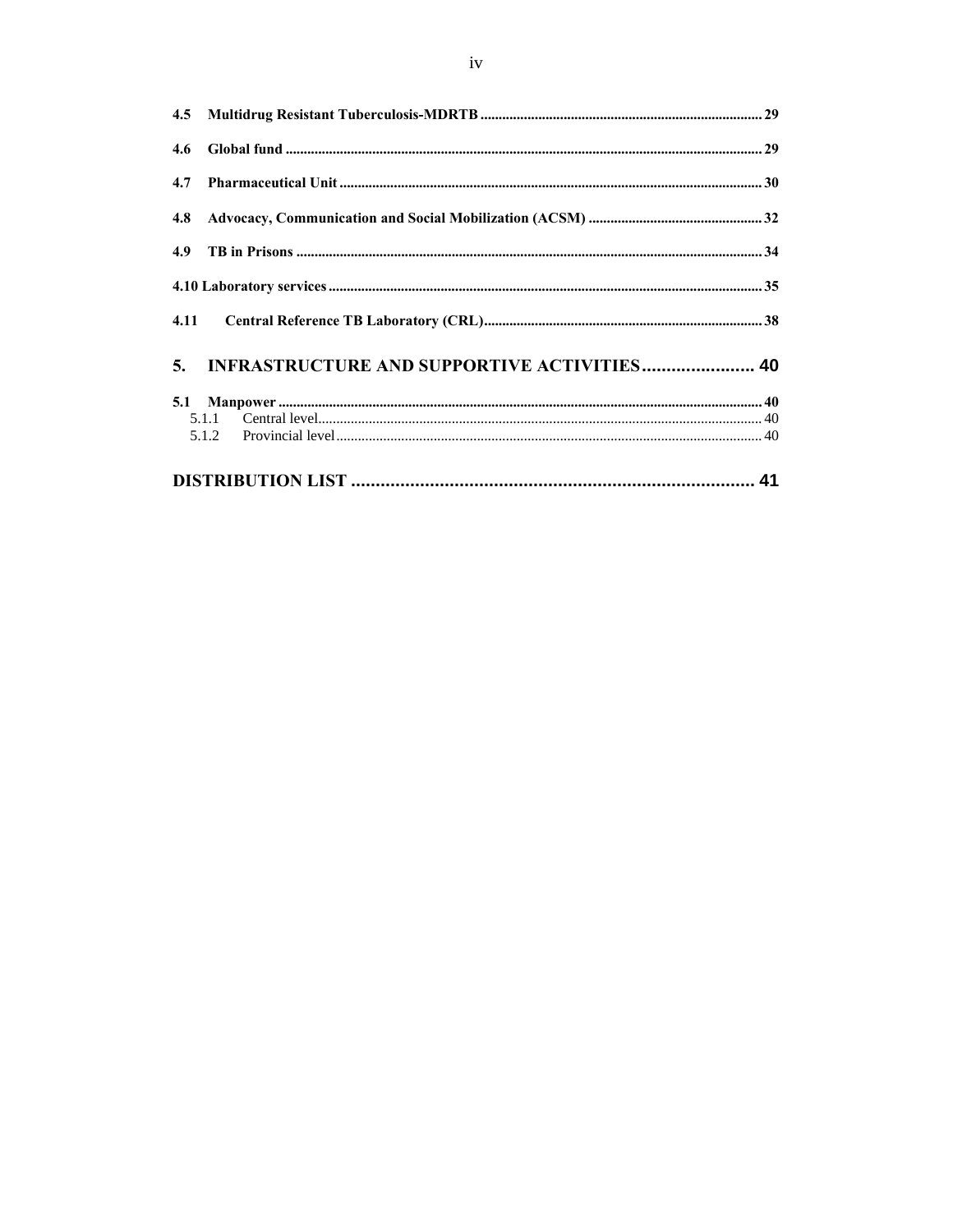#### **LIST OF TABLES**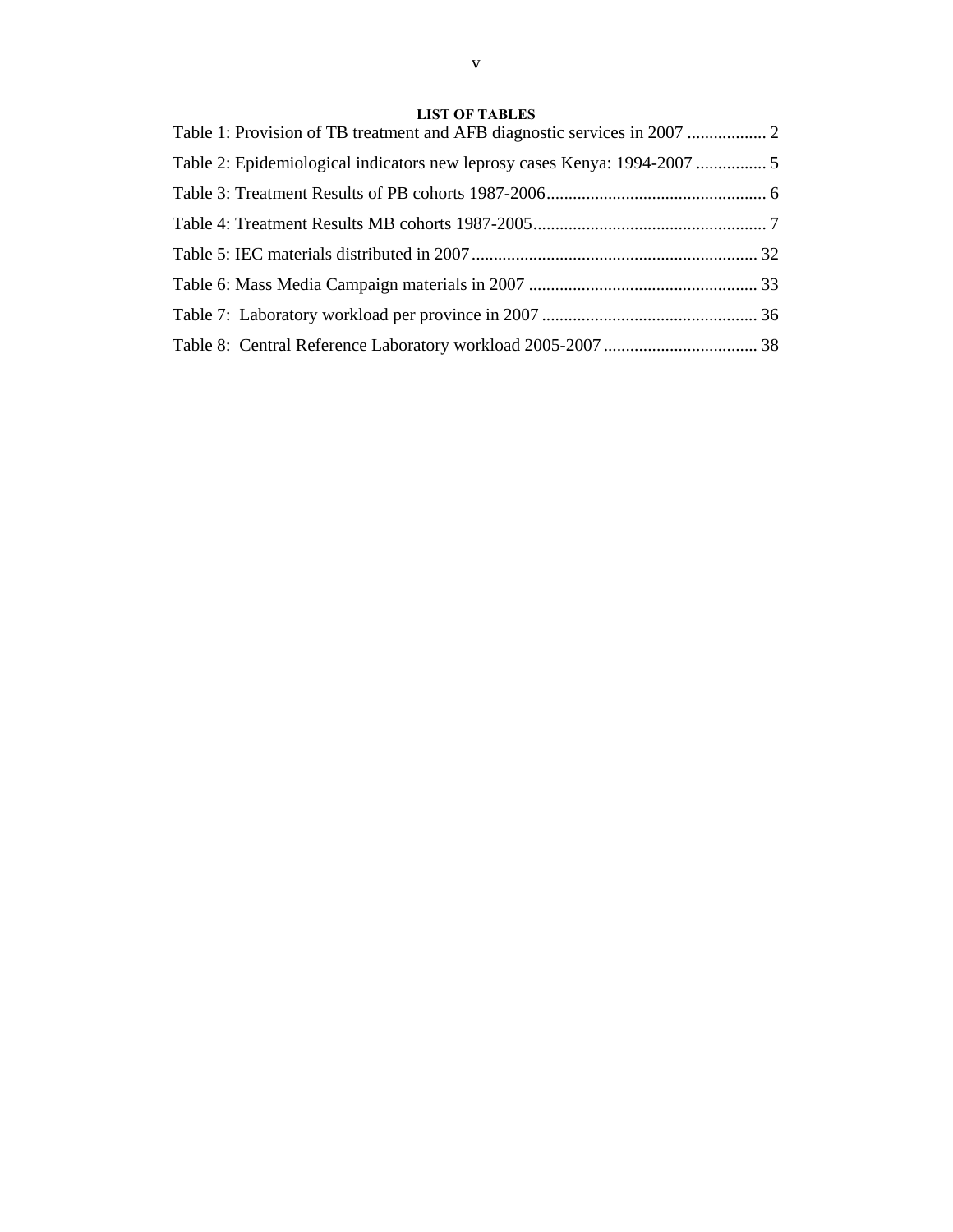#### **LIST OF FIGURES**

| Figure 7: Case Notification Rates Smear positive PTB and all Types TB Kenya 1990-2007 12     |  |
|----------------------------------------------------------------------------------------------|--|
| Figure 8: TB Case Notification Rates: All forms of TB and PTB+ per province in 2007 12       |  |
|                                                                                              |  |
|                                                                                              |  |
|                                                                                              |  |
|                                                                                              |  |
|                                                                                              |  |
|                                                                                              |  |
|                                                                                              |  |
|                                                                                              |  |
| Figure 17: HIV testing and prevalence for PTB+ cases according to age/sex group: 2007  19    |  |
| Figure 18: HIV testing and prevalence for PTB+ cases according to age/sex group: 2007  19    |  |
| Figure19: Results of SCC treatment cohorts of new smear-positive PTB cases: 2002-2006 22     |  |
| Figure 20: Treatment results for smear-positive re-treatment cases at 8 months: 2005-2006 23 |  |
| Figure 21: Treatment results for new smear negative PTB cases: cohorts 2002-2006  24         |  |
| Figure 22: Treatment results new extra-pulmonary TB cases: cohorts 2005-2006 24              |  |
|                                                                                              |  |
|                                                                                              |  |
|                                                                                              |  |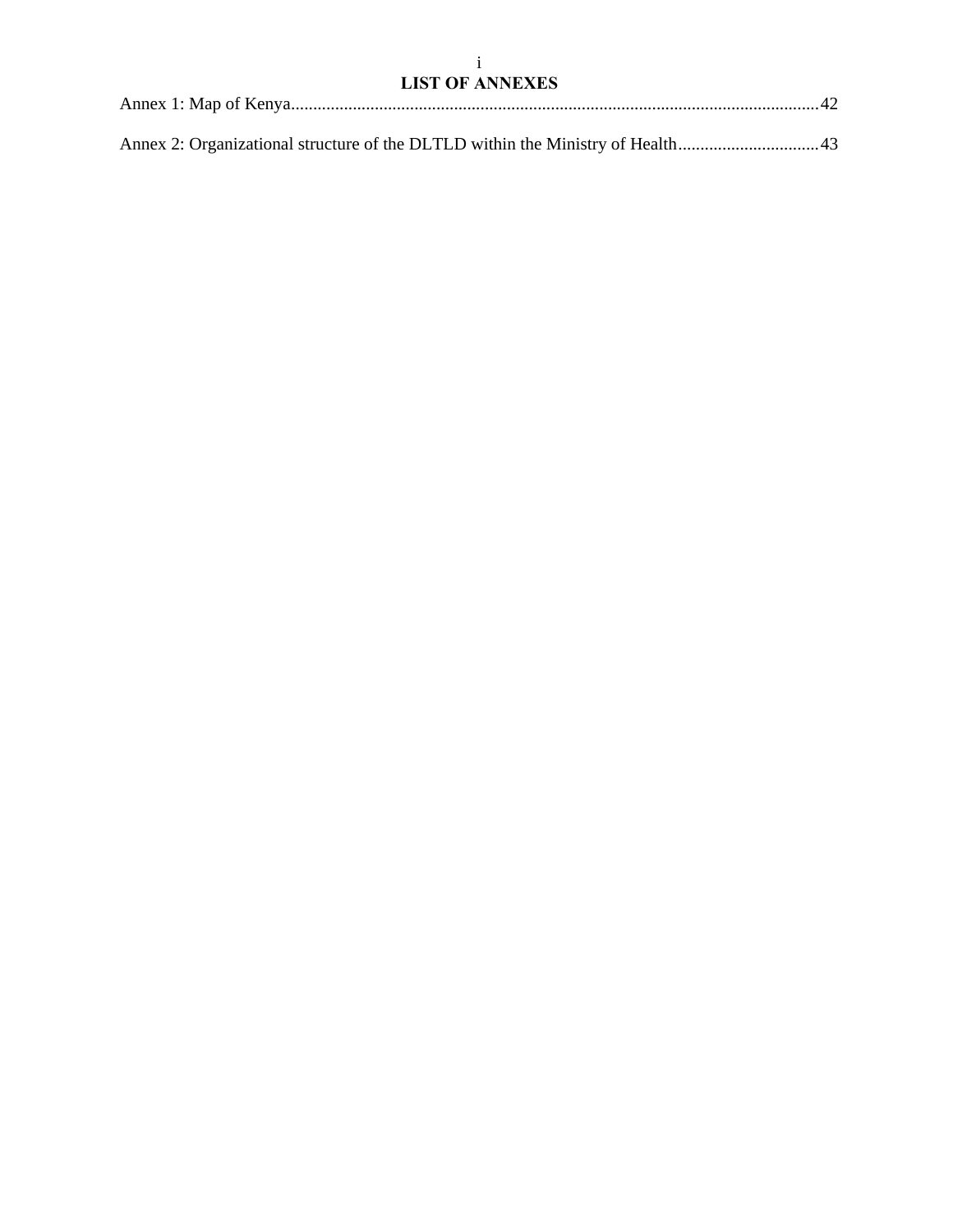#### ii **ACKNOWLEDGEMENTS**

The DLTLD appreciates the support that it continued to receive from the Minister for Health, the Permanent Secretary in the Ministry of Health and the Director of Medical Services throughout 2007. Without the support of the holders of these offices, the DLTLD would not have been able to carry out the activities it carried out in 2007. The DLTLD extends its sincere gratitude to all provincial medical officers and District medical officers who continued to offer strong support to core staff of the DLTLD at these levels of the health care system. The DLTLD would not have achieved much if it were not for the input of the innumerable health workers across Kenya, some of whom are working under difficult circumstances.

DLTLD acknowledges the tremendous support it received from Dr Rene L'Herminez the DLTLD technical advisor from the KNCV. The same gratitude is extended to Dr. David Okello, the WR, Kenya and Dr. Joel Kangangi, the TB NPO for unwavering support to the program. The TB team at CDC –Kenya: Dr. Joseph Odhiambo, Dr. Nicholas Wambua and Ms. Margaret Mburu have become a great help to the program to the extent that this team is now considered part and parcel of the DLTLD family. We appreciate the entry of new partners into the war against TB in Kenya and in particular the contribution of PATH to the development of the communication and social mobilization plan, IMC working at the Kibera slum, AMREF working in hard to reach areas, Malteser supporting Nairobi slums, KAPTLD who have ensured that TB control in the private sector meets internationally accepted standards and KANCO. Other partners who have started to work closely with the division are also commended since it is only through such partnerships that the TB patient is enabled to access quality care and support.

Staff working within the division: central unit, provinces, districts and health facilities are highly commended for making TB control in Kenya a success. It is expected that they will continue to work with renewed energies to ensure that TB and poverty become history and that Kenya becomes, one day, a society free from tuberculosis.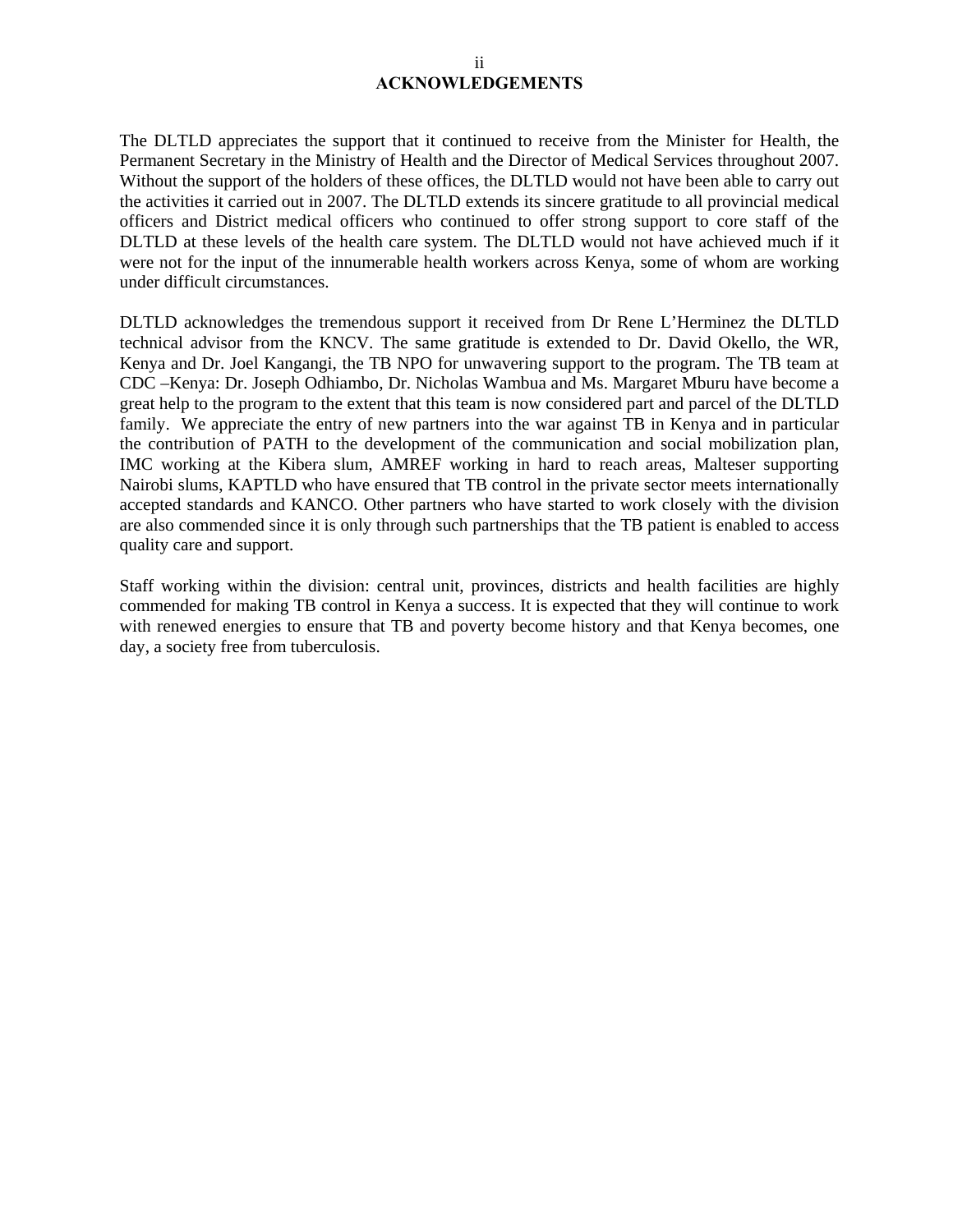**LIST OF ABBREVIATIONS** 

| <b>ALERT</b>   | ALL AFRICAN LEPROSY AND REHABILITATION TRAINING CENTER         |
|----------------|----------------------------------------------------------------|
| CDR.           | <b>CASE DETECTION RATE</b>                                     |
| <b>CIDA</b>    | CANADIAN INTERNATIONAL DEVELOPMENT AGENCY                      |
| <b>CNR</b>     | CASE NOTIFICATION RATE (NUMBER OF CASES NOTIFIED/100,000 POP.) |
| DMS.           | DIRECTOR OF MEDICAL SERVICES                                   |
| <b>DTLC</b>    | DISTRICT TB/LEPROSY COORDINATOR                                |
| Ε              | <b>ETHAMBUTOL</b>                                              |
| <b>EPTB</b>    | EXTRA-PULMONARY TUBERCULOSIS                                   |
| <b>GOK</b>     | <b>GOVERNMENT OF KENYA</b>                                     |
| <b>GON</b>     | <b>GOVERNMENT OF THE NETHERLANDS</b>                           |
| H              | <b>ISONIAZID</b>                                               |
| <b>HIV</b>     | HUMAN IMMUNO-DEFICIENCY VIRUS                                  |
| <b>IUATLD</b>  | INTERNATIONAL UNION AGAINST TB & LUNG DISEASES                 |
| <b>KNCV</b>    | ROYAL NETHERLANDS TUBERCULOSIS CONTROL ASSOCIATION             |
| <b>KANCO</b>   | KENYA AIDS NGOS CONSORTIUM                                     |
| MВ             | MULTI-BACILLARY (LEPROSY)                                      |
| <b>MDT</b>     | MULTI DRUG THERAPY (LEPROSY)                                   |
| MOH            | <b>MINISTRY OF HEALTH</b>                                      |
| NGO            | NON-GOVERNMENTAL ORGANIZATION                                  |
| <b>DLTLD</b>   | NATIONAL LEPROSY AND TUBERCULOSIS PROGRAM                      |
| <b>NTLC</b>    | NATIONAL TB/LEPROSY COORDINATOR                                |
| <sub>OOC</sub> | <b>OUT OF CONTROL</b>                                          |
| <b>PB</b>      | PAUCI-BACILLARY (LEPROSY)                                      |
| PTB            | PULMONARY TUBERCULOSIS                                         |
| <b>PTLC</b>    | PROVINCIAL TUBERCULOSIS/LEPROSY COORDINATOR                    |
| R              | <b>RIFAMPICIN</b>                                              |
| <b>RFT</b>     | RELEASED FROM TREATMENT (LEPROSY)                              |
| S              | <b>STREPTOMYCIN</b>                                            |
| <b>SCC</b>     | SHORT COURSE CHEMOTHERAPY                                      |
| SM-            | SMEAR-NEGATIVE PULMONARY TUBERCULOSIS                          |
| $SM+$          | SMEAR-POSITIVE PULMONARY TUBERCULOSIS                          |
| <b>ST</b>      | <b>SENSITIVITY TESTING</b>                                     |
| TB             | <b>TUBERCULOSIS</b>                                            |
| TC             | <b>TREATMENT COMPLETED</b>                                     |
| <b>TNC</b>     | <b>TREATMENT NOT COMPLETED</b>                                 |
| TO             | TRANSFERRED OUT (OF AN ADMINISTRATIVE AREA)                    |
| <b>VMT</b>     | <b>VOLUNTARY MUSCLE TESTING</b>                                |
| <b>WHO</b>     | WORLD HEALTH ORGANIZATION                                      |
| Ζ              | PYRAZINAMIDE                                                   |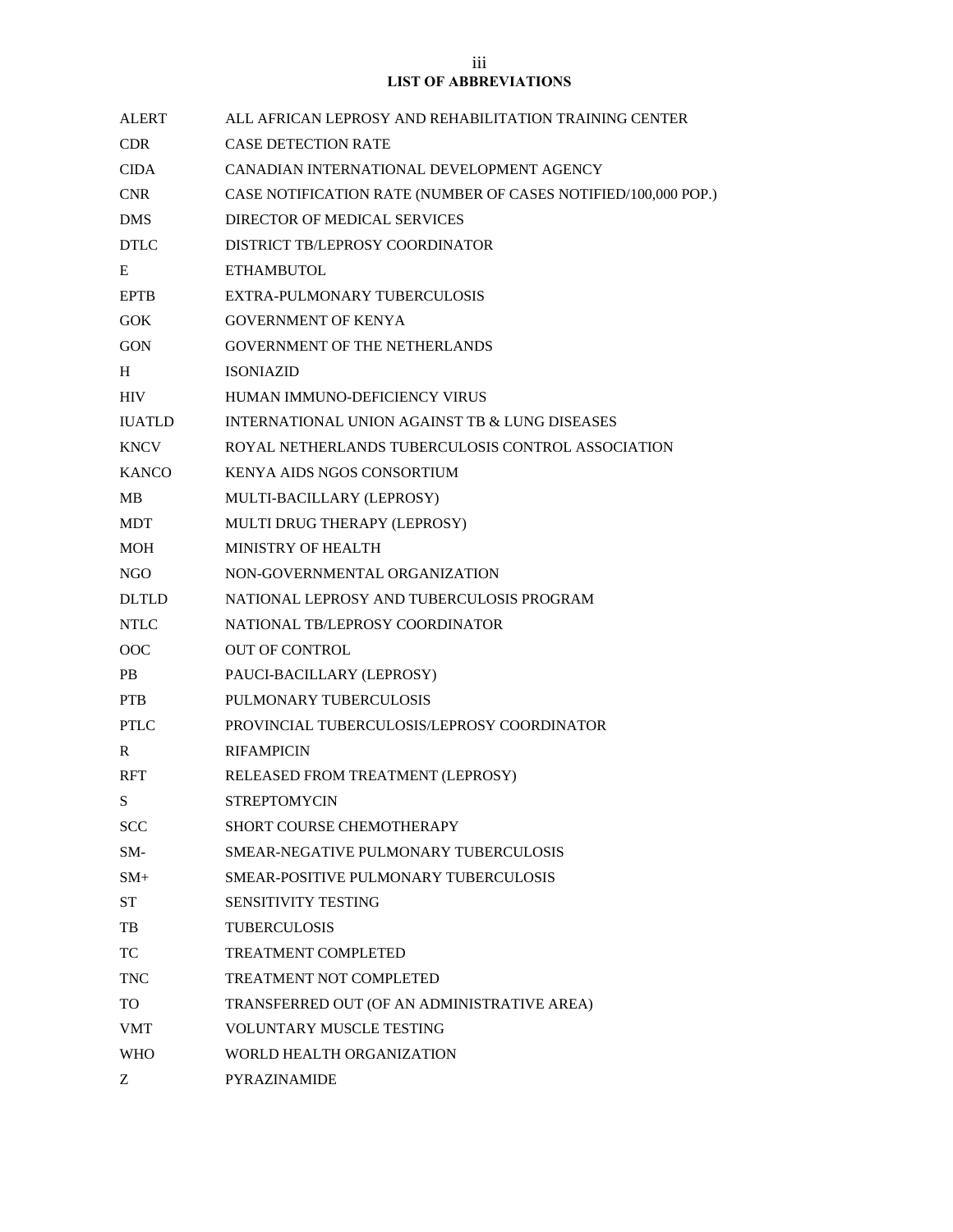#### **SUMMARY**

The DLTLD, being the government agency with the overall responsibility for tuberculosis and leprosy control in Kenya, continued to carry out relevant activities aimed at controlling the tuberculosis (TB) epidemic and the elimination of leprosy in 2007. In relation to TB control the focus of attention in 2007 remained DOTS expansion, improvement in DOTS quality and expansion of TB/HIV collaborative activities, while leprosy control continued to focus on early case finding, multi-drug therapy and prevention of deformities.

The total number of TB cases (all forms of tuberculosis) reported in 2007 was 116,723. This is an increase of 1.3% compared to the 115,234 cases of TB reported in 2006. The rate of increase in notified cases decreased from 6% in 2006 to 1.3% in 2007. The stagnation in case notification, first noticed in 2004, continued through to 2007 in Nairobi, North Eastern, Eastern South and Rift Valley North, while the other regions showed an increase in the number of TB cases notified. The stagnation in the rate of increase in the number of TB cases notified in the regions is a phenomenon that may be the result of a slackening of TB case finding efforts or may be due to a stabilization of the epidemic as a result of previous TB control efforts. With the increased communication and social mobilization efforts sustained and technical support to implementing units being provided case notification in 2008 may increase significantly.

Tuberculosis treatment results for TB patients started on treatment in 2006 show treatment success rates of 84.8% for new smear-positive pulmonary TB cases (n=39,154), 79% for smear-positive re-treatment cases (n=3,945), 81% for new smear-negative PTB cases (n= 44,589), and 81% for Extra-Pulmonary TB cases (n=16,045). Coupled with an increased case detection rate of 70%, this is a great milestone since it puts Kenya among the few countries in Africa to have achieved the WHO targets.

There were a total of 213 new leprosy cases in 2007, of which 17 (8%) cases were pauci-bacillary (PB) and 196 (92%) multi-bacillary (MB) cases. This is an increase of 11% compared to the 190 new cases registered the previous year. The number of leprosy patients on the register at the end of the year increased from 185 cases in 2006 to 191 cases in 2007. The proportion of disabilities among the newly registered cases still remain high calling for increased support to sensitization of health care workers to diagnose leprosy. About 17% had disability grade 2, and an additional 26% had disability grade 1, indicating that 43% of cases presented themselves in an already advanced stage of the disease, either caused by patients or health provider delay. However, in 19% of new cases the disability grade was not recorded. Compared to the previous year, the overall case holding improved slightly (PB), or decreased (MB). The proportion of cases released from treatment (RFT) decreased from 69% in 2005 to 67% in 2006 for PB cases, and for MB cases it remained the same over the two years 2006-2007.

The DLTLD continued to pursue quality DOTS expansion and enhancement through expansion of the initiatives started in previous years. These initiatives include engaging all providers (PPM), implementation of activities aimed at mitigating the impact of HIV on TB and TB on HIV. Community engagement and involvement (CB-DOTS), intensification of efforts to control TB in large urban centres, strengthening the laboratory network for TB control, communication and social mobilization and the control of TB in congregate settings. To enable the DLTLD to implement these initiatives the DLTLD continued to receive financial and technical support from several organizations including the Government of Kenya through the Ministry of Health; the Government of the United State of America (USG) through the President's Emergency Plan for AIDS Relief (PEPFAR) whose main implementing agencies in Kenya include the Centers for Disease Control and Prevention (CDC) and the United States Agency for International Development (USAID) and subcontracting NGOs like Family Health International (FHI), PATH; the Canadian International Development Agency (CIDA)/Royal Netherlands Tuberculosis Association (KNCV) collaboration; Malteser; a German NGO; the Global Fund to fight AIDS, TB and Malaria (GFATM), African Medical and Research Foundation (AMREF), MERLIN, APHIA II and the World Health Organization (WHO).

The activities carried out by the DLTLD in 2007 are summarized in this report. This report will be widely disseminated. The hope is that those who read this report will provide the DLTLD with constructive comments that will assist in the development of new or improved approaches to TB and Leprosy control activities in Kenya.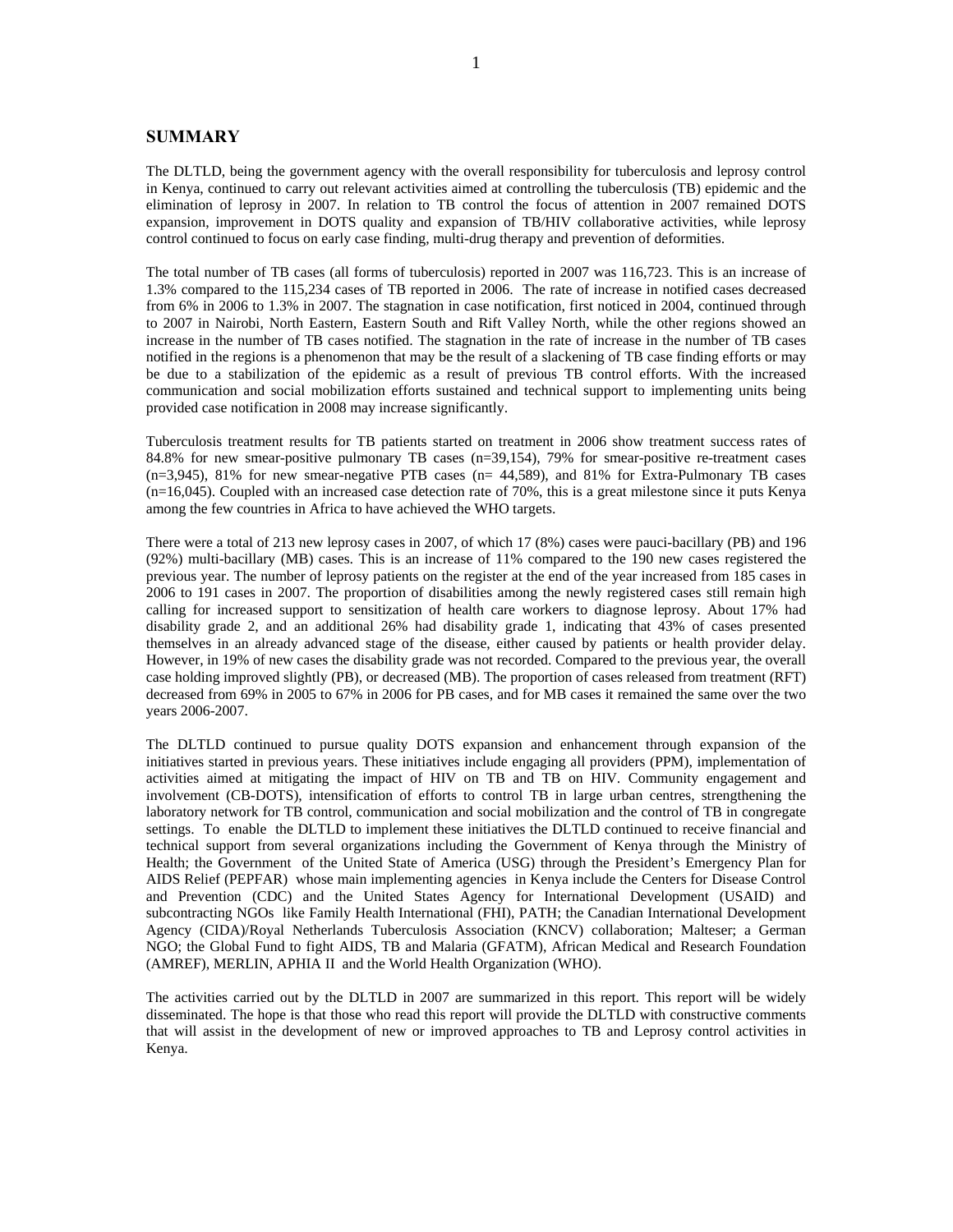#### **INTRODUCTION**

#### *1.1 History and organization of DLTLD*

The Government of Kenya launched the National Leprosy and Tuberculosis Program (DLTLD) in 1980 combining the then existing tuberculosis control activities, which had been in place since 1956, with several leprosy control projects in Western Kenya, Coast and Eastern Province, which had been initiated since the early seventies, into one program: the National Leprosy/Tuberculosis Program (NLTP).

As at 1<sup>st</sup> July 2007 the National Leprosy and Tuberculosis program (NLTP) was elevated to Division of Leprosy, Tuberculosis and Lung disease (DLTLD), a division in the ministry of health in the preventive and promotive department. This has given more impetus to the program with new demands and challenges that will include amongst others, critical issues on lung health.

In 2007 TB and Leprosy services were delivered through 1,901 health units managed by the Ministry of Health (and other Ministries), NGO/FBO health units and some private institutions. Smear microscopy services were available at 930 of these health units (see table 1).

|           | <b>GOK</b> | NGO | <b>PR</b> | Total |
|-----------|------------|-----|-----------|-------|
| Hosp.     | 149        | 75  | 62        | 286   |
| Health C. | 504        | 88  | 21        | 613   |
| Disp.     | 795        | 129 | 27        | 951   |
| Other     | 3          | 10  | 38        | 51    |
| Total     | 1351       | 302 | 148       | 1901  |
| Lab.      | 641        | 199 | 119       | 959   |
| AFB       | 653        | 172 | 105       | 930   |

#### **Table 1: Provision of TB treatment and AFB diagnostic services in 2007**

The provision of leprosy and tuberculosis services is integrated into the general health service at the district level. However special staff of the DLTLD is responsible for coordination, supervision and technical advice in relation to management of TB and Leprosy at all levels. In 2007 a total of 138 District Tuberculosis/Leprosy Coordinators (DTLCs) were responsible for coordinating the delivery of TB and Leprosy services. These officers were supported by 12 Provincial Tuberculosis/Leprosy Coordinators (PTLCs). Fourteen technical officers were available at the central unit of the DLTLD to provide technical guidance for the national response to TB and Leprosy control. The technical staff at the central unit was supported by 5 administrative, secretarial and support staff including 7 drivers.

The organogram of the DLTLD is shown in *Annex 2*.

#### *1.2 Technical policies*

For a long time the DLTLD relied on passive case finding and chemotherapy through the DOTS strategy, to reduce the transmission of both leprosy and tuberculosis. In 2007 there were efforts to intensify TB case finding through the use of household /community cough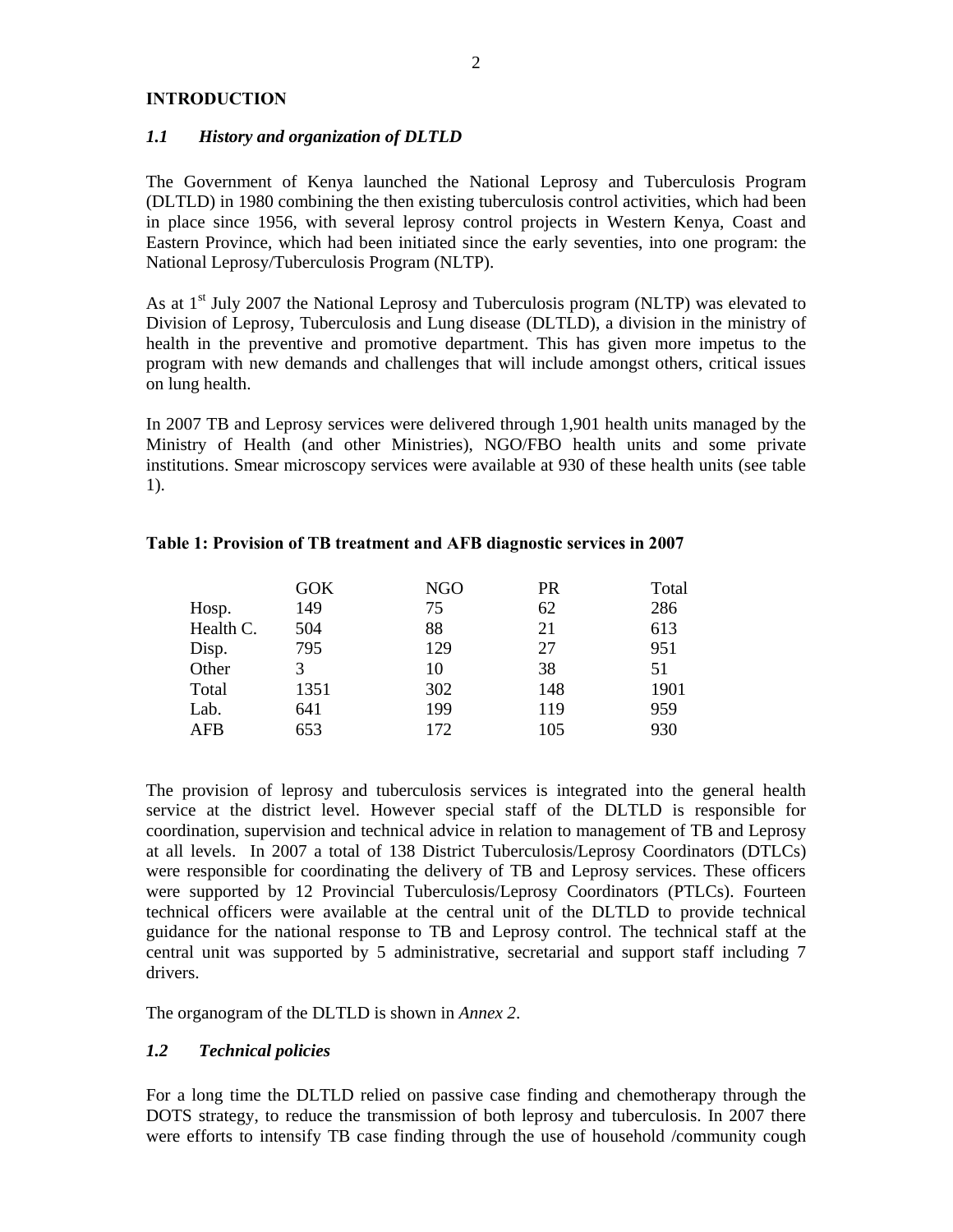monitors, screening for TB in persons found to be HIV infected at HIV testing sites through intensification of TB screening for contacts of patients with PTB through contact invitation. The GOK continued to provide free TB treatment at all Ministry of Health (MoH) facilities, most Faith Based and NGO health facilities, and some private institutions. All the institutions receiving free anti-TB drugs from the DLTLD and some private hospitals supplied with anti-TB drugs by the Kenya Association for the Prevention of Tuberculosis and Lung Diseases (KAPTLD) used the DLTLD TB case recording and reporting system to report cases on a quarterly basis to the central level through the DTLCs and PTLCs.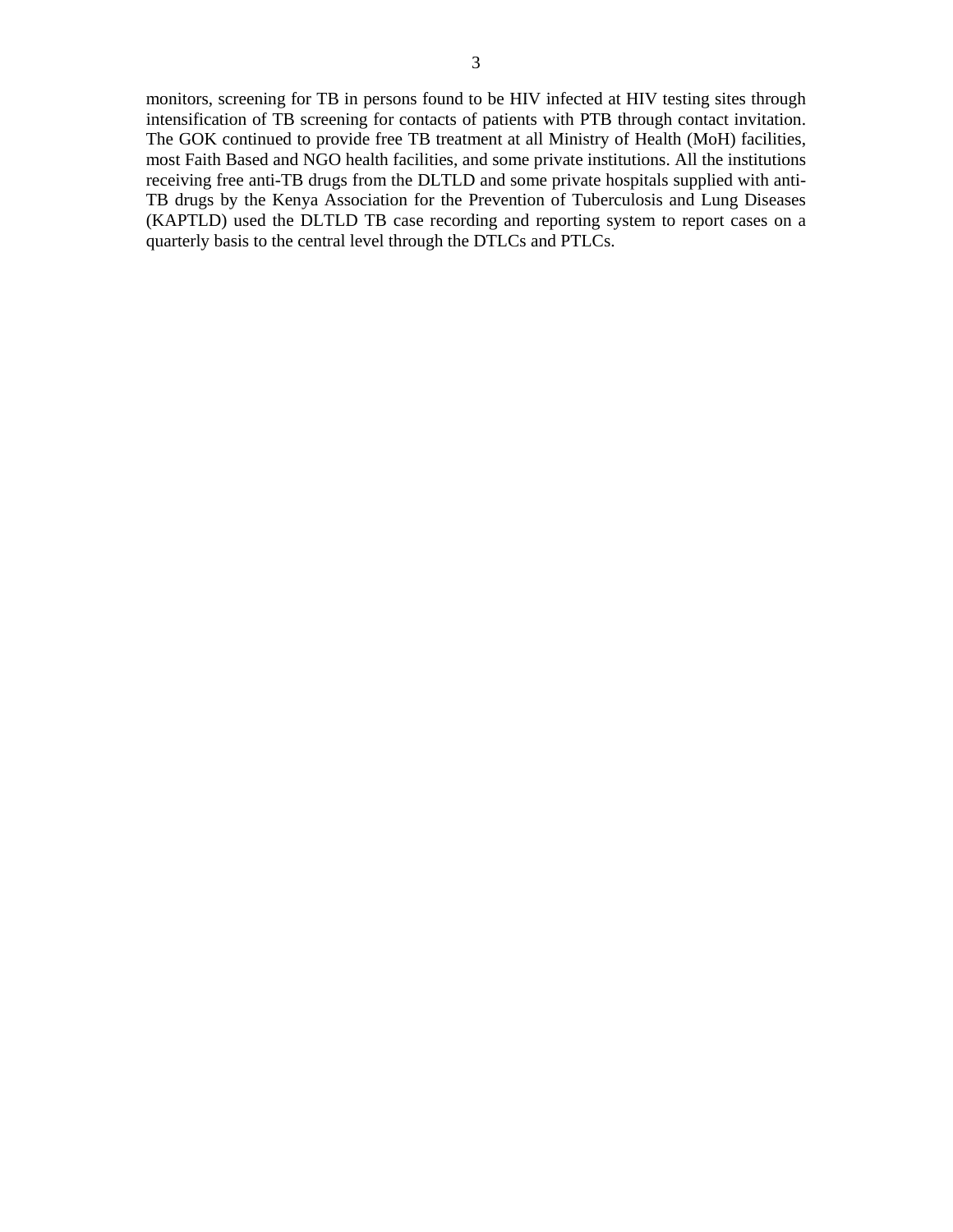#### **2. LEPROSY**

#### *2.1 The extent and trend of leprosy in Kenya*

Like in most countries, the true prevalence and incidence of leprosy in Kenya is not known. So far, the most reliable indicators to monitor the extent and the trend of the leprosy disease burden is the registered prevalence of cases currently on treatment, and the notification of new cases. Since the introduction of Multi-Drug Therapy (MDT) in 1985, the registered prevalence decreased from 6,558 cases in 1986 to 185 cases by the end of 2006. The number of new leprosy cases detected decreased from 630 in 1986 to 190 in 2006 as shown in *Fig.1 below*





#### *2.2 Case-finding*

#### **2.2.1. Case notification**

The number of new leprosy cases reported increased by 11% from 190 in 2006 to 213 in 2007. Leprosy is no longer a public health problem in Kenya. The WHO defines leprosy as a public health problem if there is a registered prevalence of more than one (1) leprosy case per 10,000 population. It is noted that the great majority of new leprosy cases are found in just a few districts in Kenya. However, even in these districts, leprosy is not a public health problem as it has been eliminated, though it is yet to be eradicated. The number of cases on register increased from 185 at the end of 2006 to 191 by the end of 2007. However, supervision visits have indicated that recording and reporting of leprosy cases is inaccurate. Leprosy under reporting may still be a significant weakness of the DLTLD. It is important to note that intensified case finding was done and this saw the number of Leprosy cases increase by 11%. Of great concern is that most patients present themselves with disabilities i.e. grade 1 and 2 (43%) there could be patient or health system delay.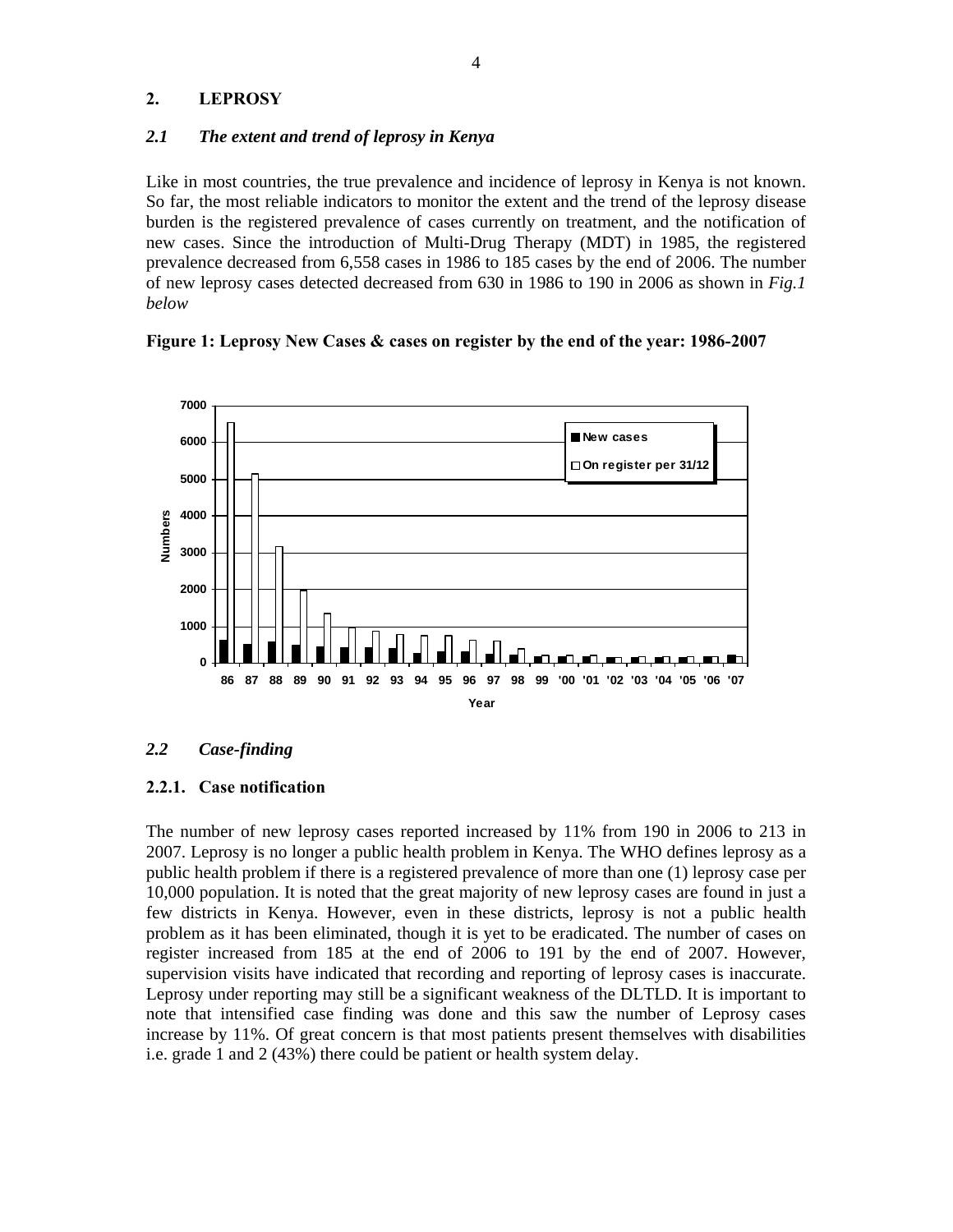#### **2.2.2 Leprosy: Epidemiological indicators.**

*Table 2* gives a summary of epidemiological indicators for new leprosy cases put on treatment from 1994 up to 2006.

| Indicators/year                    | <b>.94</b>     | <b>95</b> | .96            | <b>'97</b> | <b>.98</b>   | .99            | $60^\circ$ | 91   | 92             | $-03$ | 94   | 05             | 06             | 97             |
|------------------------------------|----------------|-----------|----------------|------------|--------------|----------------|------------|------|----------------|-------|------|----------------|----------------|----------------|
| <b>New PB cases</b>                | 63             | 71        | 68             | 43         | 41           | 25             | 37         | 18   | 13             | 9     | 6    | 12             | 18             | 17             |
| <b>New MB cases</b>                | 212            | 236       | 226            | 194        | 174          | 166            | 133        | 157  | 141            | 153   | 137  | 146            | 172            | 196            |
| <b>Total new cases</b>             | 275            | 307       | 294            | 237        | 215          | 191            | 170        | 175  | 154            | 162   | 143  | 158            | 190            | 213            |
| Pop. $(n \times 1,000,000)$        | 24.7           | 25.5      | 26.2           | 27.0       | 27.7         | 28.7           | 29.5       | 30.4 | 31.4           | 32.3  | 33.3 | 34.4           | 35.5           | 36.6           |
| CDR new cases $(n/100,000)$        | 1.1            | 1.2       | 1.1            | 0.9        | 0.8          | 0.7            | 0.6        | 0.6  | 0.5            | 0.5   | 0.4  | 0.5            | 0.5            | 0.6            |
| <b>Registered Prevalence 31/12</b> | 740            | 754       | 640            | 589        | 375          | 214            | 209        | 195  | 148            | 176   | 182  | 180            | 185            | 191            |
| Reg. prev. rate (n/10,000)         | 0.3            | 0.3       | 0.2            | 0.2        | 0.08         | 0.07           | 0.07       | 0.06 | 0.05           | 0.05  | 0.05 | 0.05           | 0.05           | 0.05           |
| M/F ratio                          | 0.9            | 1         | 0.9            | 1.2        | $\mathbf{1}$ | 0.7            | 1.2        | 1    | $\mathbf{1}$   | 1.1   | 1.3  | 0.9            | 1.2            | 1.4            |
| Child < 15 yrs. $(\%$              | $\overline{4}$ | 6         | $\overline{7}$ | 8          | $\tau$       | $\overline{4}$ | 5          | 3    | $\overline{2}$ | 5     | 3    | $\overline{4}$ | $\overline{4}$ | $\overline{4}$ |
| $MB$ proportion $(\% )$            | 77             | 77        | 77             | 83         | 81           | 87             | 78         | 90   | 91             | 94    | 96   | 92             | 91             | 92             |
| Reported disability (%)            | 94             | 98        | 98             | 97         | 100          | 100            | 95         | 88   | 93             | 87    | 88   | 69             | 78             | 81             |
| Disability grade $0\frac{6}{6}$    | 61             | 63        | 59             | 59         | 67           | 55             | 60         | 45   | 36             | 34    | 50   | 61             | 64             | 56             |
| Disability grade 1(%)              | 18             | 18        | 20             | 23         | 15           | 20             | 24         | 27   | 42             | 39    | 34   | 25             | 26             | 26             |
| Disability grade 2(%)              | 20             | 19        | 20             | 16         | 19           | 25             | 16         | 28   | 22             | 27    | 17   | 15             | 10             | 17             |
| <b>MDT</b> coverage( $\%$ )        | 100            | 100       | 100            | 100        | 100          | 100            | 100        | 100  | 100            | 100   | 100  | 100            | 100            | 100            |

**Table 2: Epidemiological indicators new leprosy cases Kenya: 1994-2007** 

**Child proportion < 15 years**. This indicator provides information on the transmission of leprosy in the community (a high transmission level will cause a high proportion of children among newly reported cases of leprosy). In 2007 this proportion was 4%, which indicates a low level of transmission as would be expected.

**Male/female ratio**. This indicator provides gender differences on the distribution of leprosy. In most countries, the male/female ratio among leprosy patients is unequal with, in general, more males than female cases. However, in Kenya this ratio, on average, has for many years been around 1.

**Proportion of new MB cases**. This indicator provides information about the success of a leprosy control program. If infectious cases are detected and treated effectively, the number of new cases will gradually decrease and the proportion of infectious cases (MB leprosy) amongst them will increase. In Kenya the proportion of MB cases has increased from about 25%, before 1990, to 92% in 2007, indicating that leprosy control, so far, is effective.

**Disability grade 2 proportion**. This indicator gives information about the delay between noticing the first symptoms of leprosy (hypo-pigmented patches) by the patient and the start of treatment with anti-leprosy drugs (MDT). The longer the delay, the bigger the chance that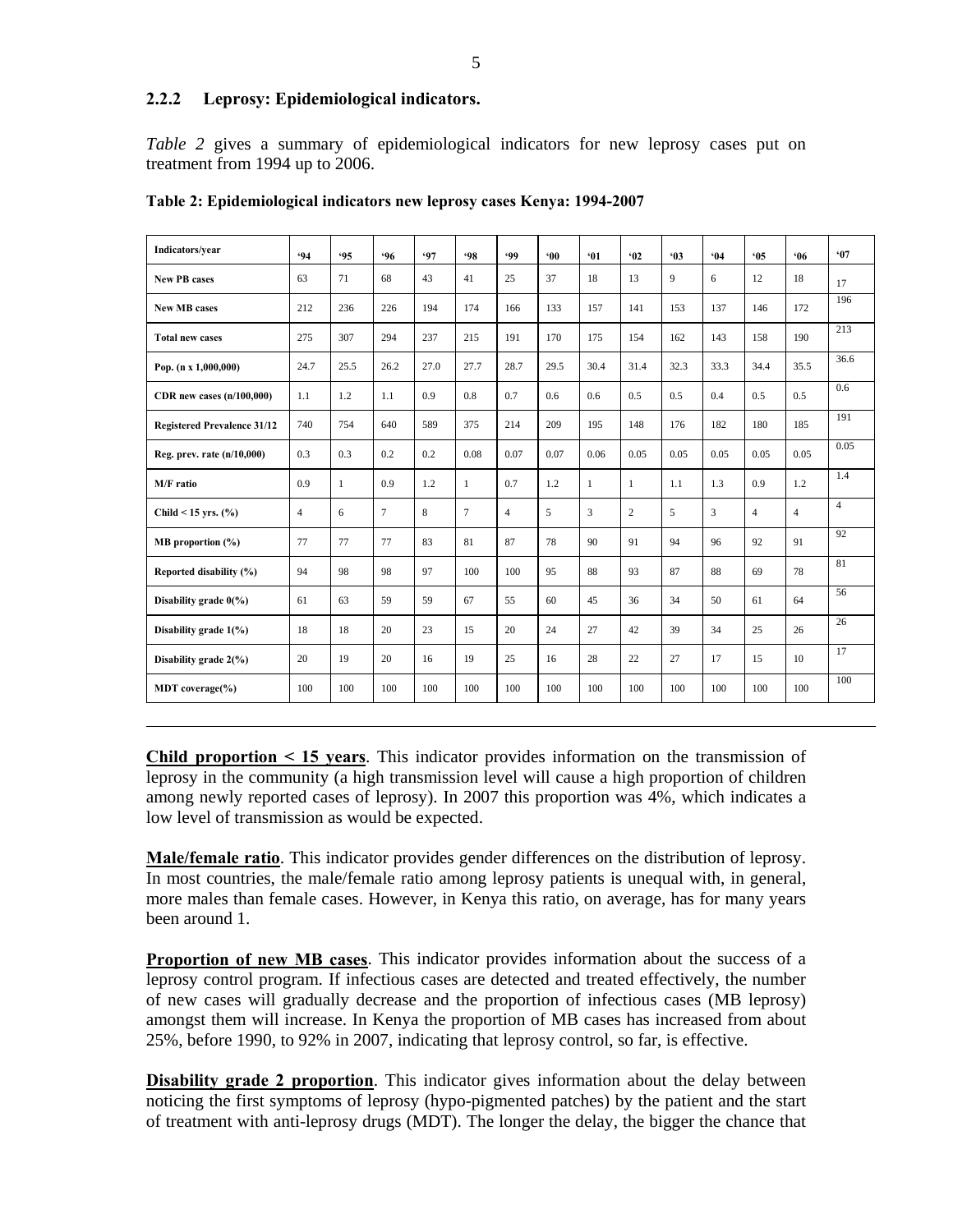the patient will have developed nerve impairment and subsequent anatomic and or functional damage by the time treatment is initiated. This delay may be caused by patient factors including lack of awareness of the disease by the patient or lack of motivation to report to the health service (patients delay), or by health system factors including health provider knowledge and skill to properly diagnose and or treat leprosy (health provider delay). In 2007 the proportion of grade 2 disabilities among newly registered leprosy cases was 17%, which is increasing from the recommended level of below 10%. The proportion of patients presenting with either grade 1 (26%) or 2 (17%) disability was 43% indicating that still a considerable proportion of patients are diagnosed at an already advanced stage of leprosy. This implies that there is a significant delay in the diagnosis and treatment of leprosy. There was no disability grading for 19% of new cases. This is a reason for concern since it implies that a significant proportion of leprosy patients may not be receiving appropriate evaluation and care. The declining prevalence of leprosy coupled with insufficient training and awareness for the disease and its management amongst health workers most likely is contributing to this observation.

#### **2.3 Case-holding**

Case holding includes all activities directed at reaching the highest possible proportion of patients successfully completing their treatment. This can be observed in the proportion of cases "released from treatment (RFT)". The proportion "out of control (OOC)" is of importance because it is an indicator of the activities of the health services to timely detect possible defaulters, find and motivate them to complete their treatment. The following tables show the results of treatment of PB and MB cases from 1987. although the WHO - MDT regimen was introduced in 1985, it was not until 1991 that it was fully implemented.

*Tables 3 and 4* show the outcome of treatment for the new PB and MB cases from 1987 to 2006.

| PB           | <b>RFT</b>  |               | <b>TNC</b>     |                | <b>Died</b>    |                |                | TO             |                | 00C            |             |
|--------------|-------------|---------------|----------------|----------------|----------------|----------------|----------------|----------------|----------------|----------------|-------------|
| Cohort       | $\mathbf n$ | $\frac{0}{6}$ | $\mathbf n$    | $\frac{0}{6}$  | $\mathbf n$    | $\frac{0}{6}$  | $\mathbf n$    | $\frac{9}{6}$  | $\mathbf n$    | $\frac{0}{6}$  | $\mathbf n$ |
| 87           | 147         | 55            | 59             | 22             | $\mathbf{1}$   | 0.4            | 10             | $\overline{4}$ | 52             | 19             | 269         |
| $88^\circ$   | 514         | 66            | 71             | 9              | $\overline{4}$ | $\mathfrak{1}$ | 62             | 8              | 126            | 16             | 777         |
| <b>89</b>    | 452         | 79            | 73             | 13             | 3              | $\mathcal{I}$  | 5              | $\mathcal{I}$  | 40             | $\mathcal{I}$  | 573         |
| $90^{\circ}$ | 260         | 74            | 43             | 12             | $\overline{4}$ | $\mathfrak{1}$ | 5              | $\mathfrak{1}$ | 39             | 11             | 351         |
| 91           | 158         | 70            | 23             | 10             | $\overline{2}$ | $\mathcal{I}$  | $\overline{4}$ | 2              | 39             | 17             | 226         |
| $-92$        | 131         | 78            | 11             | $\overline{7}$ | $\Omega$       | $\theta$       | 6              | $\overline{4}$ | 19             | 11             | 167         |
| $-93$        | 132         | 83            | $\overline{2}$ | $\mathcal{I}$  | $\theta$       | $\theta$       | 10             | 6              | 15             | 9              | 159         |
| .94          | 53          | 79            | 1              | $\overline{I}$ | $\overline{2}$ | $\mathfrak{Z}$ | 3              | $\overline{4}$ | 8              | 12             | 67          |
| 95           | 62          | 94            | $\Omega$       | $\theta$       | $\mathbf{1}$   | $\overline{c}$ | 3              | $\mathfrak{F}$ | $\Omega$       | $\theta$       | 66          |
| .96          | 60          | 90            | $\mathbf{1}$   | $\mathcal{I}$  | $\Omega$       | $\theta$       | $\overline{3}$ | $\overline{4}$ | 3              | $\overline{4}$ | 67          |
| <b>.97</b>   | 32          | 100           | $\mathbf{0}$   | $\theta$       | $\theta$       | $\theta$       | $\overline{0}$ | $\theta$       | $\overline{0}$ | $\theta$       | 32          |
| 98           | 31          | 91            | $\Omega$       | $\theta$       | $\Omega$       | $\theta$       | $\mathbf{1}$   | $\mathcal{E}$  | $\overline{c}$ | 6              | 34          |
| .99          | 32          | 94            | $\Omega$       | $\theta$       | $\Omega$       | $\theta$       | $\mathbf{1}$   | $\mathfrak{Z}$ | $\mathbf{1}$   | $\mathfrak{Z}$ | 34          |
| $00^{\circ}$ | 26          | 74            | $\mathbf{1}$   | $\mathcal{E}$  | $\theta$       | $\theta$       | $\overline{4}$ | 11             | $\overline{4}$ | 11             | 35          |
| 61           | 20          | 77            | $\mathbf{1}$   | $\overline{4}$ | $\overline{2}$ | 8              | $\overline{c}$ | 8              | $\mathbf{1}$   | $\overline{4}$ | 26          |
| 92           | 23          | 70            | 8              | 24             | $\mathbf{0}$   | $\theta$       | $\overline{2}$ | 6              | $\theta$       | $\theta$       | 33          |
| $\cdot$ 03   | 31          | 74            | $\mathbf{0}$   | $\theta$       | $\theta$       | $\theta$       | $\overline{7}$ | 17             | $\overline{4}$ | 10             | 42          |
| 64           | 28          | 80            | $\overline{2}$ | 6              | $\overline{2}$ | 6              | $\overline{c}$ | 6              | $\mathbf{1}$   | $\mathfrak{Z}$ | 35          |
| 05           | 27          | 69            | $\overline{7}$ | 18             | $\overline{c}$ | 5              | $\overline{2}$ | 5              | 1              | $\mathfrak{Z}$ | 39          |
| 06           | 33          | 67            | 6              | 12             | $\overline{2}$ | $\overline{4}$ | $\overline{3}$ | 6              | 5              | 10             | 49          |

#### **Table 3: Treatment Results of PB cohorts 1987-2006**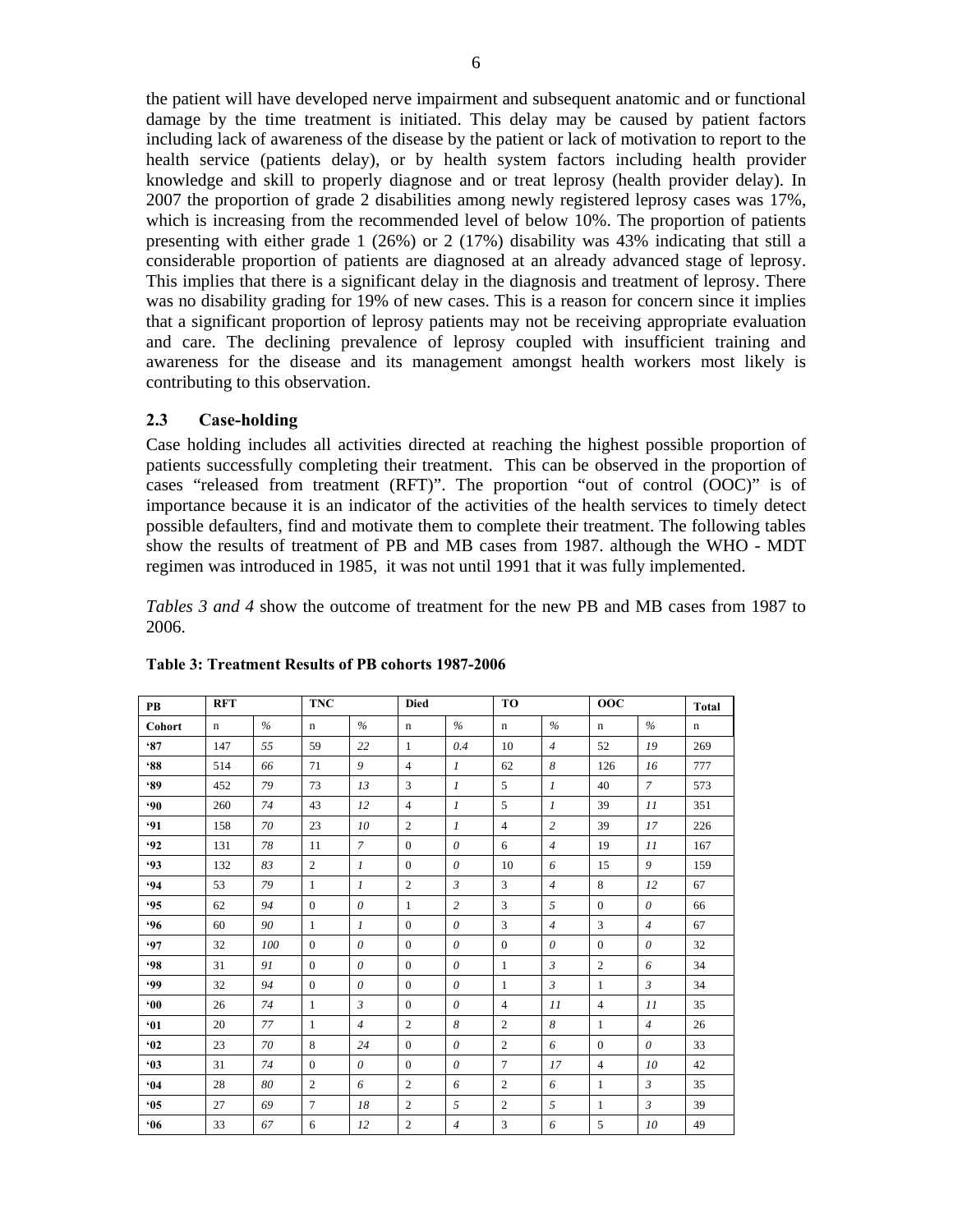The proportion of PB cases RFT for the 2006 cohort was 65% while 7% of patients went out of control. These results indicate that the DLTLD has yet to achieve the recommended treatment results for PB cases of RFT of 90% of higher. With the small numbers of patients these results are unacceptable and probably suggest the eclipsing of leprosy control activities by the bigger TB problem. However the treatment results of MB cases with a RFT proportion of 80% and a defaulter rate of 6% are good and within the recommended range of RFT of 75- 80% or higher. The shortening of the treatment duration from two to one year may have contributed to these good results.

| <b>MB</b>    | <b>RFT</b> |               | <b>TNC</b>     |                | <b>Died</b>    |                | <b>TO</b>      |                | 00C         |               | <b>Total</b> |
|--------------|------------|---------------|----------------|----------------|----------------|----------------|----------------|----------------|-------------|---------------|--------------|
| Cohort       | n          | $\frac{0}{6}$ | n              | $\frac{0}{6}$  | $\mathbf n$    | $\frac{0}{6}$  | $\mathbf n$    | $\frac{0}{6}$  | $\mathbf n$ | $\frac{0}{6}$ | $\mathbf n$  |
| 87           | 87         | 67            | 5              | $\overline{4}$ | $\mathbf{1}$   | $\mathfrak{1}$ | $\overline{4}$ | $\mathfrak{Z}$ | 32          | 25            | 129          |
| $88^{\circ}$ | 778        | 72            | 67             | 6              | 18             | $\overline{c}$ | $\tau$         | $\mathfrak{1}$ | 217         | 20            | 1087         |
| <b>89</b>    | 131        | 69            | 10             | $\overline{5}$ | 5              | $\mathfrak{Z}$ | 11             | 6              | 33          | 17            | 190          |
| $90^{\circ}$ | 94         | 59            | 9              | 6              | 9              | 6              | $\overline{7}$ | $\overline{4}$ | 41          | 26            | 160          |
| 91           | 104        | 62            | 6              | $\overline{4}$ | 3              | $\overline{c}$ | 10             | 6              | 44          | 26            | 167          |
| $-92$        | 170        | 60            | 18             | 6              | $\overline{7}$ | $\overline{c}$ | 33             | 12             | 53          | 19            | 281          |
| <b>'93</b>   | 186        | 67            | 6              | $\overline{c}$ | $\overline{4}$ | $\mathcal{I}$  | 25             | 9              | 56          | 20            | 277          |
| <b>.94</b>   | 156        | 62            | 17             | $\overline{7}$ | 15             | 6              | 22             | 9              | 41          | 16            | 251          |
| <b>'95</b>   | 121        | 66            | 6              | $\mathcal{E}$  | $\tau$         | $\overline{4}$ | 25             | 14             | 24          | 13            | 183          |
| <b>'97</b>   | 166        | 85            | $\overline{c}$ | $\mathfrak{1}$ | 1              | $\mathcal{I}$  | 15             | 8              | 11          | 6             | 195          |
| <b>.98</b>   | 162        | 84            | $\overline{0}$ | $\theta$       | 3              | $\overline{c}$ | 12             | 6              | 15          | 8             | 192          |
| <b>.99</b>   | 115        | 80            | 3              | $\overline{c}$ | 1              | $\mathcal{I}$  | 9              | 6              | 15          | 10            | 143          |
| $00^{\circ}$ | 117        | 80            | $\overline{4}$ | $\mathfrak{Z}$ | $\overline{c}$ | $\mathcal{I}$  | 11             | 8              | 12          | 8             | 146          |
| 61           | 125        | 80            | 10             | 6              | $\overline{c}$ | $\mathcal{I}$  | 8              | 5              | 10          | 11            | 156          |
| •02          | 130        | 83            | $\tau$         | $\overline{4}$ | $\overline{4}$ | $\mathfrak{Z}$ | $\tau$         | $\overline{4}$ | 9           | 6             | 157          |
| $-03$        | 172        | 78            | 20             | 9              | 1              | $\lt, I$       | 14             | 6              | 13          | 6             | 220          |
| 64           | 150        | 80            | 12             | 6              | 3              | $\overline{c}$ | 12             | 6              | 10          | 5             | 150          |
| 05           | 141        | 80            | 14             | 8              | $\mathbf{0}$   | 0              | 12             | $\overline{7}$ | 10          | 6             | 177          |

#### **Table 4: Treatment Results MB cohorts 1987-2005**

#### **2.4 Prevention of disabilities**

So far, no reliable data is available concerning prevention of disabilities. The DLTLD leprosy guidelines recommend routine VMT/ST examinations on quarterly basis for each newly registered leprosy patient on treatment and for all patients who present with symptoms suggesting a reaction. Technical support missions (supervision) have suggested that either VMT/ST examinations are routinely not done or the results of these examinations are not filled in the patient cards. No records/registers are kept on the incidence of reactions or the prevalence of disabilities (no leprosy ward admission register for leprosy patients or a care/disability register). It is recommended that reactions are treated with prednisolone. It is questionable whether reactions are recognized in time and if so whether appropriate action is taken. Patient record cards, on which this information is supposed to be entered, are often incompletely filled.

There are about 6 orthopedic workshops in the country, which produce footwear and prostheses for leprosy patients. However, the DLTLD did not follow up reports on their outputs, again probably the result of the eclipsing of leprosy by TB.

It is clear, that more emphasis should be placed on leprosy control and in particular, on prevention of disabilities.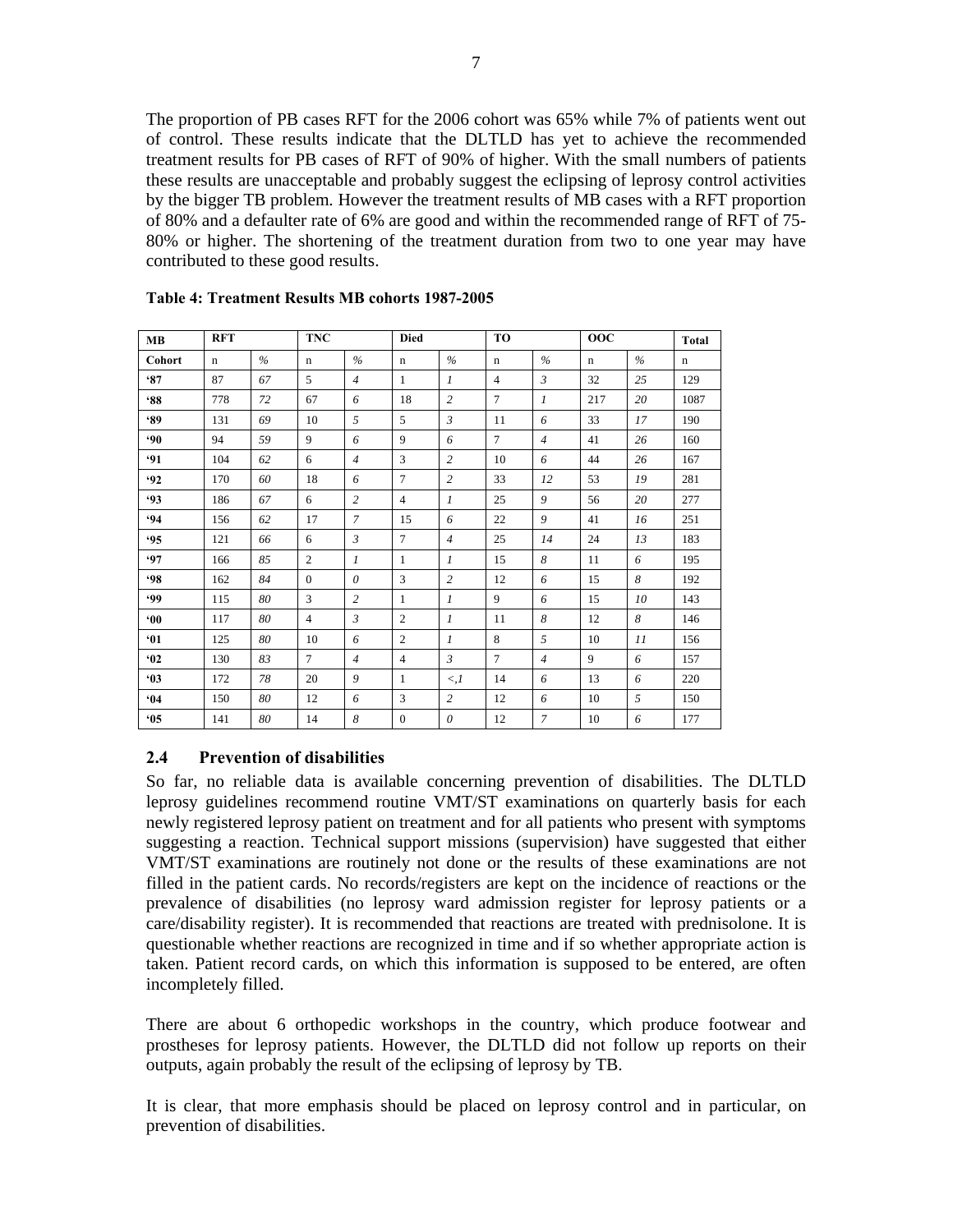#### **Constraints to improved performance**

The declining cases detected annually are making leprosy a low priority disease which translates into hardly any resources being allocated to its control. This translates to very little training and support of peripheral health staff on leprosy control activities. There is inadequate funding for leprosy control. Virtually all the funds available to the DLTLD are earmarked for TB and especially TB/HIV related activities. It is gratifying to note that some funding from AIFO an Italian NGO with an interest in global leprosy became available in 2005. If leprosy control activities continue to receive little attention, there is a real danger that leprosy may rebound to become a public health threat.

- The massive burden of TB continues to eclipse the insignificant leprosy problem. Program staff remains overloaded with the management of high numbers of TB cases and devote less time to the pursuance of leprosy control activities.
- There continues to be a high turnover of both peripheral health care workers and program staff at the district level.
- Lack of resources set aside for leprosy control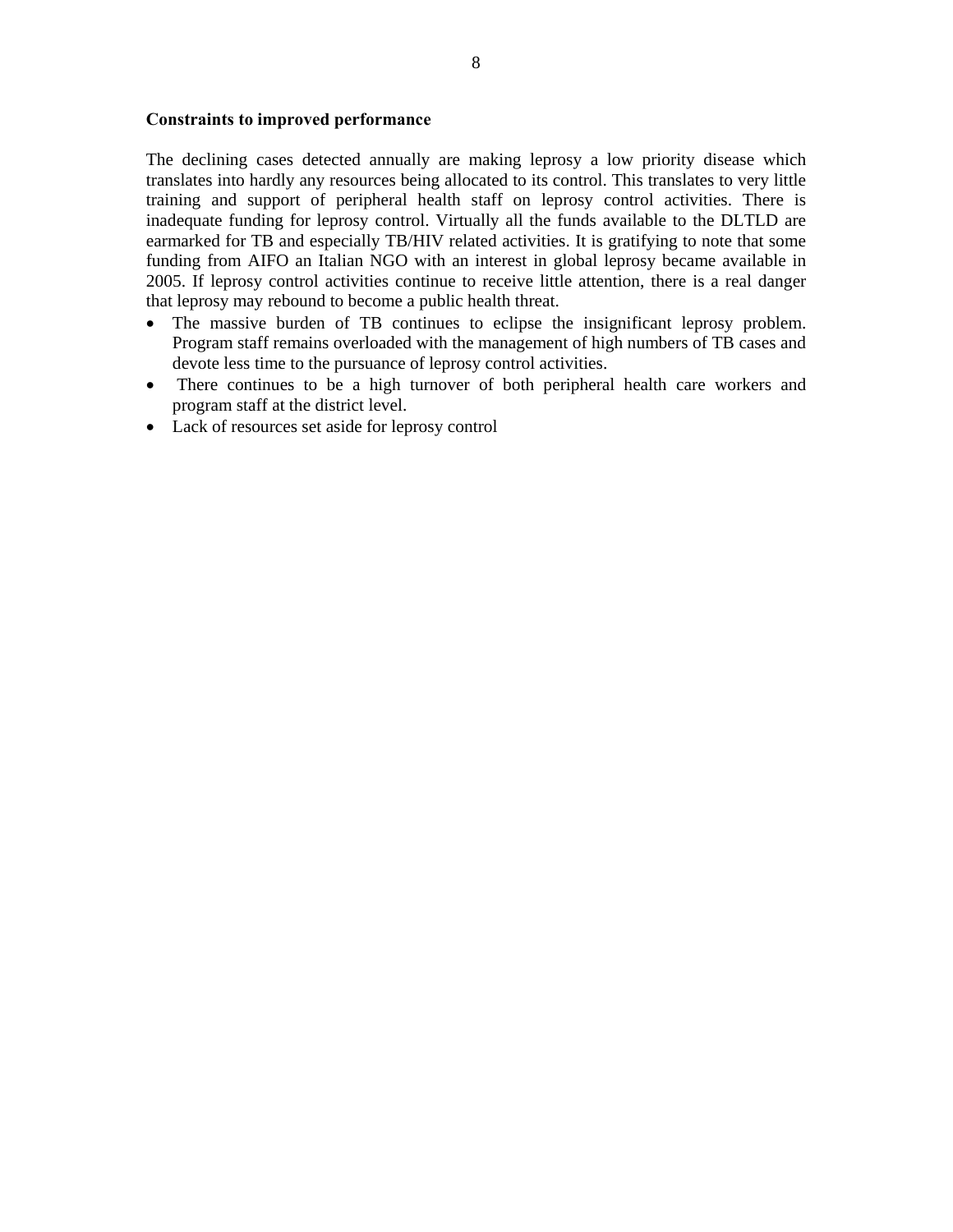#### **3. TUBERCULOSIS**

#### **3.1 Magnitude of the tuberculosis problem**

The number of reported TB cases has increased ten fold from 11,625 in 1990 to 116,723 cases in 2006 *(Figure 2).* The average annual increase over the past 10 years is 10% for all forms of TB. However, in the last 5 years the annual increase of notified TB cases slowed down to an average of 4%. Case Notification Rates (CNR) increased from 53/100,000 population for all forms of TB and 32/100,000 population for sputum smear-positive PTB cases in 1990 to 338/100,000 population and 111/100,000 population respectively in 2006 *(see Figure7)*.

In the year 2007 the DLTLD surveillance system reported the contribution of the private sector notifying a total of 1,804 TB patients put on treatment (see figure 13 and 14).

The major reason for the increasing burden of TB in Kenya is the concurrent HIV epidemic. In the last half of 2005 the DLTLD introduced TB/HIV integrated data collection system that enabled the collection of HIV related information. Data for the year 2007 indicate that the national average HIV prevalence in TB patients was 48%.

#### **3.2 Case-finding**

#### **3.2.1 Case-finding reporting**

The central unit receives case finding reports on a quarterly basis from all districts. These reports are submitted by DTLCs, through their respective PTLCs.



#### **Figure 2: TB case notification DLTLD Kenya: 1990 – 2007**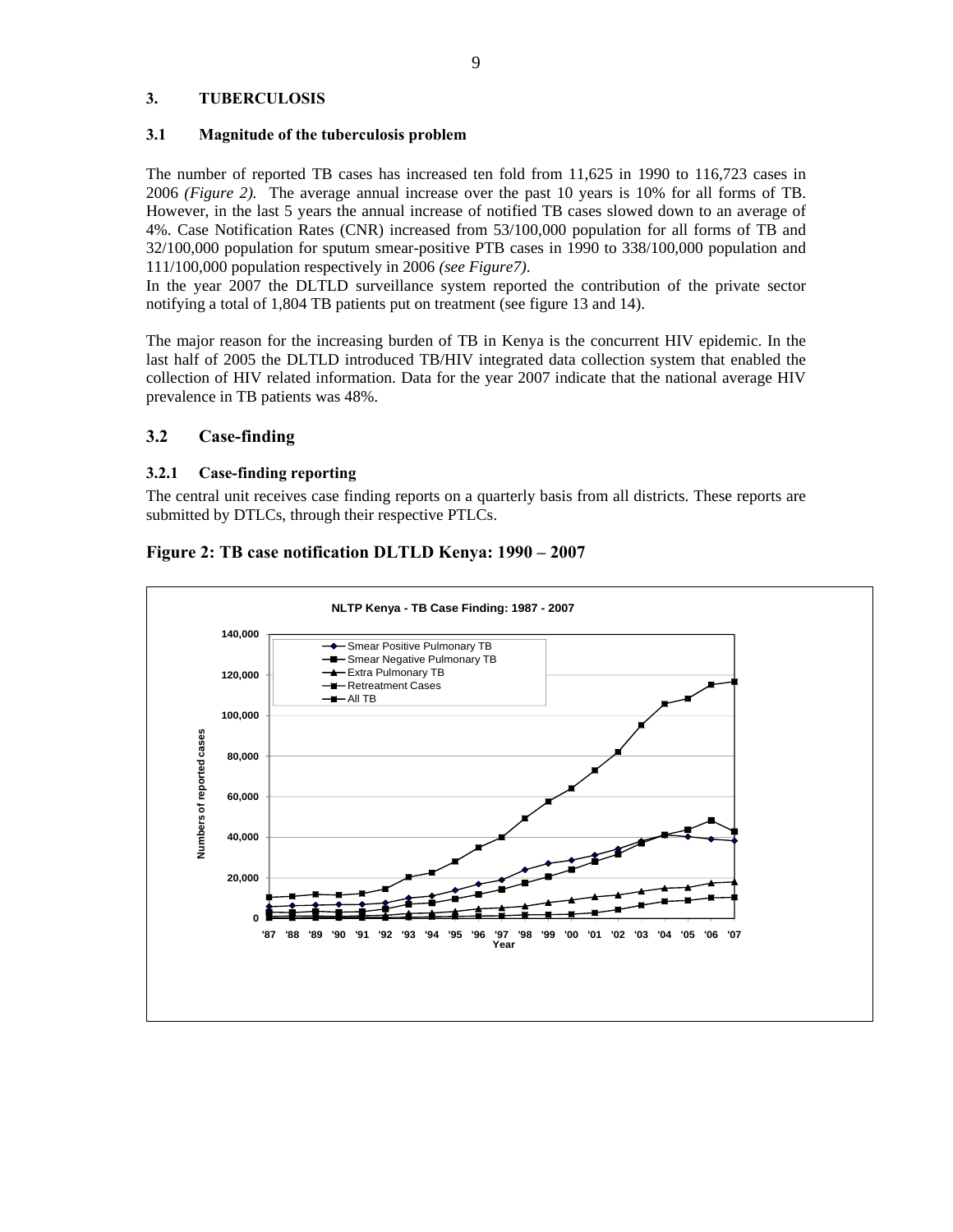

**Figure 3: TB case load per province: 2007** 

**Figure 4: Average 5 year percentage increase in TB cases** 

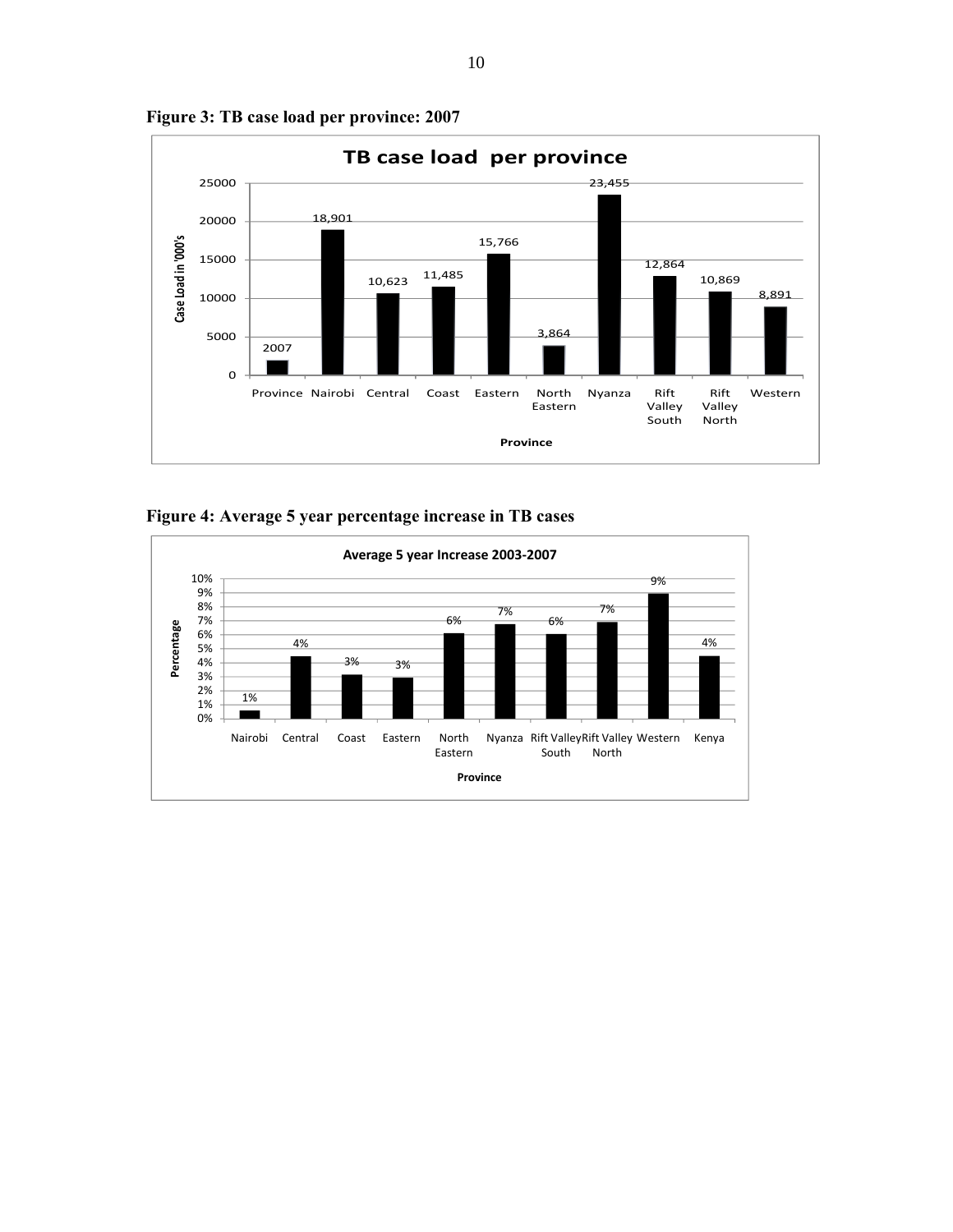

**Figure 5: TB annual Increase 1987-2007**

**Figure 6: Provincial TB case findings 1987-2007** 

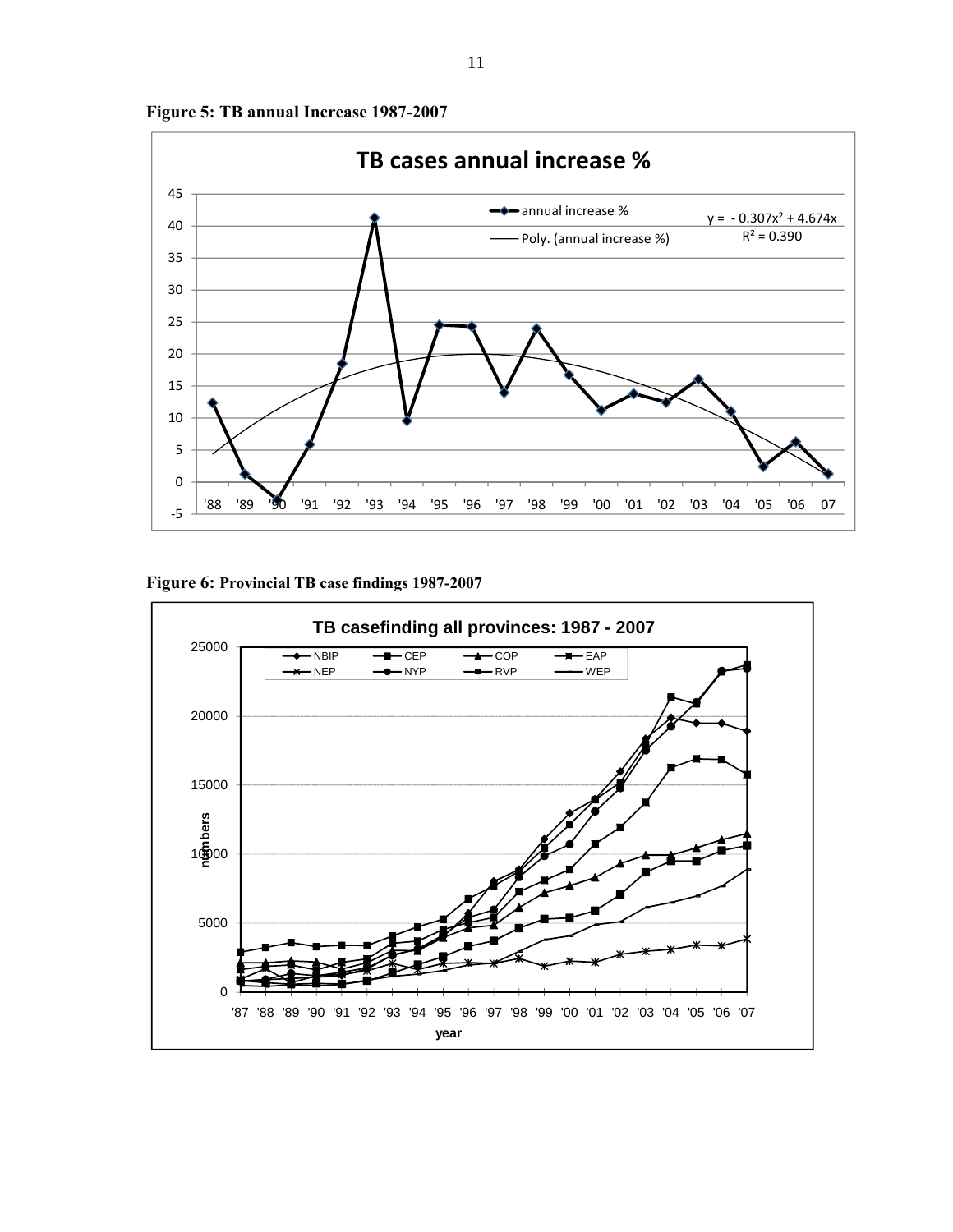#### **3.2.2. Case notification rates**





*Figure 7* shows the CNR for all forms of TB and smear-positive PTB for the different provinces.



**Figure 8: TB Case Notification Rates: All forms of TB and PTB+ per province in 2007**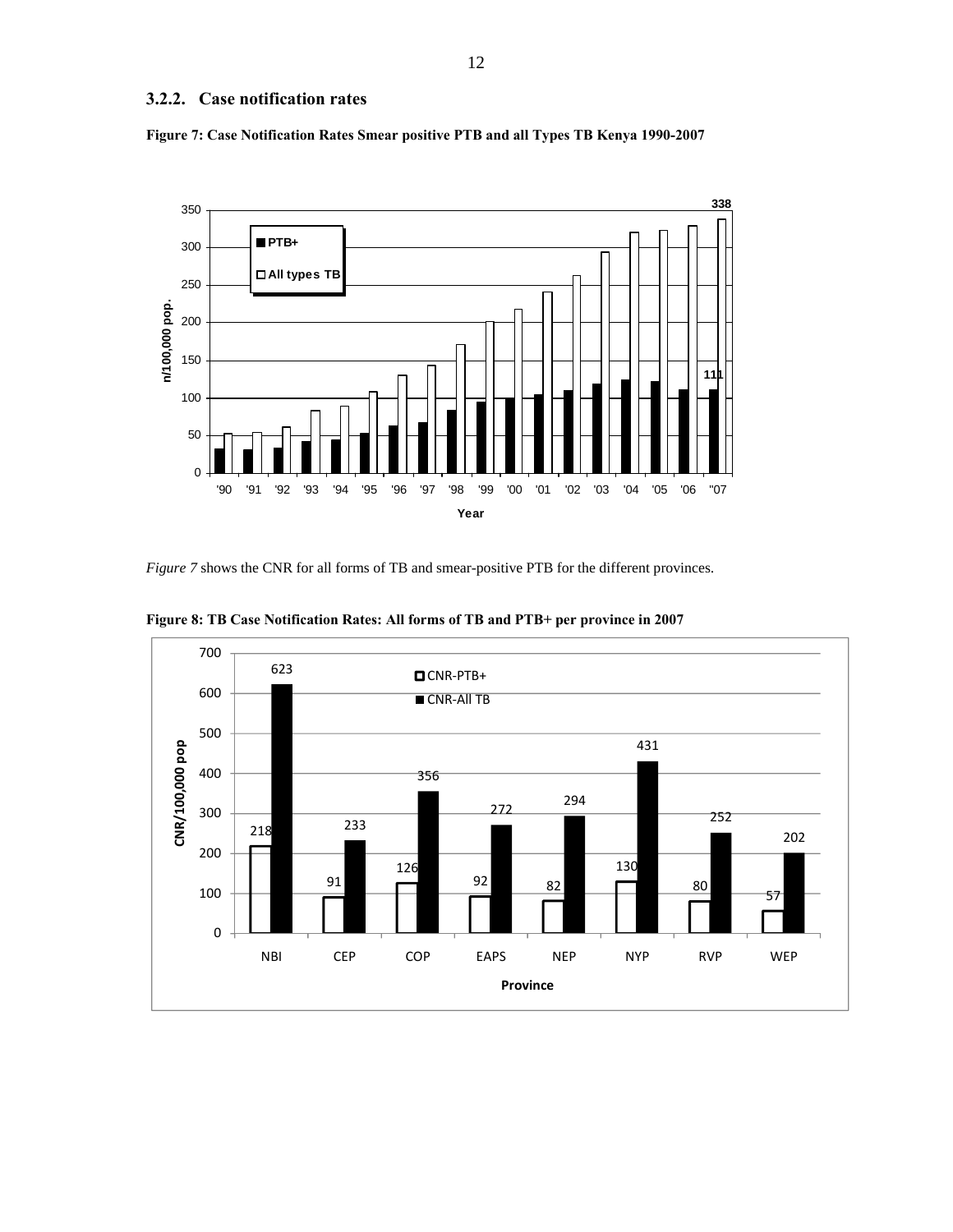#### **Types of tuberculosis**

In 2007 the proportion of sputum smear-positive PTB cases decreased by 2% compared to 2006. There was a 0.3% increase in the proportion of sputum smear-negative PTB cases and adult PTB cases without sputum smear results. *Figure 9* shows the distribution of the different types of TB in 2007. Retreatment cases are subdivided into the following categories: Smear positive PTB relapses (3%), Recurrent smear negative PTB and EPTB cases (4%), Treatment Failures (0.1%) and Return after Default (1.4%). In 2007 nearly half (4.4%) of the retreatment cases were recurrent smear negative PTB/EPTB cases. With the high prevalence of HIV in this population it is possible that some of these cases are not true TB cases but represent undiagnosed HIV related disease.

## **Retreatment** PTB no smear  $^{13\%}$ 6% Sm- PTB 37% EPTB 15% Sm+ PTB 33%

#### **Figure 9: Distribution of TB cases by type, 2007**

#### **3.2.4 Gender-age distribution**

The age group with the highest TB notification in 2007 remained 25-34 years in both males and females as has been the trend over the last decade. This is the same age category with a high HIV sero-prevalence. Males continue to dominate after the age of 24 over the females who are more below this age group

See *Figures 10, 11 and 12*.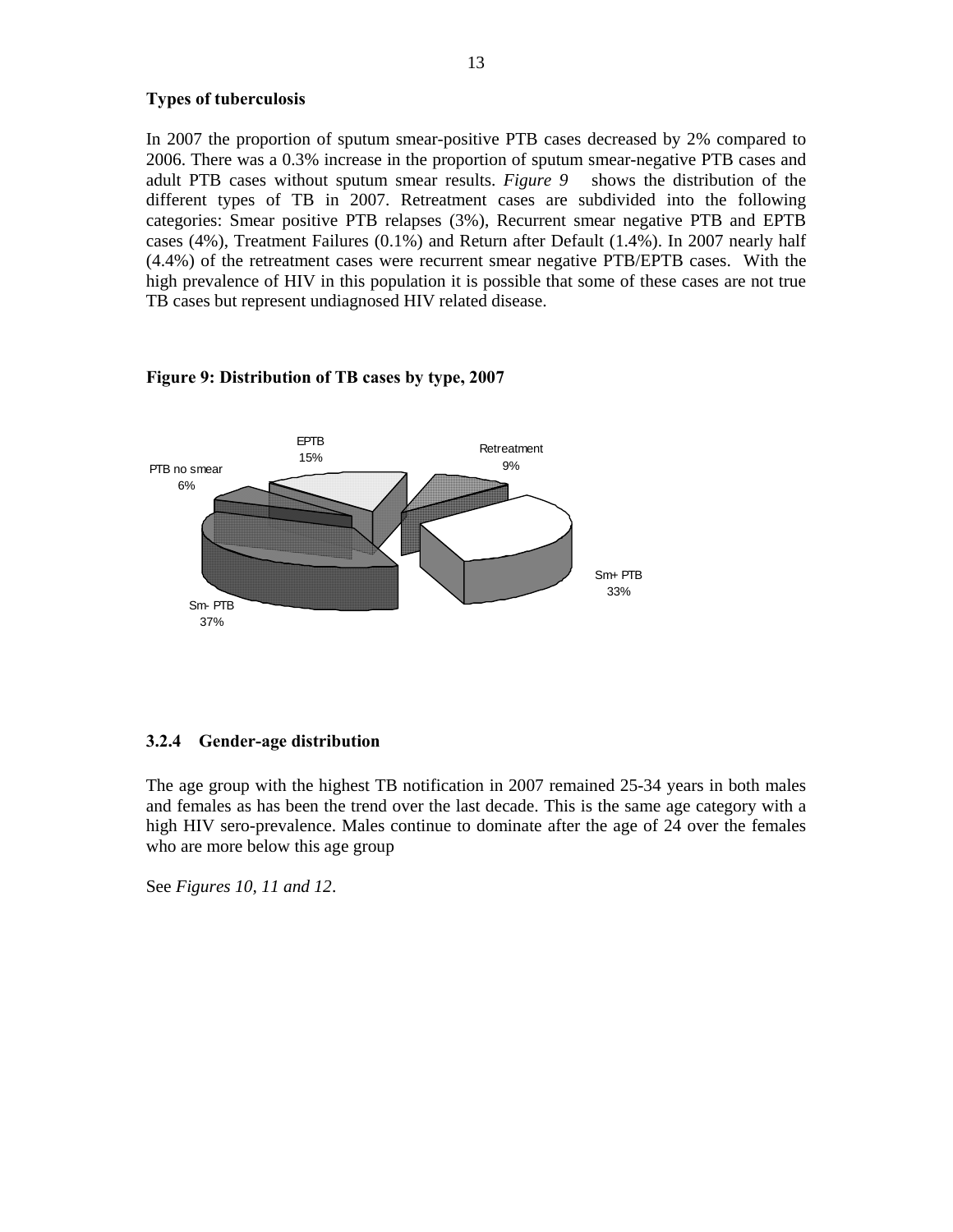

**Figure 10: Age Specific CNR New Male/Female PTB+ Cases 2007** 

 **Figure 11: Age-specific CNR new male PTB+ cases: 1993-1998-2007** 

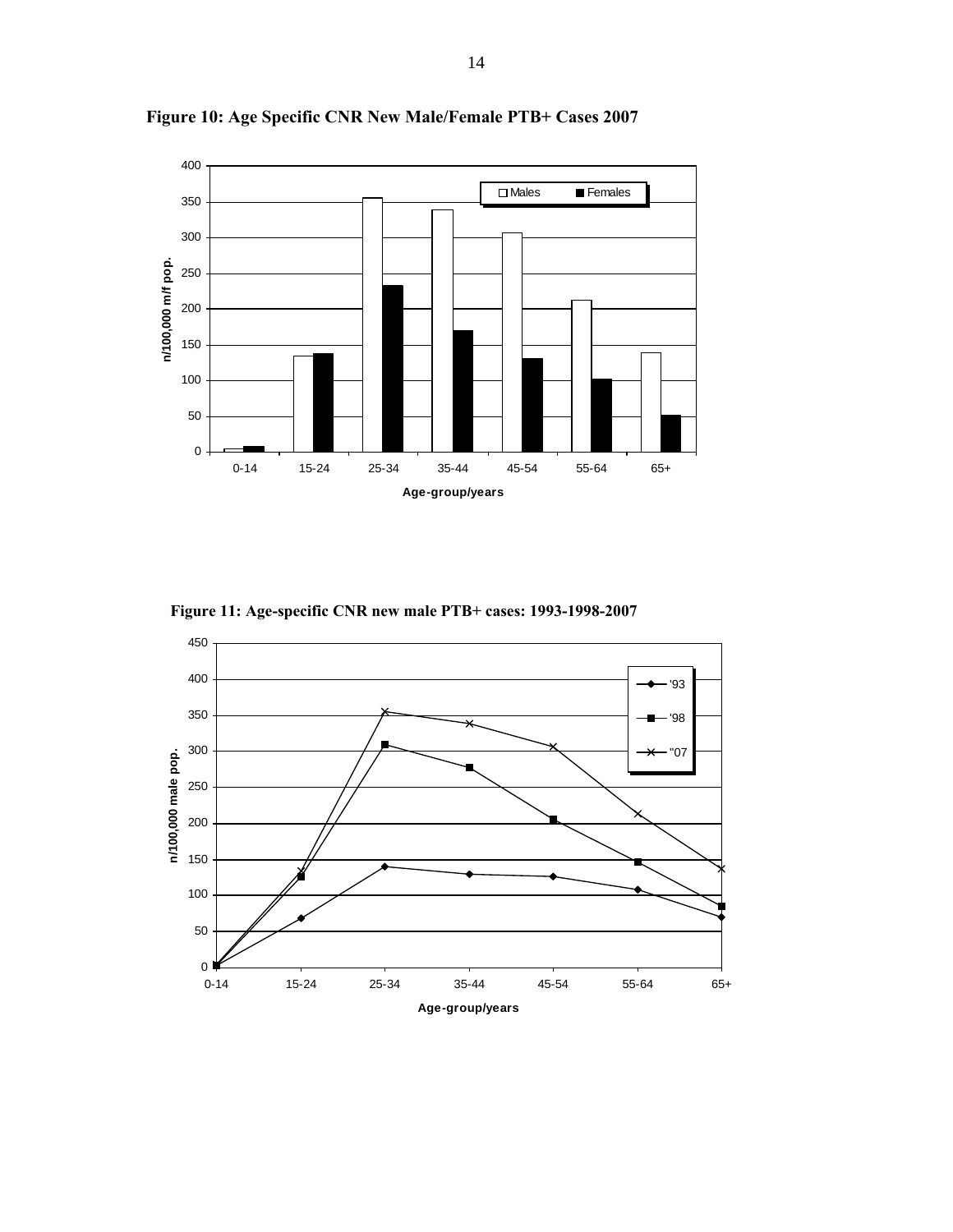

**Figure 12: Age-specific CNR new female PTB cases: 1993-1998-2007** 

#### **PRIVATE SECTOR CONTRIBUTION**

The private sector both for profit and not for profit provides a significant care to TB patients. This sector has flourished since an agreement facilitated by the program between KAPTLD and a drug manufacturing company was signed in 1997. Through this agreement, the drug company provides high quality anti TB drugs to be availed to the private sector in Kenya at a highly subsidized price to patients seeking care in this sector. Since the program has overall supervisory activity, the sector is routinely supervised by program staff and all the policy guidelines used belong to the ministry. To further ensure that quality and standards are acceptable, the M and E tools used in this sector are distributed by the program.

It is now accepted that about 10% of TB patients in the urban set up are managed by the private sector if Nairobi figures can be generalized to cover the whole country. Initiation of new initiatives in the private sector has over the years tended to lag behind the public sector as demonstrated in the testing for HIV amongst TB patients (*figures 13 and 14)*.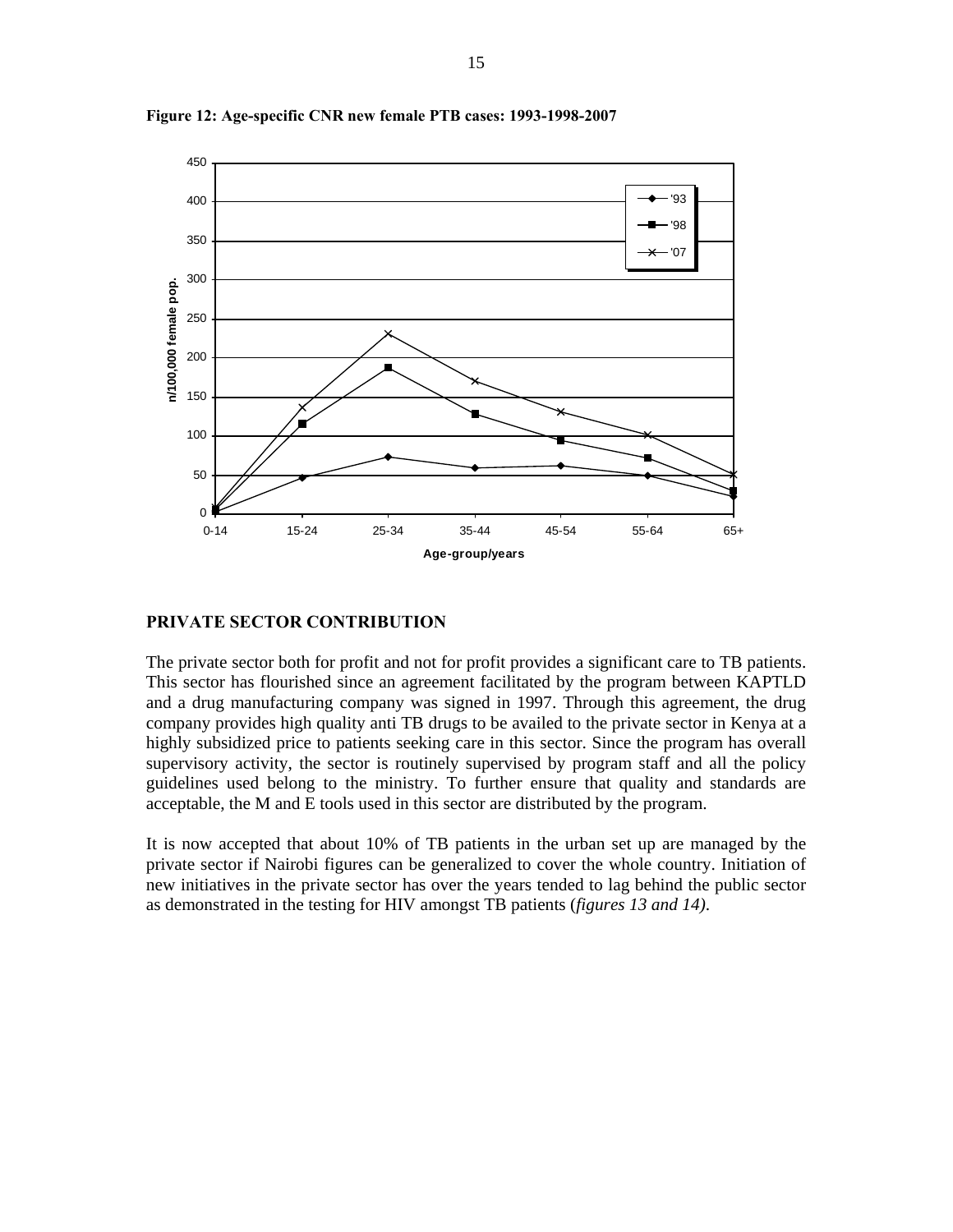

**Figure 13: Case finding in the private sector**



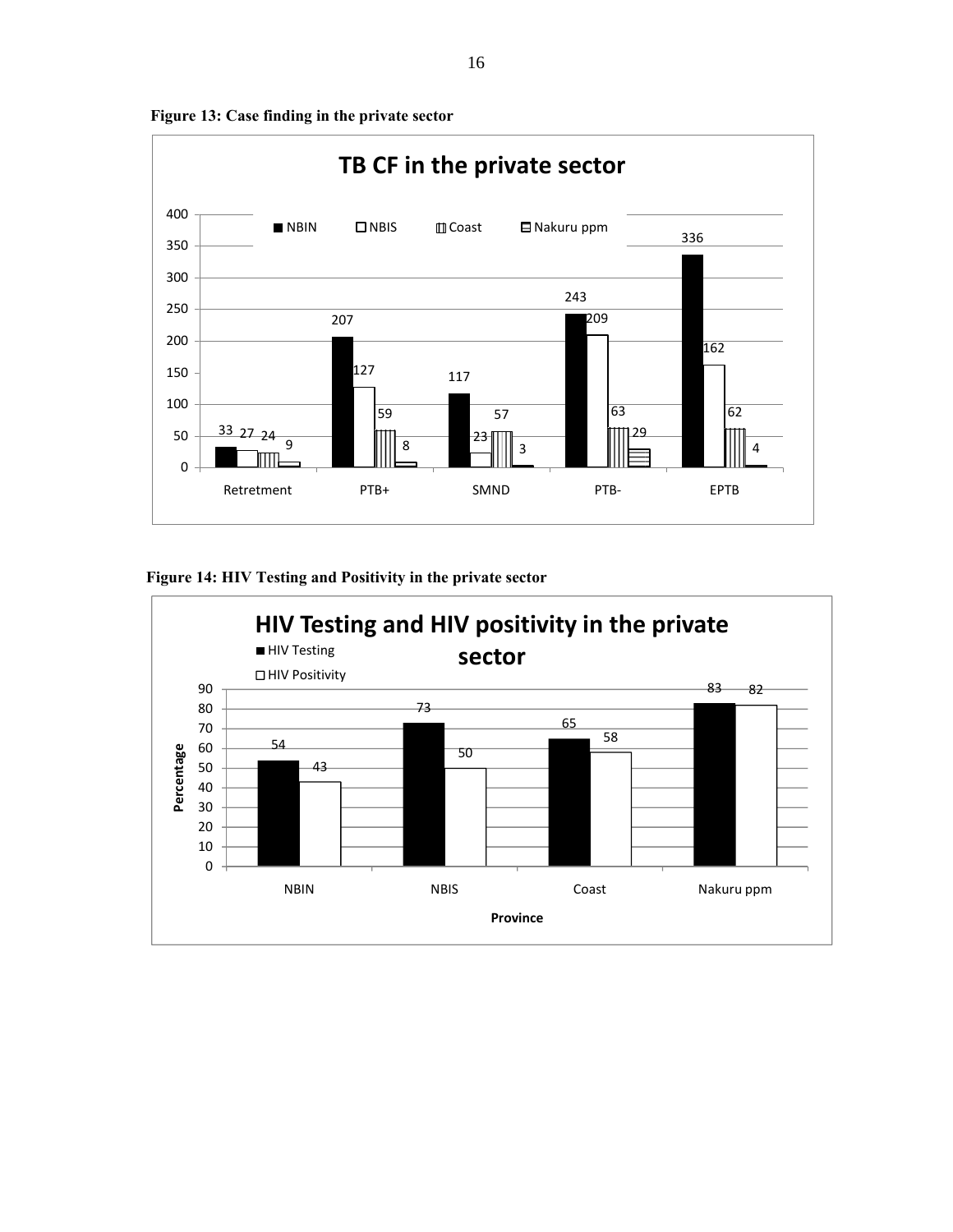#### **3.2.5 The impact of HIV infection on case-finding**

The HIV epidemic is the major reason for the TB epidemic. It has significantly led to increased proportion of smear negative pulmonary disease which has surpassed notified cases of smear positive TB disease since 2005. HIV may also have contributed to the increase in cases requiring re-treatment especially those cases classified as other retreatment. Even though smear positive pulmonary disease remains the most important type of TB from a transmission standpoint, in situations where HIV prevalence is high as in Kenya smear negative and extra pulmonary forms of TB assume a great deal of importance because of their contribution to TB morbidity and mortality.

The DLTLD started implementing a countrywide continuous HIV prevalence surveillance system amongst registered TB in the last half of 2005 ( $3<sup>rd</sup>$  quarter of 2005). From the 1<sup>st</sup> quarter 2006 onwards, the new system had been fully implemented in all 80 districts. In this way the DLTLD is able to monitor HIV prevalence amongst TB cases and to track the proportion of TB patients receiving HIV related interventions including HIV testing and counseling, cotrimoxazole preventive therapy and anti-retroviral treatment.

There was a vigorous pursuit of HIV Diagnostic Testing and Counseling (DTC) for all TB patients in 2007, in part resulting from the publication of the policy document on HIV testing in clinical settings, push by donors including PEPFAR and the Global Fund for visible results in TB/HIV collaborative activities, a clear strategic vision by the leadership of the DLTLD to provide comprehensive care to HIV infected TB patients and intensified technical support to the DLTLD provided by technical partners including KNCV and WHO. The results of all these efforts were the development and piloting of a TB/HIV training curricula, the printing and distribution of the new recording/reporting (R&B) tools incorporating HIV related data in addition to routine TB data and the procurement and distribution of cotrimoxazole for the prevention of opportunistic infections in HIV positive TB patients.

Figure 15 below shows the proportion of TB cases tested for HIV and the HIV positivity rate amongst those patients tested*.* 

It appears that with increased HIV testing, the HIV prevalence amongst TB cases decreases. This probably is caused by a diminishing bias in selecting/offering/availability of HIV testing by the health workers at the different levels of the health care system.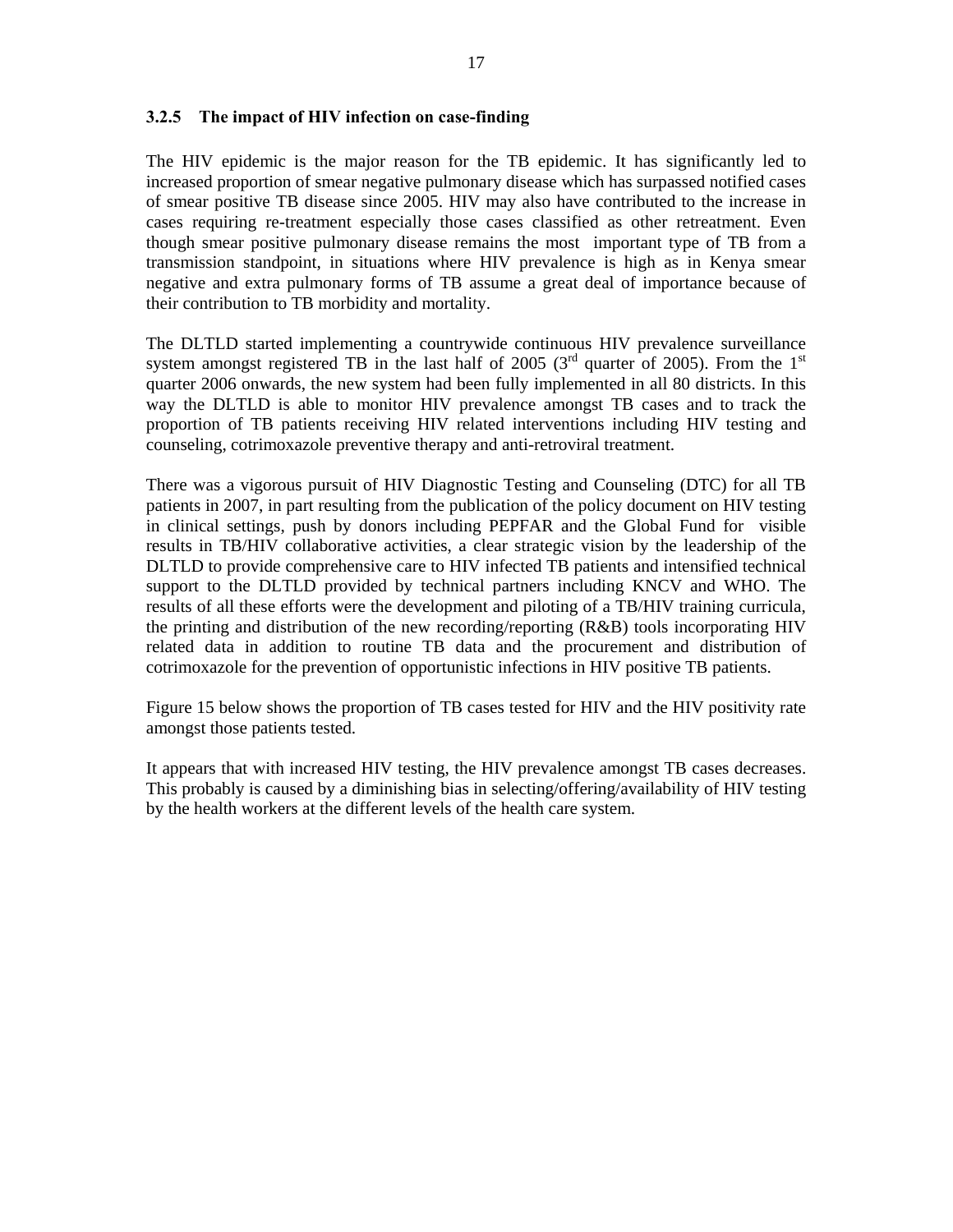



#### **Figure 16: HIV prevalence for different types of TB: 2007**

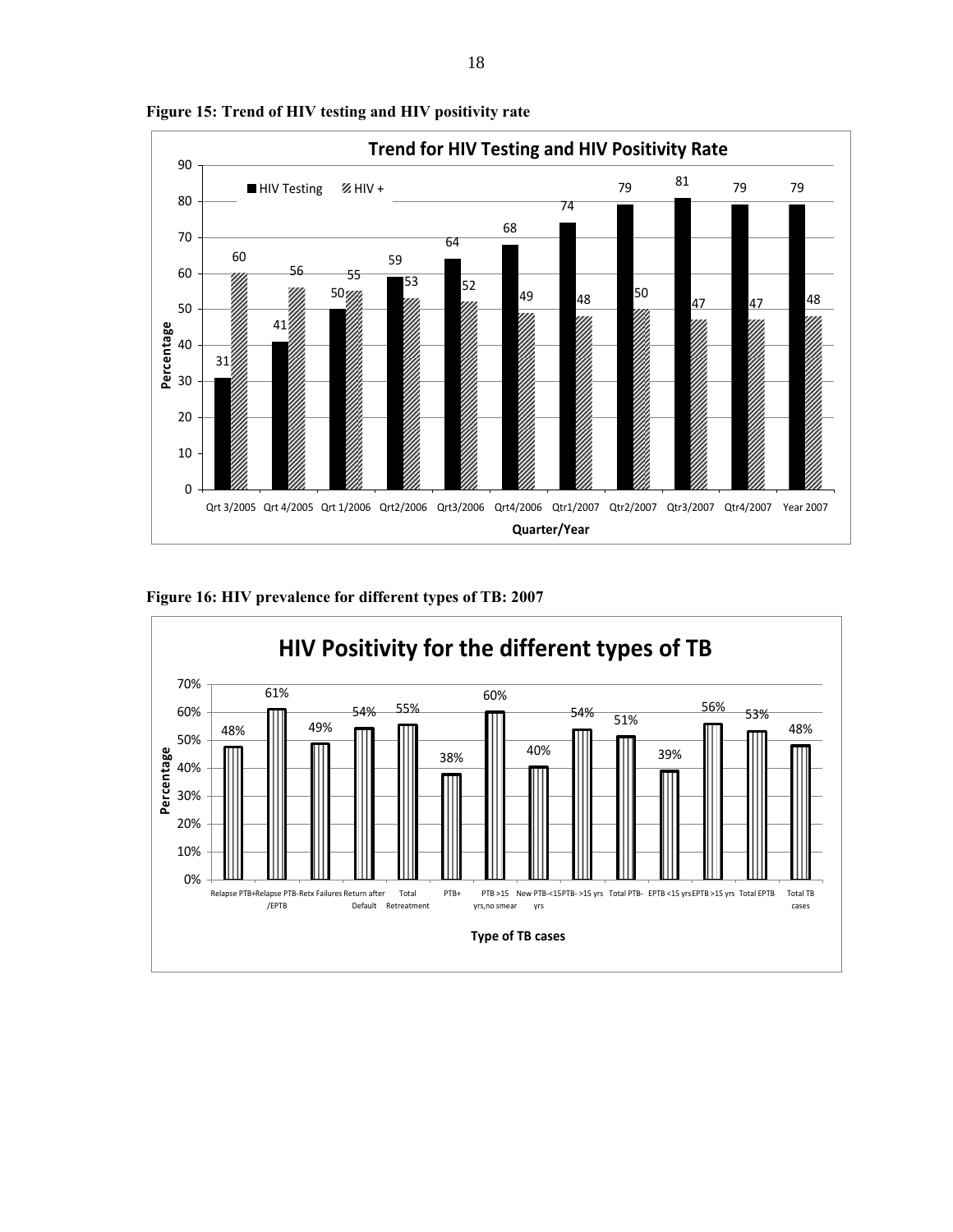

**Figure 17: HIV testing and prevalence for PTB+ cases according to age/sex group: 2007** 



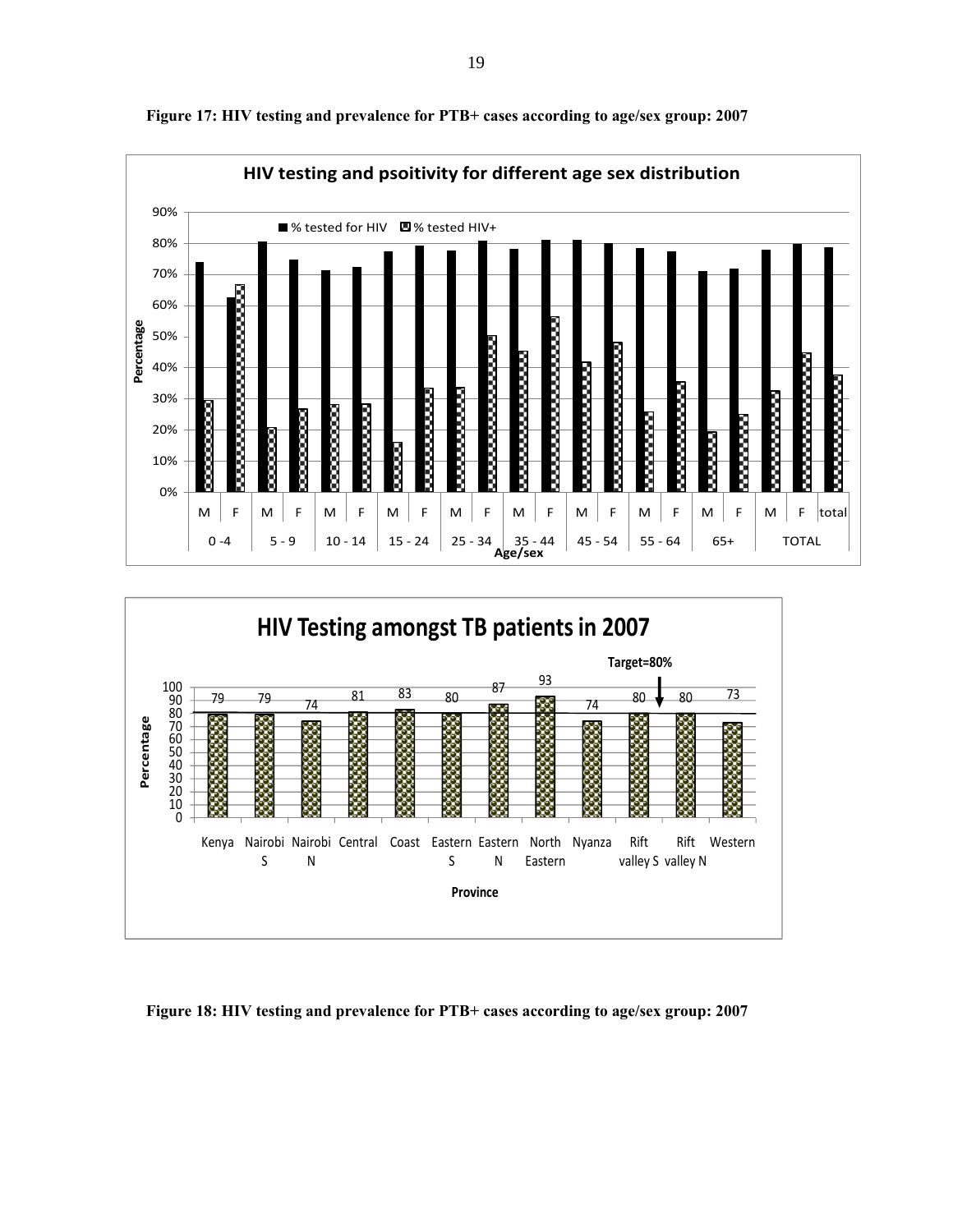## **3.2.6 Case-finding in refugee camps**

The refugee camps in Kenya, under the UNHCR, participate in TB control activities under the guidance of the DLTLD. There are four camps: Hagadera, Ifo and Dagahaley (Dadaab) in Garissa District and Kakuma, located in the North of Turkana District. In 2007 a total of 671 cases were reported by the Dadaab camps. All cases were tested for HIV and only 15 (2%) tested HIV positive. These cases were included in the national figures.

## *3.3 Case-holding*

## **3.3.1 Case-holding reporting and terminology**

The case-holding results show the outcome of treatment for the different types of TB cases in non-nomadic and nomadic areas. Results of the refugee camps are reported separately. Since 1999 the DLTLD started analyzing the outcome of treatment of smearnegative PTB and EPTB cases.

The terminology used in assessing the results of treatment (treatment outcome) includes the following:

| Cured           | : completed treatment and smear-negative at the end of treatment  |
|-----------------|-------------------------------------------------------------------|
| <b>TC</b>       | : completed treatment, but no smear taken at the end of treatment |
| Died            | : died of any cause during treatment                              |
| Failure         | : smear-positive at 3, 5 or end of treatment                      |
| <b>OOC</b>      | : out of control/absconded from treatment                         |
| TO <sub>1</sub> | : transferred out to another administrative area (province)       |
| Success rate    | : Proportion of PTB+ cases cured and completed treatment          |

## **3.3.2 Short Course Chemotherapy (SCC) implementation**

Short course chemotherapy (SCC) for new smear positive PTB cases was initiated in 1993 and fully implemented in the whole country by the end of 1997. Implementation of SCC for Smear negative PTB and Extra-Pulmonary TB commenced in 1997 and covered the whole country by the second half of 1998. Since then, the whole country is under DOTS giving a 100% geographic DOTS coverage.

## **3.3.3 Regimen used**

Kenya subscribes to the internationally accepted WHO strategy in TB control and treatment has been tailored from WHO recommended regimes. Although treatment for TB in Kenya has been 8 months in total, in 2007 6 months regime using support from GDF was started in Nairobi province and is expected to expand to cover the whole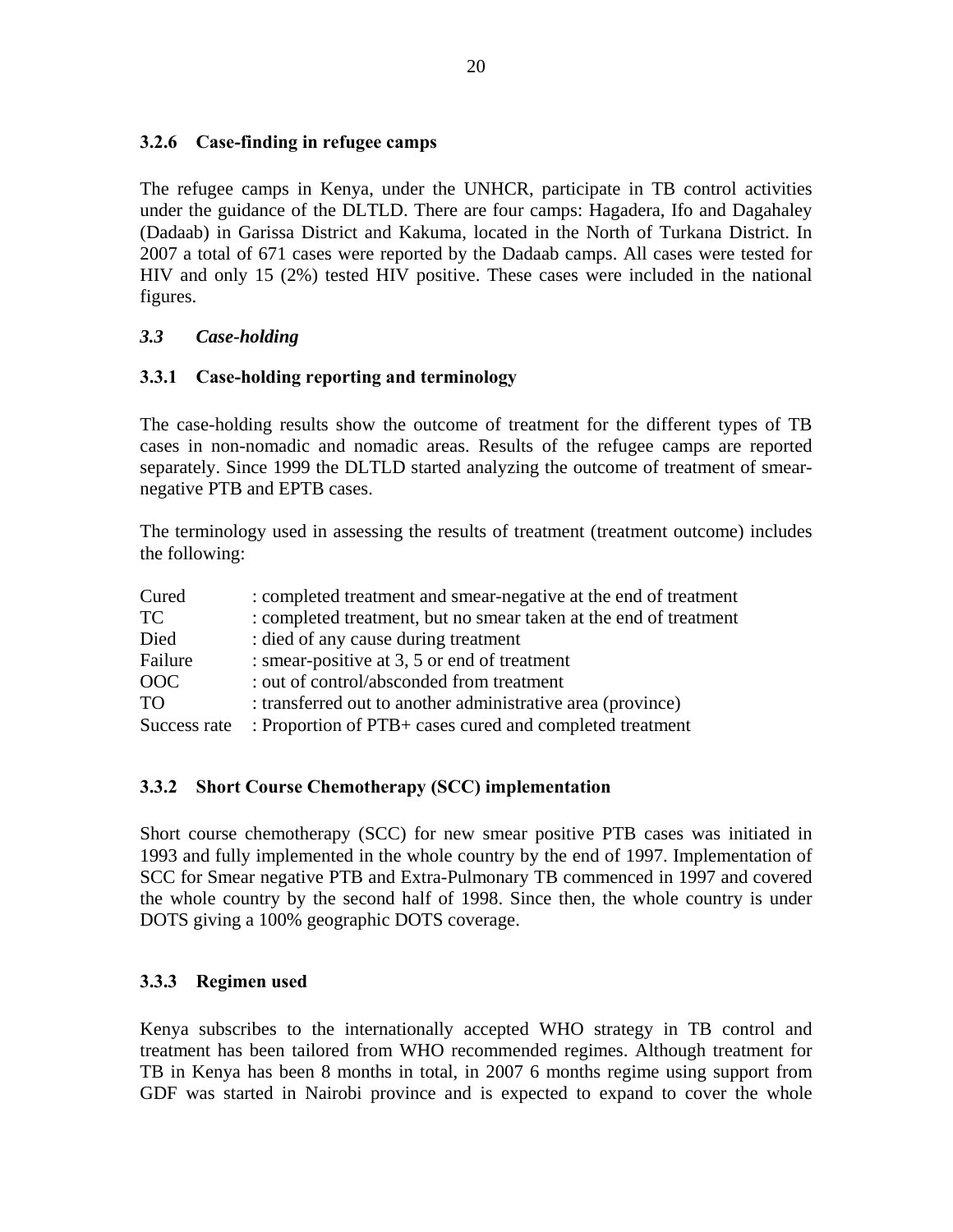country by 2009. Additionally, the GDF support also included pediatric formulations that are now being used for the first time in Kenya.

The following regimes continue to be used in Kenya:

- 1. 2RHZE/6EH for new cases with smear-positive PTB (Category 1), smear negative PTB and extra-pulmonary TB (Category 3)
- 2. 2SRHZE/1RHZE/5RHE (re-treatment regimen) for smear positive relapse cases, recurrent negative PTB/EPTB cases, failures and defaulters (Category 2).
- 3. 2RHZ/4RH for new cases of smear positive or negative PTB or EPTB who are younger than 15 years
- 4. 2RHZE/4RH six month regimen started in Nairobi in April 2007.

#### **3.3.4 SCC treatment results of new sputum smear-positive PTB cases**

As is usual the TB treatment outcomes are reported for the year preceding the year in question, in this case the cohort of 39,154 patients put on treatment during 2006. This is the first cohort in which the treatment outcomes of the manyatta districts are included in the "standard" SCC treatment outcomes because since 2005 the same regimens were used country wide. A treatment success rate of 84.8% was achieved. This puts Kenya amongst few countries that have achieved the WHO recommended treatment success rate. Coupled with the improved case detection rate of 70% that Kenya has also achieved, Kenya now stands to improve on TB control beyond what is currently happening. This result is a very reasonable performance when the high rate of HIV in TB patients is taken into account. Tuberculosis cases co-infected with HIV are at risk of dying from non-TB opportunistic infections during treatment for TB. The reported deaths rate of TB patients remained low at about 5%, but an estimated 30% of the out of control cases are most probably cases who died at home and were not reported as such.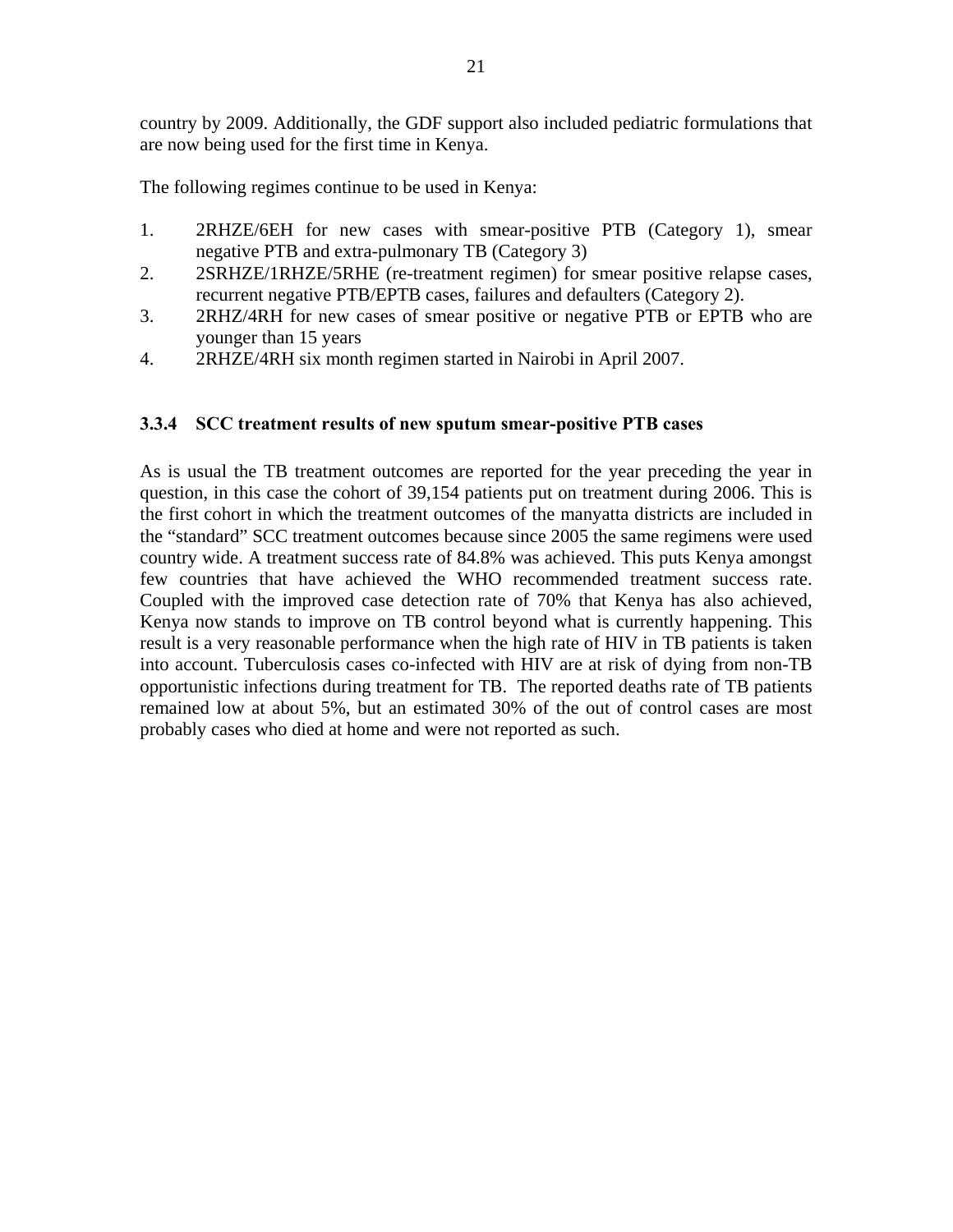

**Figure19: Results of SCC treatment cohorts of new smear-positive PTB cases: 2002 -2006.**



#### **3.3.5 Re-treatment results**

Since 2003 the DLTLD has put a lot of emphasis on obtaining sputum smear results during the continuation phase, and especially at the end of treatment as a known form of monitoring treatment. This resulted in a small increase in the proportion of cases cured and an equally small decrease in cases that completed treatment without a smear result.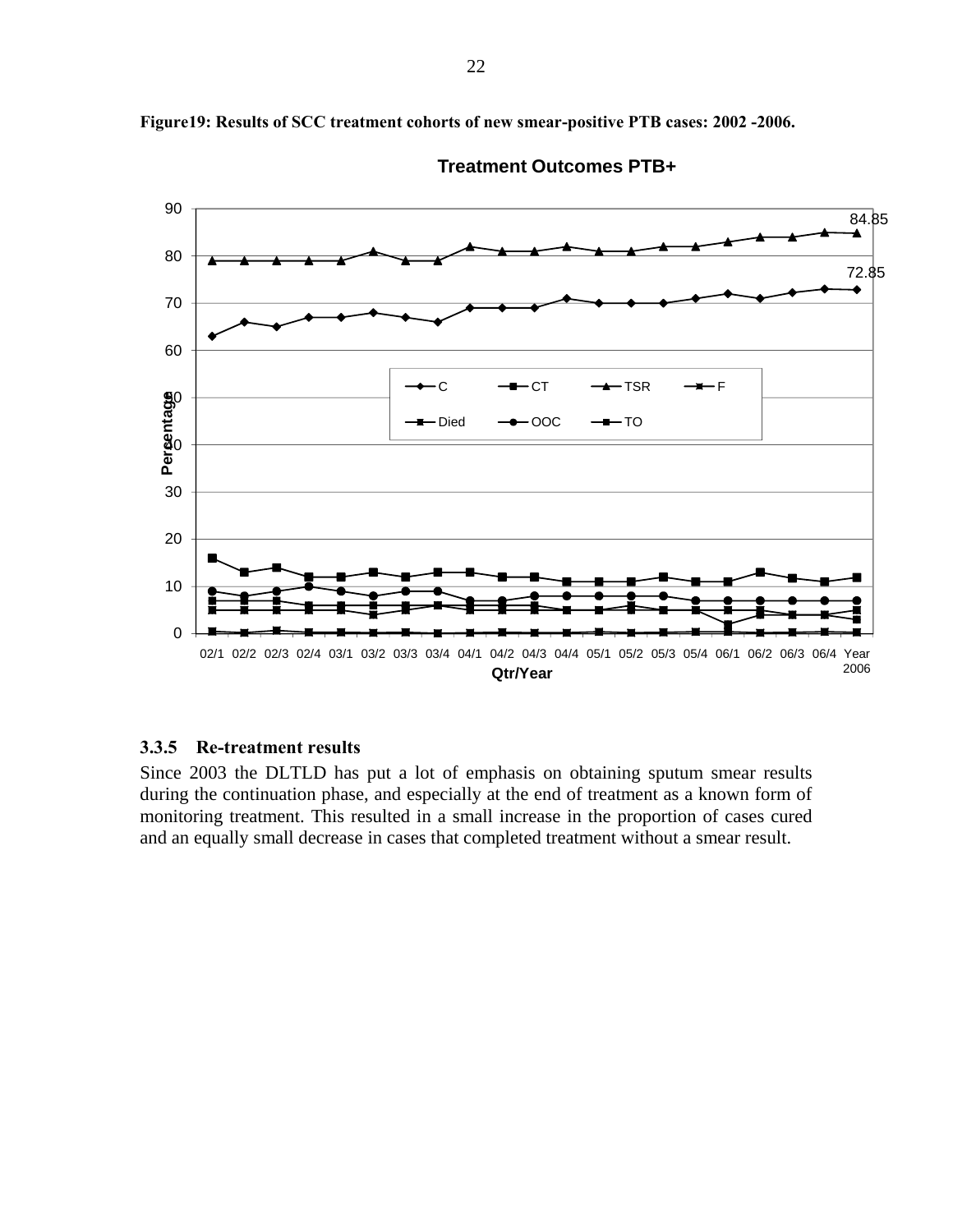**Figure 20: Treatment results for smear-positive re-treatment cases at 8 months: 2005-2006.** 



Results at 8 months (end of treatment)

**Treatment outcomes Retreatment 2005-2006** 

#### **3.3.6 Results of SCC treatment for smear-negative and extra-pulmonary TB cases**

An 8 months SCC regimen replaced the 12-month standard regimen for sputum smearnegative PTB cases and Extra Pulmonary TB cases in 1998 *(see section 3.3.3 - Regimens used*).

The treatment success rates for new sputum smear negative and extra pulmonary PTB cases are 80% and 78% respectively, death rates (7-8%) and the out of control rates (9%). This can be explained by the higher HIV prevalence in both categories of patients.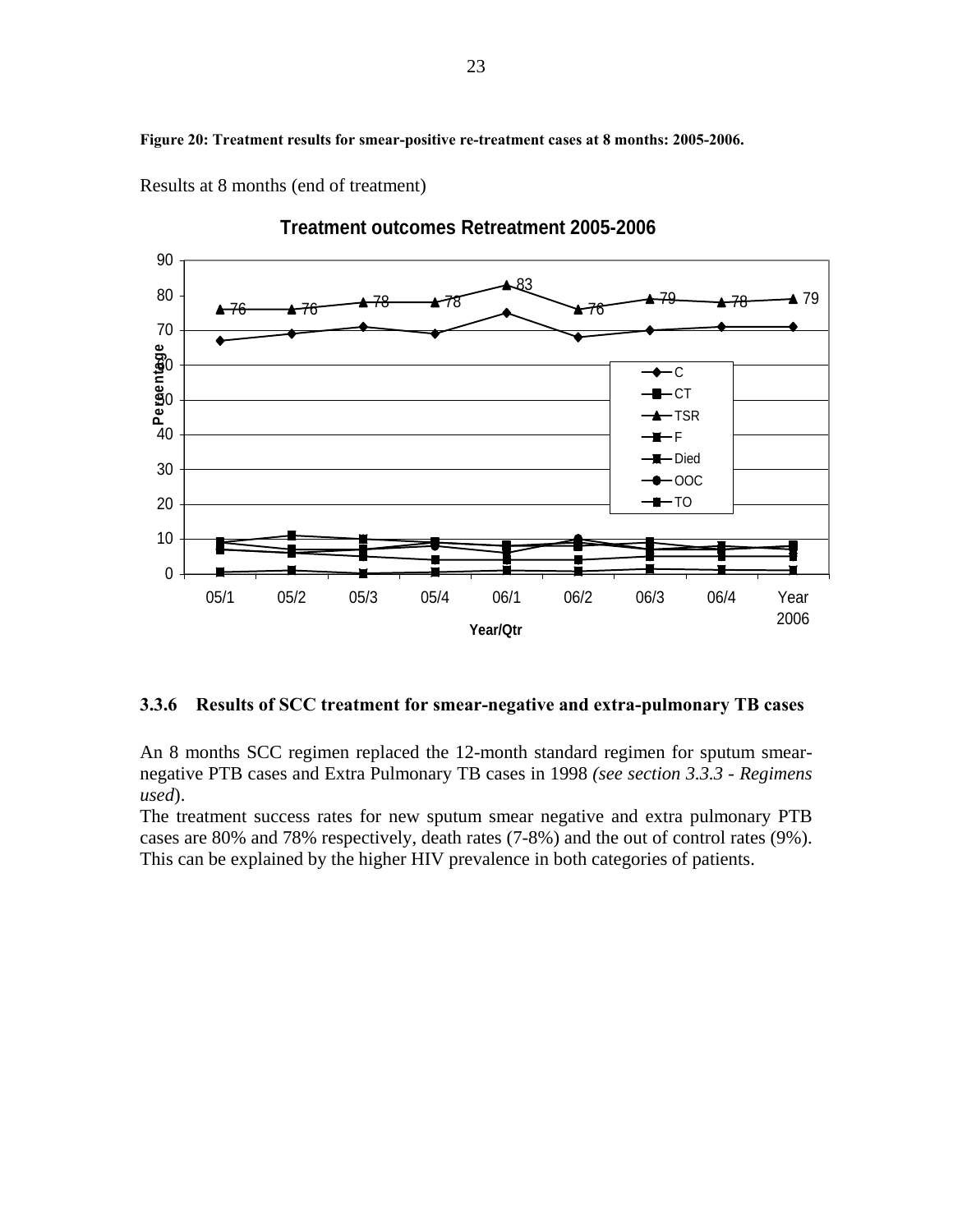

**Figure 21: Treatment results for new smear negative PTB cases: cohorts 2002-2006**

**New PTB- Treatment Outcomes 2005-2006**

**Figure 22: Treatment results new extra-pulmonary TB cases: cohorts 2005-2006** 



Results at 8 months (end of treatment)

**Treatment Outcomes:EPTB 2005-2006**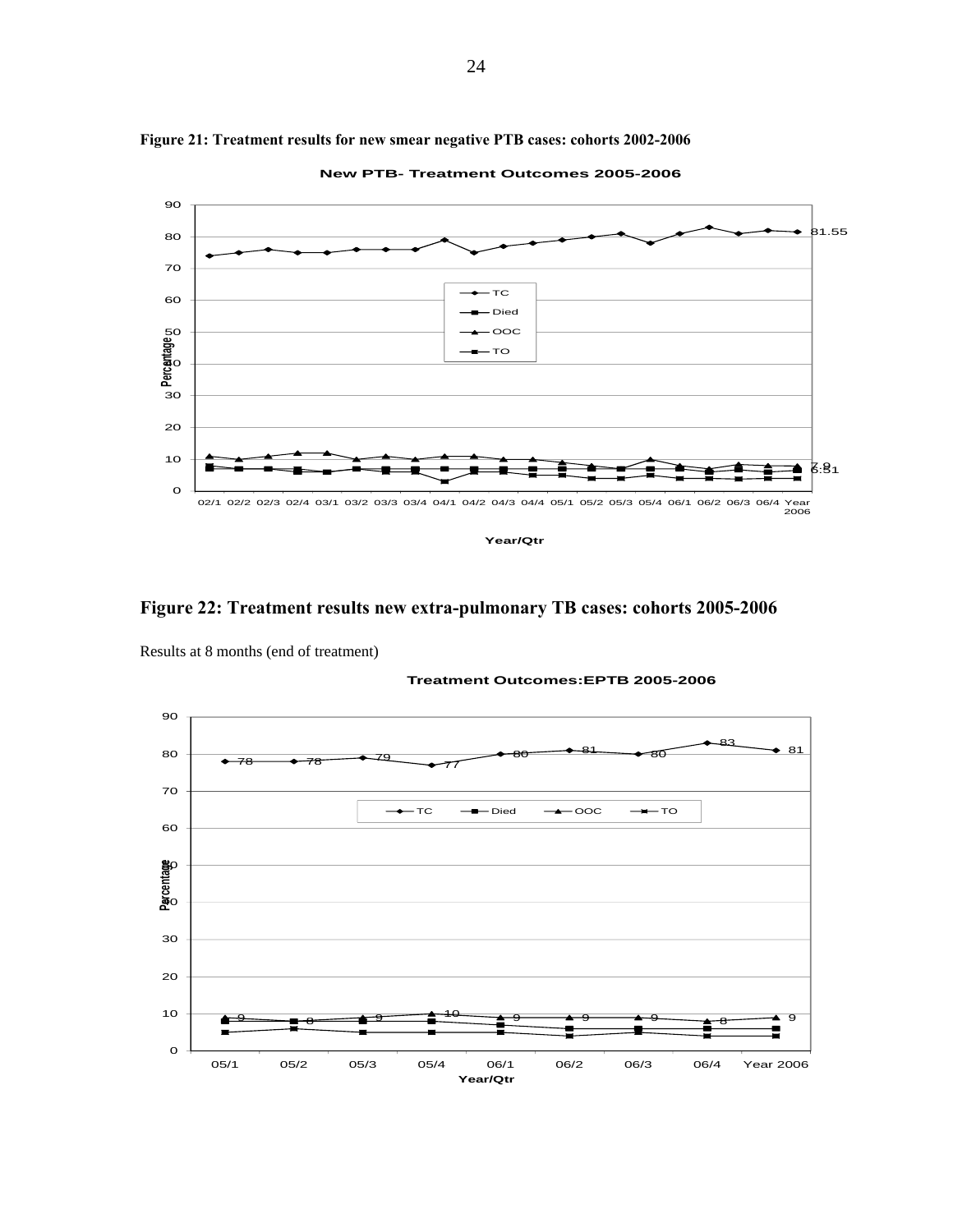## **4.0 Sectional Activities**

## **4.1 Leprosy control**

In the year 2007 the following Leprosy activities took place:

- 100 pairs of protective footwear were produced for ex-leprosy patients at Msambweni orthopedic rehabilitation centre.
- Technical support supervision was carried out for leprosy activities in coast province
- 1,600 Leprosy monitoring and evaluation tools printed and distributed to high burden provinces and districts

## **4.1.1 Capacity building**

25 health care workers were trained in coast province to undertake intensified Leprosy case finding.

## **4.1.2 Funding**

Leprosy control activities in 2007 were funded by WHO and AIFO

## **4.1.3 Challenges and constrains**

- 1. Late submission of Leprosy reports to the central level
- 2. Minimal support towards Leprosy activities from all levels
- 3. Specific resource allocation for leprosy control by the ministry

## **4.2 Community Based TB Care (CB-DOTS)**

Community TB care has not taken much root in Kenya and currently there are a total of 40 districts which have been trained and have started to incorporate community TB as part of TB control effort. In 2007, community TB care assessment was carried out in 24 districts through support from WHO. This assessment was geared towards quantifying the contribution of the community in TB care to inform further expansion of these activities in the country. What was evident in the assessment was that there are several activities that community health care workers participate in but are not being recorded.

## **4.2.1 Capacity building**

10 districts were trained to implement community TB care adding the number of districts implementing community TB care to 40. A total of 250 health care workers were trained. All DHMT members, health facility committee and community opinion leaders in all the 10 districts were sensitized on community involvement in TB care.

## **4.2.2 Technical Support**

Support supervision was provided to all the 40 districts implementing CB-DOTS in the year 2007. To motivate and enable the community health care workers, each of the implementing districts was provided with 8 bicycles procured through GFATM funds.

## **4.2.3 Challenges**

There is need to harmonise the understanding of CB DOTS at all levels. CB-DOTS curriculum revision has not been finalized yet.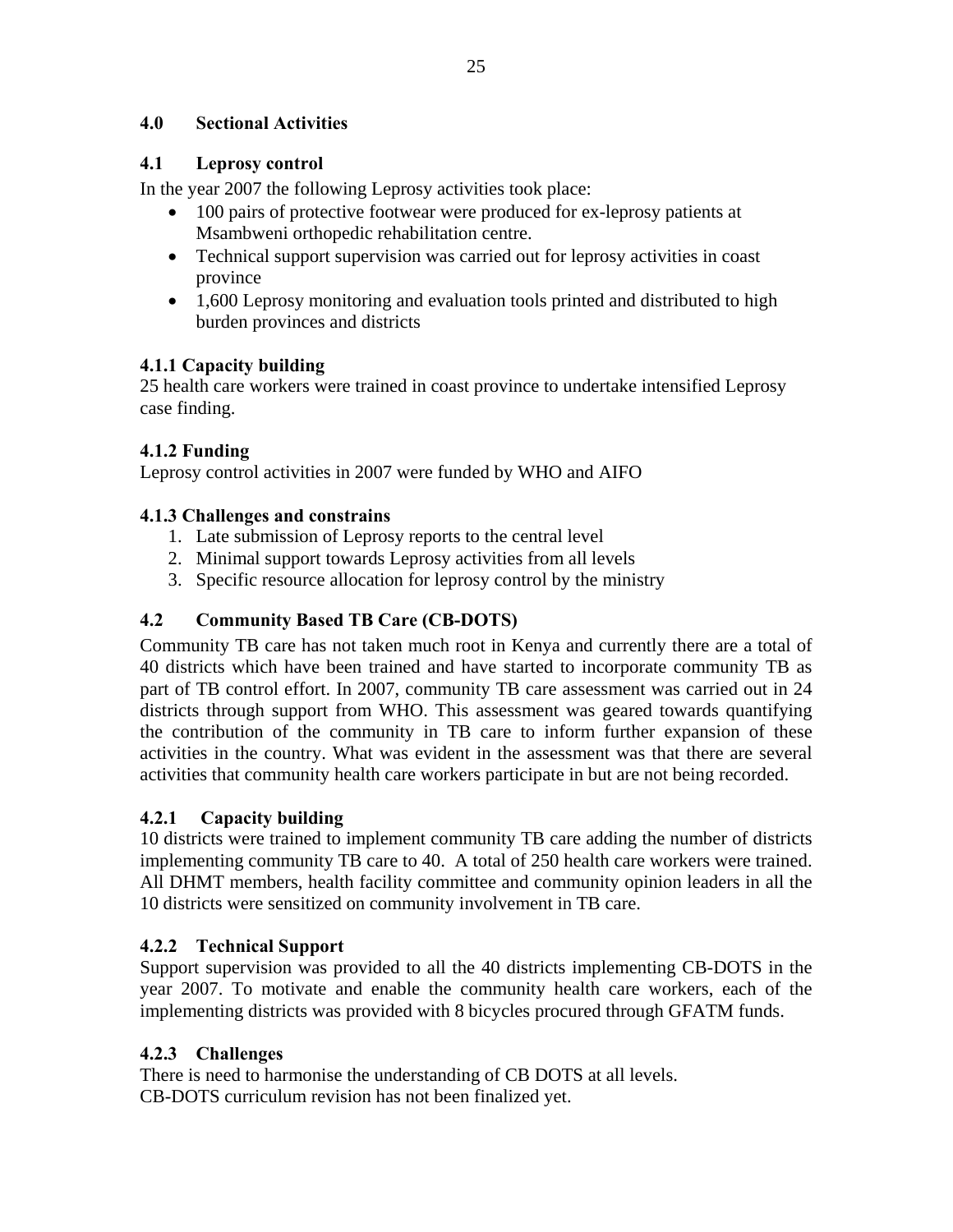## **4.3 Monitoring and Evaluation**

Throughout the year 2007 M  $&$  E section continued spearheading the routine surveillance of program activities, ensuring that support supervision to the provinces is done as planned.

M & E section in the year 2007 provided support to other sections of the division developing protocols for DST survey due in the year 2008.

## **4.3.1 Capacity building**

Dr. Argata Guracha and Dr Victor Ombeka attended an M & E workshop in Botswana with Paul Malusi and Dr Paulo Muthama attended a global fund M & E meeting in Geneva.

## **4.3.2 Technical Support**

Support supervision was provided to all the 12 TB control provinces in the year 2007.

## **4.4 TB HIV collaborative activities**

Tuberculosis cases notified in Kenya continue to rise and pose a big public health threat because of its mode of transmission. In 2007 116,723 cases were reported, up from 115,234 in 2006 an increase of 1.3%. The increase is attributed in our set up primarily to HIV which has fuelled the epidemic. Human Immunodeficiency Virus has been documented to destroy the body's immunity with the inevitable consequence that dormant TB becomes active and start multiplying leading to disease. It is also known that the largest killer of HIV infected patients is TB. Other major reasons why there has been an increase in TB cases include poverty with its manifestations in unplanned upcoming structures like slums, malnutrition and poor sanitation.

The TB HIV collaborative activities focuses on three main objectives as stipulated in the WHO interim policy and from where the Division of TB, Leprosy and Lung Disease division borrows heavily. These objectives are:

- Setting up mechanisms of collaboration between the HIV and TB program
- Reducing the burden of HIV amongst TB patients
- Reducing the burden of TB amongst People living with HIV/AIDS

In total, there are 12 activities that build up the TB HIV collaborative activities which were initiated in the third quarter of 2005 in pilot districts and quickly expanding the initiative progressively to cover the whole country. The country had to prepare to roll out the activities through revision of the data collection tools to capture both TB and HIV variables, development and adoption of policy guidelines including training materials and ensuring that there are teams to roll out training in quality assured standard manner throughout the whole country. By Quarter 1 of 2006, all the districts were using the revised tools which enabled monitoring and evaluation including analysis of the implementation of the activities. At the end of 2007, 650 Health care workers had been trained on TB HIV collaborative activities and the numbers are still on the upswing.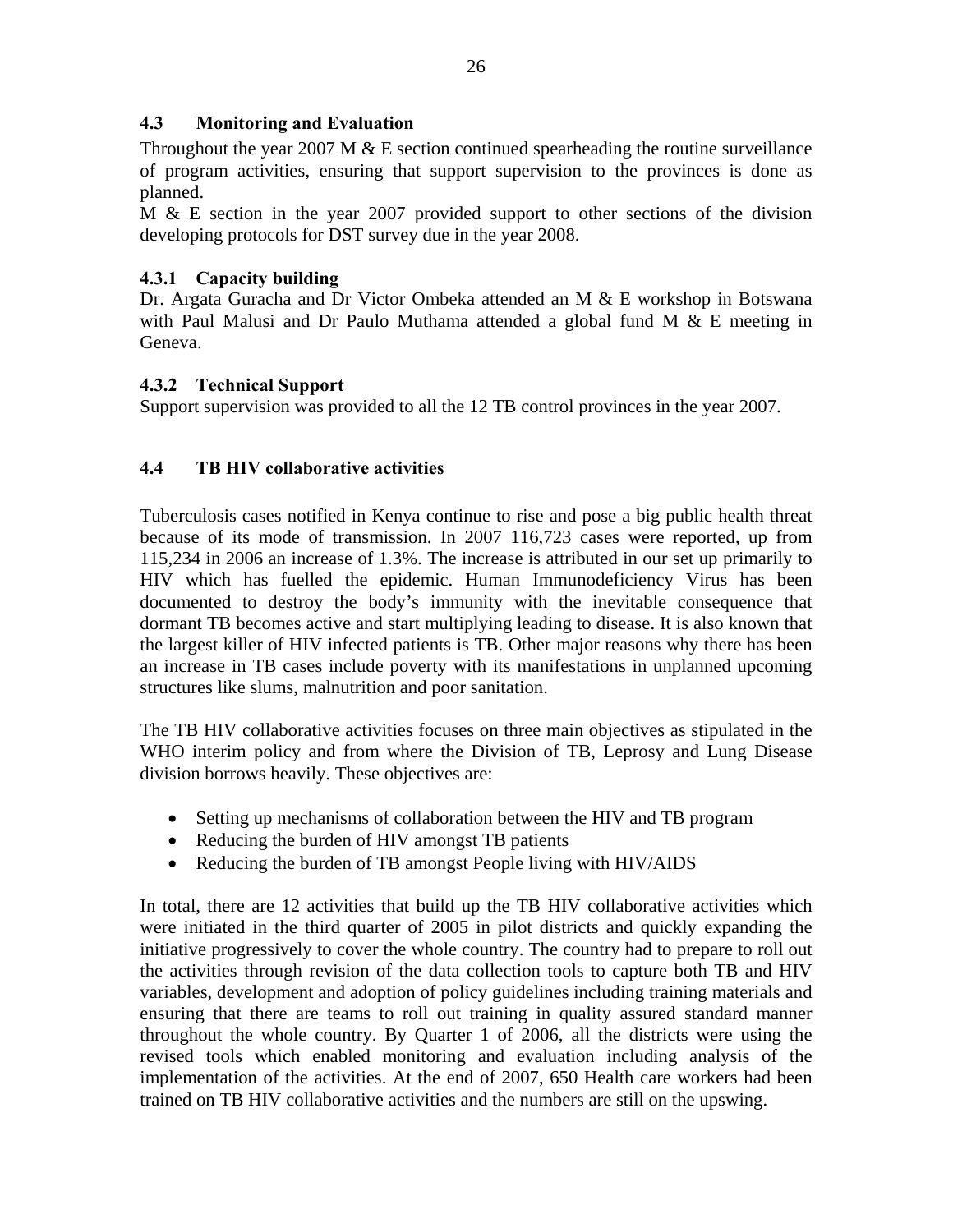Entry to TB HIV collaborative activities in Kenya was through testing for HIV in the TB clinical settings under the banner of Diagnostic Testing and Counseling (DTC) after the ministry released policy guidelines *'HIV testing in clinical settings'* in October 2005. Testing for HIV is offered in the context of the three C's (counseling, Consent and Confidentiality). To guide implementation and to monitor progress, the division set up targets to be met at all levels that include:

- HIV testing of TB patients to 80%
- Ensuring 80% HIV+/TB patients on cotrim
- Ensuring 80% of HIV+ TB patients on ARV's
- Ensuring at least 20% of PLHWA are screened for TB with the **Ultimate goal of universal routine testing for all TB patients and suspects**

Isoniazid Preventive Therapy (IPT), one of the twelve TB HIV collaborative activities is not widely practiced in Kenya because of clinical needs and logistics involved. There are fears of widespread use without ensuring proper adherence that could lead to development of resistance. In May 2007, a national Stakeholders meeting was called upon to deliberate, review existing knowledge and recommend policy guidelines on TB preventive strategies towards achievement of the Millennium Development Goals (MDGs) and specifically on policy change on:

- Use of Isoniazid Preventive Therapy (IPT)
- Mechanisms of intensifying TB case finding for TB Control in Kenya
- Infection prevention/control in health care/congregate settings

The meeting made the following recommendations pertaining to use of IPT:

- 1. IPT should not be implemented nationwide at the moment
- 2. Implementation should be limited to selected settings that include:
	- Congregate settings; prisons, military, children homes
	- Target groups; HCW, children exposed to open TB
	- Selected Health programs which have adequate systems and structures; e.g. EDARP, AMPATH, MSF
	- Controlled research programs

The trends of HIV testing amongst the TB patients rapidly picked up towards the target of 80% and by the end of 2007, 79% of the TB patients were offered DTC.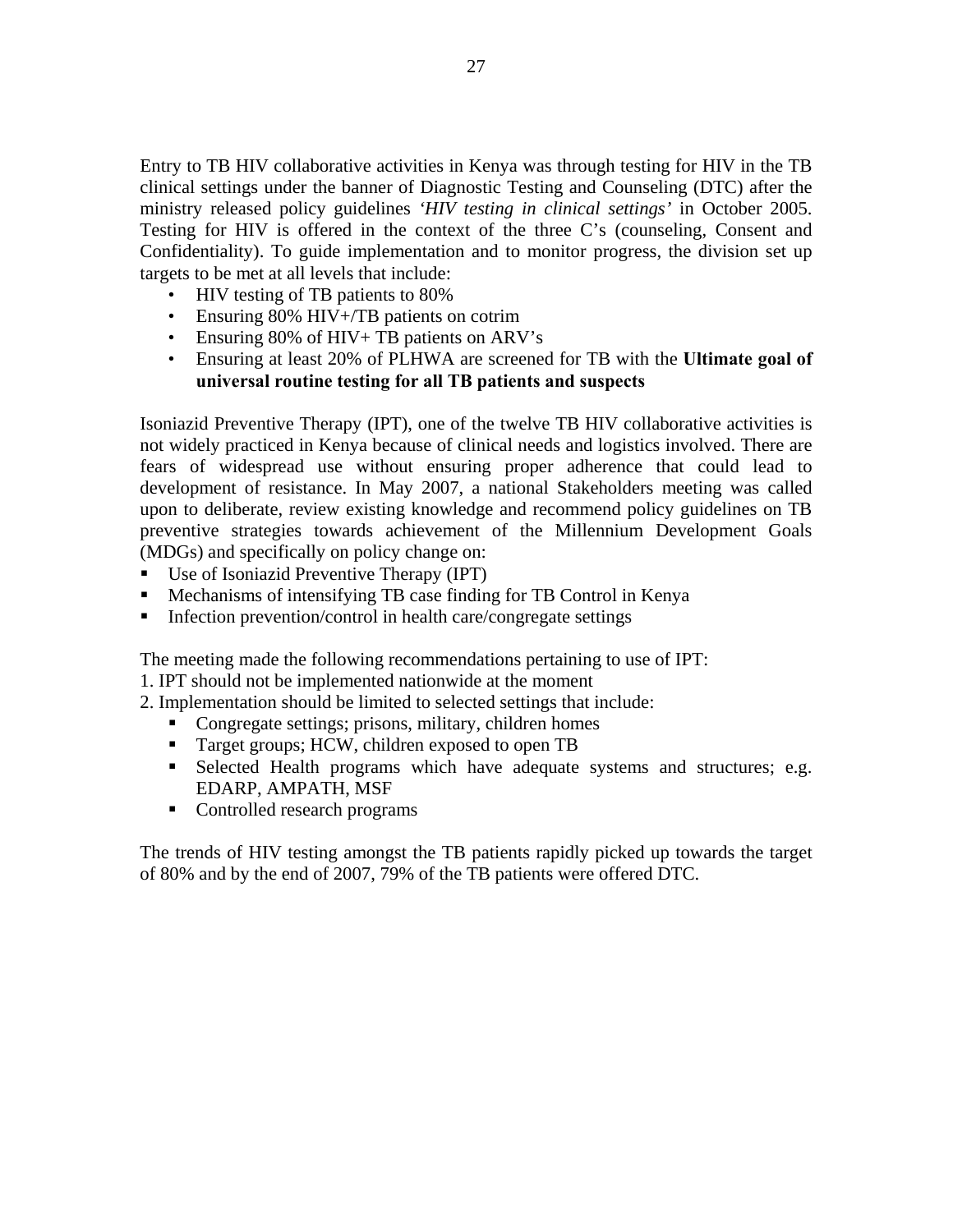![](_page_37_Figure_0.jpeg)

![](_page_37_Figure_1.jpeg)

![](_page_37_Figure_2.jpeg)

![](_page_37_Figure_3.jpeg)

The TBHIV collaborative activities have shown weakness especially in relation to linkages to comprehensive care and treatment, and specifically linkages to ART. This weakness is basically because a TB HIV patient that has been identified in the clinic is referred to the ART clinics. In 2007, only 27% (16,324) of these patients were put on ARV's as compared to 86% (51,731) being put on cotrim which is offered at the TB clinic.

Other challenges that continue to impede implementation include how to strengthen health care delivery systems to sufficiently respond to increasing resource demands, financial, human resource, logistics and infrastructure. In particular, there is shortage of funds to train all health care workers in all health facilities (both public and private), creation of space in the TB clinics to respond to demands for testing for HIV and for offering counseling.

So far funds for training have been through partner support and in particular CDC, WHO (OGAC) and WHO (Italian grant). Other players in the field have also played a key role in supporting training of health care workers. Funds from CDC were used to expand and improve space in 20 high volume facilities during the year.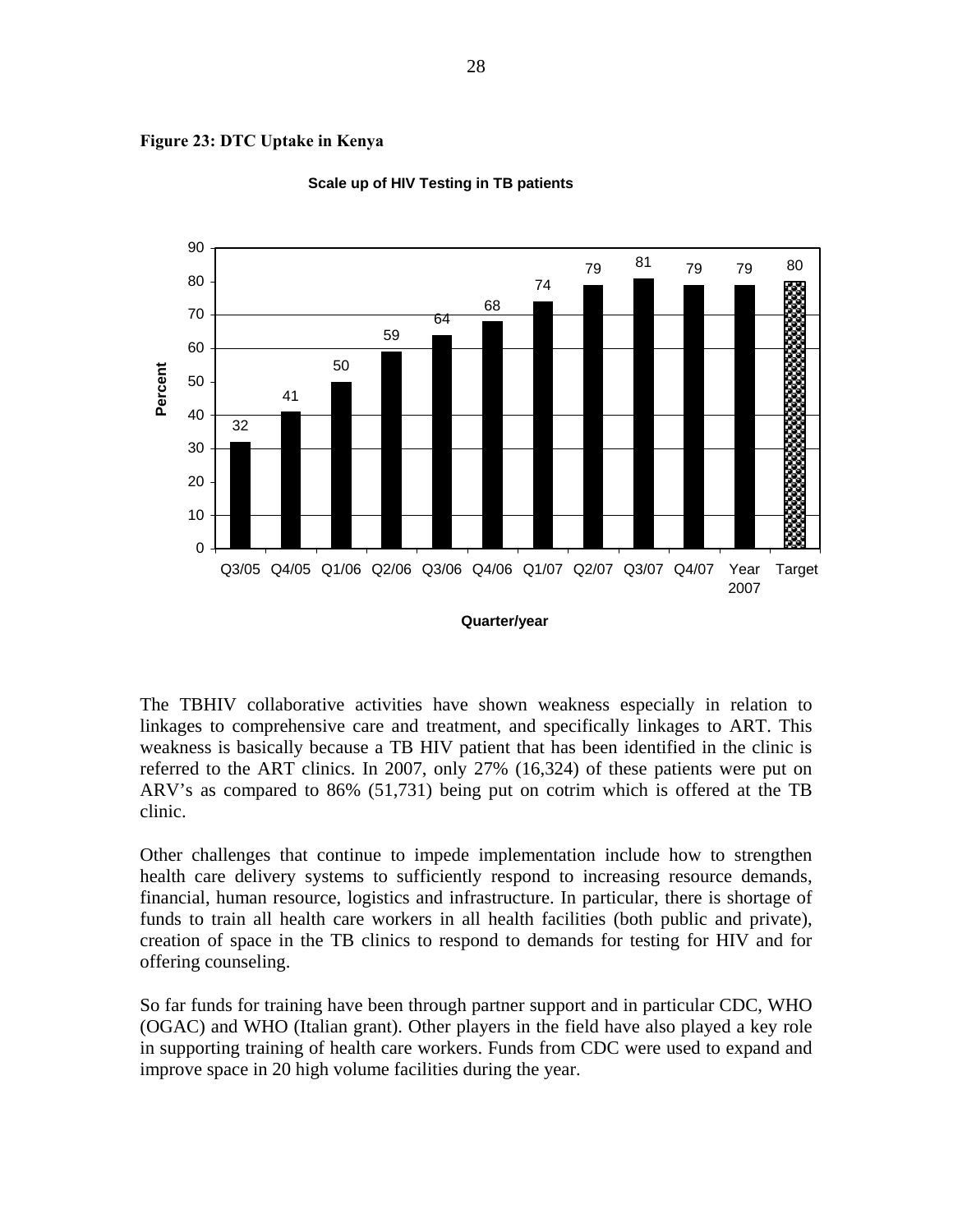## **4.5 Multidrug Resistant Tuberculosis-MDRTB**

The year 2007 has been instrumental in initiation of MDRTB management in Kenya. The key activities included mobilization of program personnel to submit sputum specimens to the CRL for DST. This improved from 2,511 specimens in 2006 to 4,004 specimens in 2007 representing a 60 percentage improvement. The CRL identified a total of 82 isolates that were resistant to both R and H during the year.

The country's MDRTB regime was decided by the MDRTB committee with five drugs used in the intensive phase (Capreomycin, Ofloxacin, prothionamide, cycloserine and pyrazinamide) for a minimum of 6 months while the continuation phase will last for a minimum of 18 months using three drugs (Ofloxacin, prothionamide, and cycloserine ). During the year MDRTB drugs sufficient to treat 40 MDRTB was procured using GFATM round 5. The first consignment of these drugs was received in country from International Dispensary Association (IDA) the local agent of Green Light Committee (GLC) in December and the first patients are expected to be enrolled early in 2008.

To enable skilful management of MDRTB a team of 5 medical staffs from KNH were trained at Latvia and 35 program officers were trained in Eldoret. Sensitization of staffs was also done at the Kenyatta national hospital

There was a delay in construction of the isolation facilities due to technical difficulties but we are optimistic this will be sorted out in the coming year. Tenders for protective gear and ancillary drugs are at an advanced stage. The design of treatment guidelines, treatment record cards, patient appointment card and the category IV register were designed though a wide consultation with stakeholders. Support for MDRTB activities was received from REDSO (through RCQHC) , the global fund round 5 grants and WHO. Validation of results of DST has started though rather sluggishly but is expected to be kept to date in the future.

#### **4.6 Global fund**

The global fund remains a substantial source of funding to TB control in Kenya. So far the country has signed 3 grants- round 2, 5 and 6 grants providing a potential financing of USD: 47,726,841 out of which USD: 7,343,914 (15% of the approved funds) has been received and USD: 4,593,502 (66% of the funds received) spent over the last four years. The funds from round 2 were instrumental in introduction of TB/HIV activities and community TB, assisting the division to train 2,541 health care workers and 1,182 community health care workers. This has enabled the program to be able to test for HIV up to 79% of all TB patients registered annually and hence providing an entry point to accessing HIV care which includes cortrimoxazole prophylaxis and ARVs.

Round 5 support aimed at strengthening surveillance for MDRTB and initiating treatment of MDRTB. Using this support 13 new AFB diagnostic centers have been set up, 567 laboratory staffs trained on external quality assurance and plans are underway to set up an isolation facility for MDRTB treatment in Kenya as well as provide second line treatment. This grant also has an advocacy, communication and social mobilization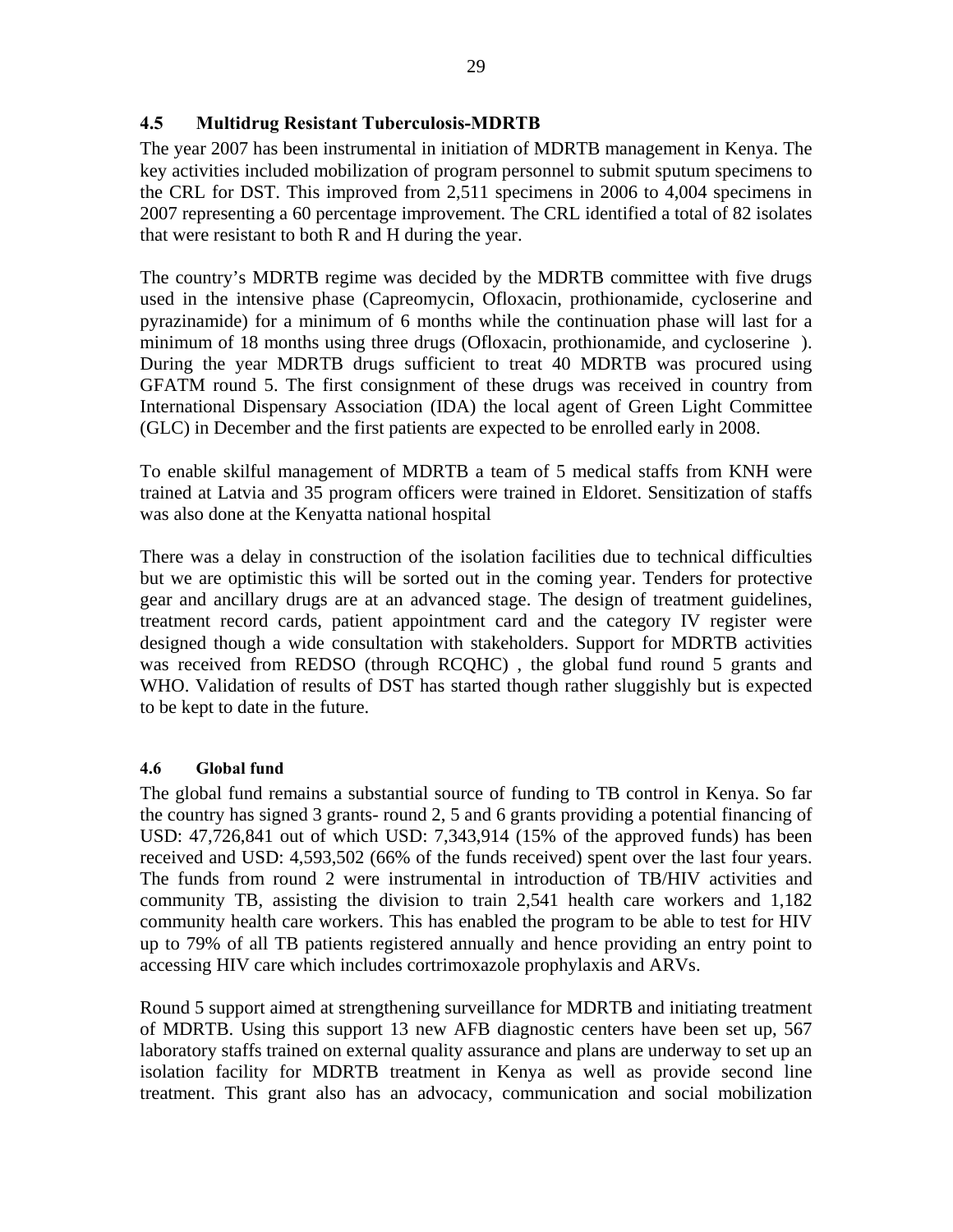component that is expected to raise the awareness level on TB among the population, through but not limited to, mass media.

Round 6, was signed on  $30<sup>th</sup>$  October 2007 and funds disbursement is awaited. This support is expected to build on the support to diagnostic capacity with the setting up of 50 new sputum diagnostic centers annually leading to 250 centers by the end of 5 years.

The global fund grants have also strengthened the program infrastructure especially in the transport (additional 9 vehicles, 15 motor bikes and 780 bicycles), diagnostic capacity (100 microscopes and procurement of lab reagents) and in provision of first line and second line anti-TB drugs. A lot of information, education and counseling materials including guidelines and posters have been developed, printed and distributed using this support.

Part of the global fund support has been channeled through 29 Non governmental organizations with one NGO in round 2, 13 NGO's in round 5 and 15 in round 6

The biggest challenge and constrain for global fund implementation remains timely submission of reporting of activities implemented. GFATM is a performance grant and continued flow of funds is based on outputs and outcomes of the planned activities with timely submission of reports. Information on implementation of the activities has not been flowing as smoothly as anticipated but has recently improved and the division expects to perform better in 2008 and subsequent years.

#### **4.7 Pharmaceutical Unit**

The unit had one pharmacist and two record officers for the whole year who successively managed the unit. There were many projects done by the unit during the year including the following:

## **4.7.1 Key activities of the 2007**

*Quarter One:* 

- $\checkmark$  Six months first line anti-TB drugs were delivered into the country by Global drug facility (GDF)
- $\checkmark$  The division presented its commodity requirements at the annual ministry of health procurement meeting

*Quarter two:* 

- $\checkmark$  The country started the six months adult TB treatment with Nairobi leading the way, the rest of the country to be introduced a structured way
- $\checkmark$  GDF approved application for paediatric TB drugs to run for three years. The drugs are now available as dispersible tablets for RH (60/30mg) and RHZ (60/30/150)
- $\checkmark$  The GDF technical review team visited the country on monitoring mission.

## *Quarter three:*

 $\checkmark$  Revision of logistics guidelines and inclusion into the national guidelines was carried out during the year.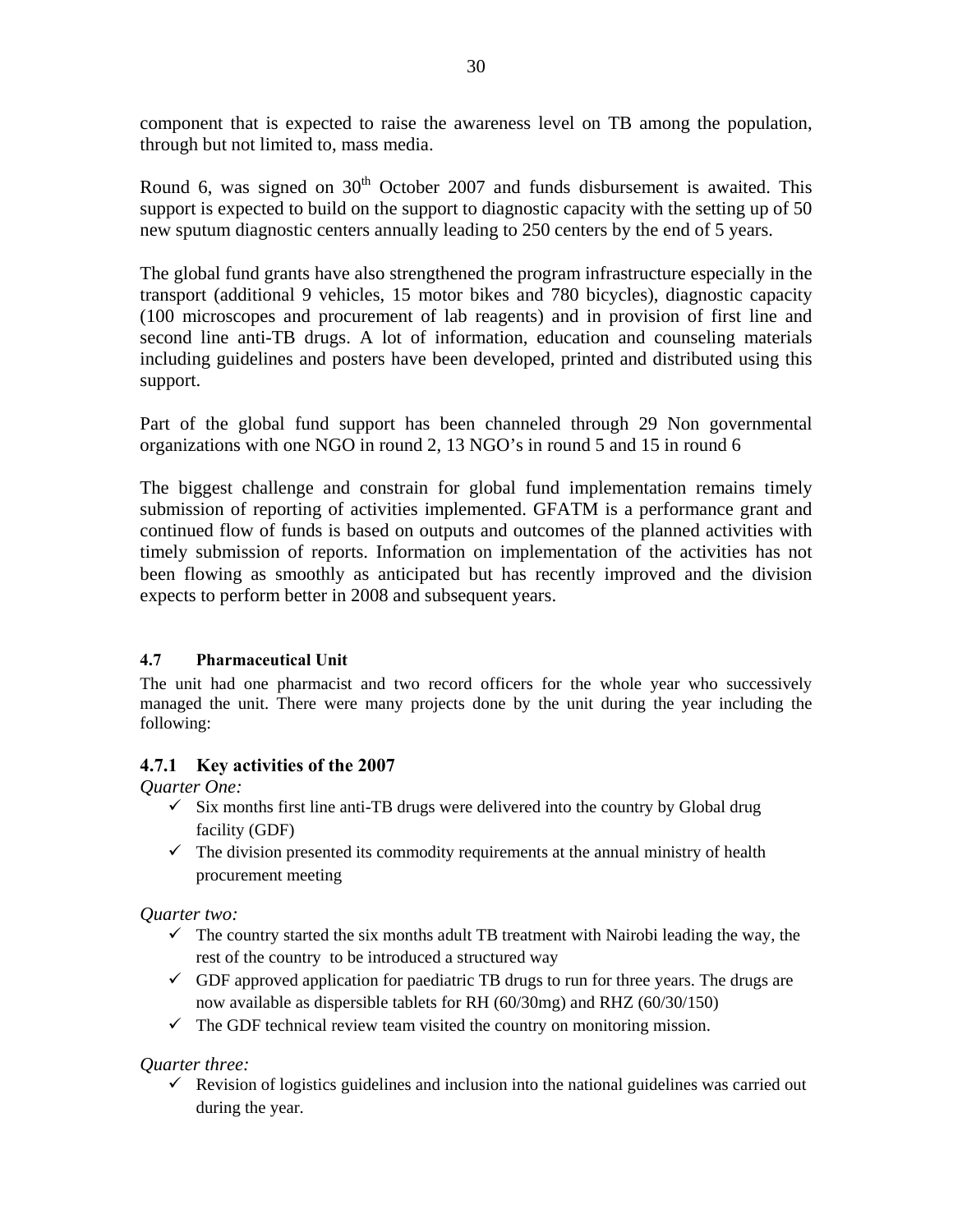- $\checkmark$  Process for procurement of MDR –TB drugs through global fund round five support was started. Delivery is expected within 16-24 weeks
- $\checkmark$  WHO procured Leprosy drugs

#### *Quarter four:*

- $\checkmark$  Quantification of commodities for next two years commenced using softwares like quantimed and pipeline
- $\checkmark$  Some of the MDR –TB drugs arrived in the country

## **4.7.2 Flow of commodities**

The flow of commodities from KEMSA to the peripheral units was irregular throughout the year

- $\checkmark$  Eastern south commodities were delivered to the 9 districts by KEMSA
- $\checkmark$  In the rest of the regions of the country, the TB/leprosy commodities were delivered to respective regional stores
- $\checkmark$  Quarterly drugs reports were received from the 11 regions although the reporting rate is 30%, resupply orders were based on this reports
- $\checkmark$  Lab commodities and paediatric drugs were in short supply due to challenges of procurement and supply chain management.

## **4.7.3 Capacity Building**

- $\checkmark$  MDR-TB training for all key personnel in the program was done in quarter three
- $\checkmark$  Pharmaceutical unit were trained on quantification and pipeline software's

## **4.7.4 Funding Issues and sources**

- $\checkmark$  The TB drugs are procured mostly by the government and around KES 80 million was utilized in last year's ministry of health TB allocation to purchase  $1<sup>st</sup>$  line anti-TB drugs and lab commodities.
- $\checkmark$  2<sup>nd</sup> line anti-TB medicines and MGit reagents for the CRL were pROCURED using Global fund round five

## **4.7.4 Challenges and Constraints**

- $\checkmark$  Delay in distribution of TB/leprosy commodities and servicing orders by Kemsa (order fill rate is 15%).
- $\checkmark$  Late and low reporting rates of less than 30%, therefore quantification and forecasting of the same commodities becomes difficult.
- $\checkmark$  Lack of drug supply or supply chain management training.
- $\checkmark$  Shortage of l pharmaceutical staff

## **4.7.5 Lessons learnt in 2007**

- $\checkmark$  Accurate forecasting and quantification of TB/Leprosy commodities is very critical in TB control
- $\checkmark$  Need to understand the procurement cycles of different organizations in consultation with ministry of health avoids overstocking or under stocking.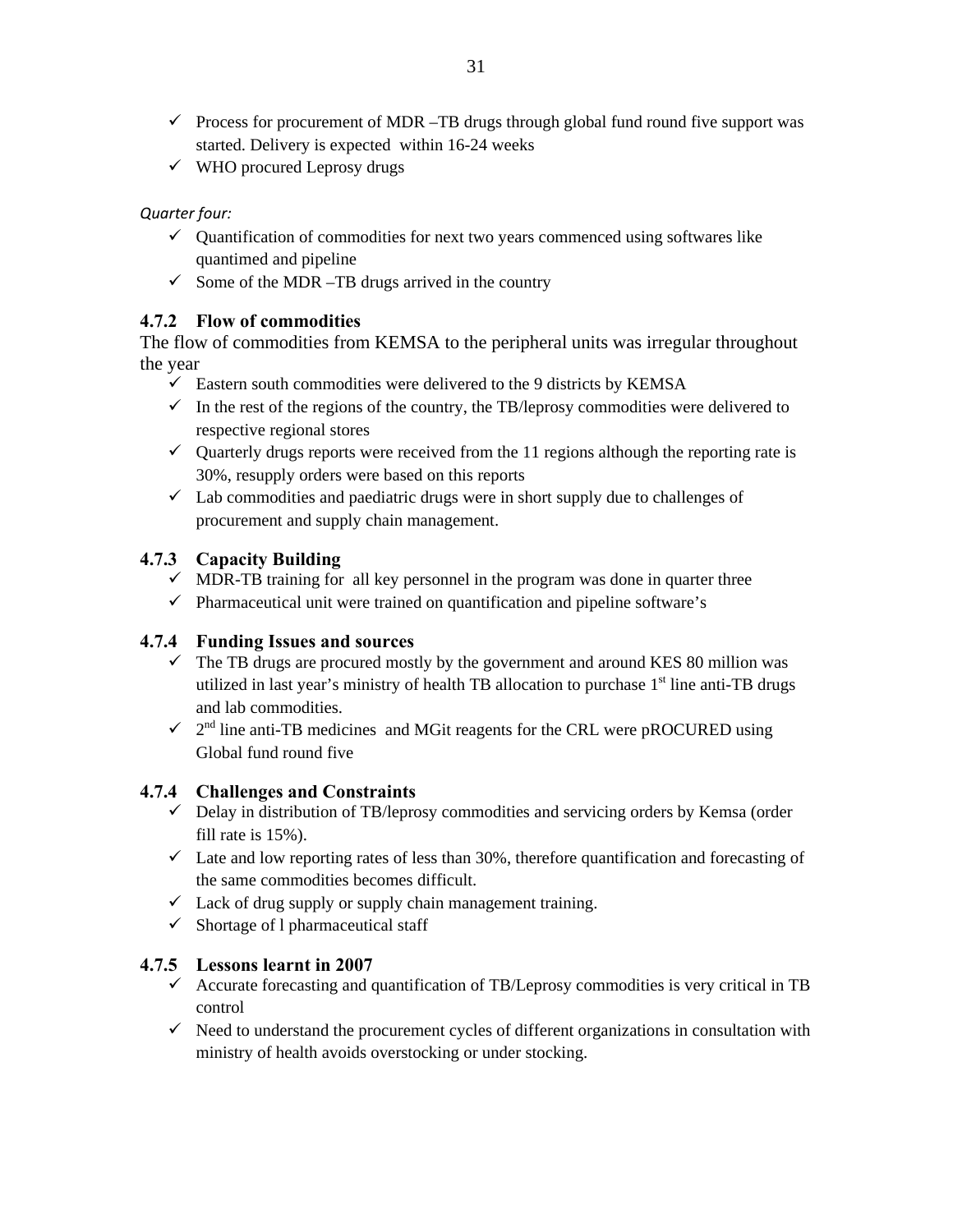#### **4.8 Advocacy, Communication and Social Mobilization (ACSM)**

Most of the funds from the Global Funds for Tuberculosis on ACSM activities are with NGOs. The ACSM central unit roles remain coordination of implementation of activities and to ensure quality of services.

## **4.8.1 Key Activities Areas**

- 1. Supportive supervision
- 2. Training on ACSM
- 3. Development, production and distribution of IEC materials
- 4. Preparation and conducting World TB Day 2007 commemoration
- 5. Development and airing of Radio and TV spots
- 6. Participating in Nairobi International Show
- 7. Participating in Civil Servants celebration week
- 8. Review and development of TB/HIV Advocacy strategy

## **4.8.2 Supportive supervision**

Supportive supervision was carried out in the districts and provinces on ACSM in quarter 2 and 3. During the supervision it was evident that some districts were keeping IEC materials in the stores instead of distributing to targeted population. It has been noted that there is lack of tools that captures ACSM activities

## **4.8.3 Training for ACSM**

The DLTLD Central unit in conjunction with the Provincial Medical Officers trained Deputy District Public Health Officers in the country in May 15th and 16th and 29th and  $30<sup>th</sup>$  2007 in Kisumu and Mombasa respectively. A total of 62 participants were invited but 54 of them turned up, that translate to 87% turn out in the two trainings. The trained officers are supposed to be the focal persons for the ACSM activities at the district level.

## **4.8.4 Development, production and distribution of IEC materials**

The following IEC materials were developed, printed and distributed to the (11) eleven TB zones as shown in the table 6 below

**Table 5: IEC materials distributed in 2007** 

| N <sub>0</sub> | <b>Item</b>      |
|----------------|------------------|
|                | <b>Brochures</b> |
| $\overline{2}$ | Posters          |
| 3              | <b>Stickers</b>  |
| 4              | Sun visors       |
| 5              | <b>Banners</b>   |
| 6              | T-shirt          |
| 7              | Caps             |
|                | Leaflets         |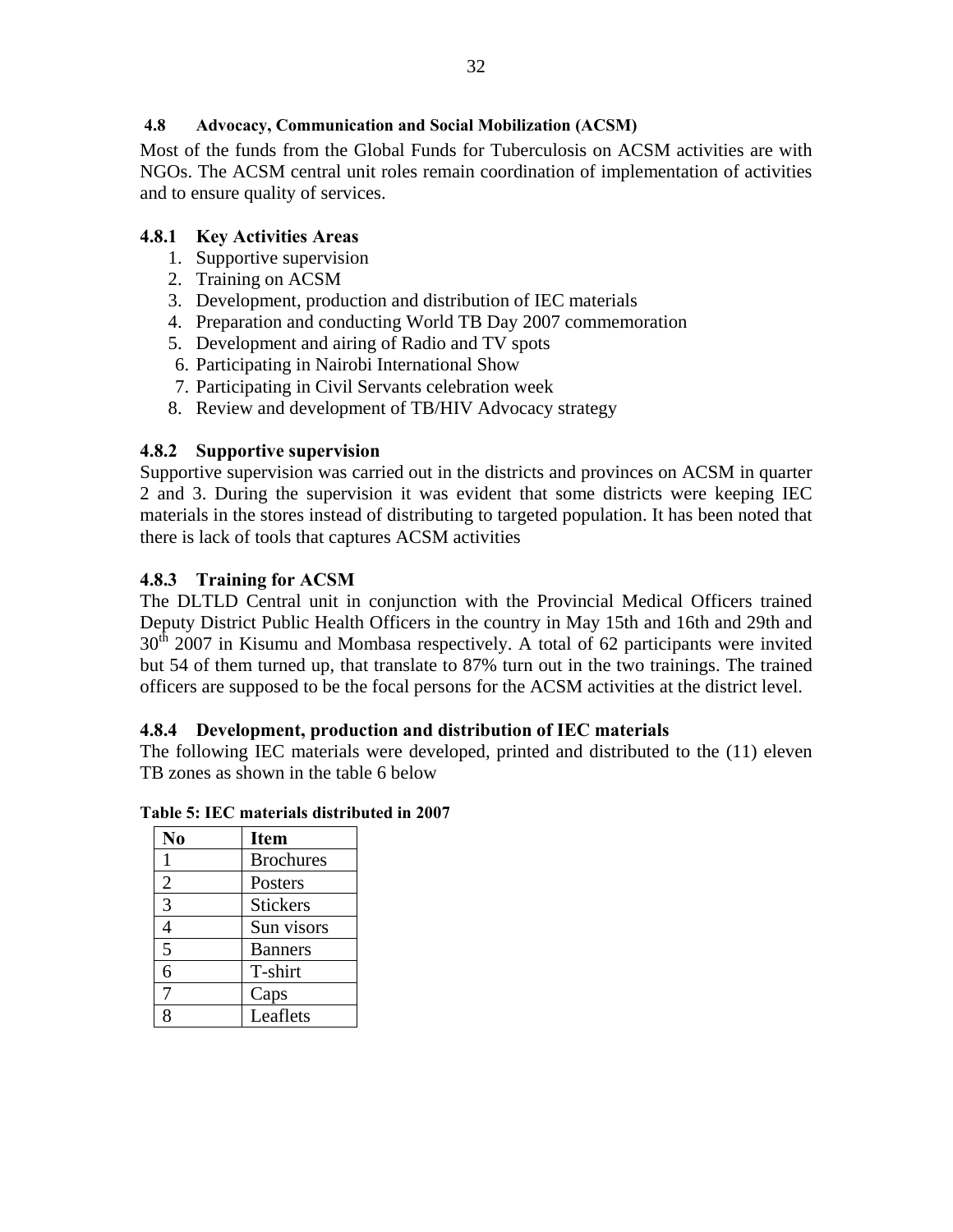## **4.8.5 Preparation for the WTB Day 2007 commemoration**

World TB Day 2007 is traditionally commemorated on 24th March of every year in the world. This activity coincided with the Easter holiday and was celebrated nationally on  $27<sup>th</sup>$  march through media campaign that was graced by the PS. The provinces and districts held the activity on different dates due to other local competing events. There were build up activities before the main event that culminated in the media breakfast briefing. During the WTBD, WHO donated LED microscopes to the program to improve on intensive TB case finding activities. In addition, the MDR TB guidelines were launched.

#### **4.8.6 Development and airing of Radio and TV spots**

This activity was done by PATH and PSI in conjunction with the Division of leprosy, Tuberculosis and lung Disease. The campaign went on air from  $27<sup>th</sup>$  July 2007.

The table below shows the achievement on the spots and talks in the TV, Radio and print media:

| <b>MASS MEDIA CAMPAIGN</b> |                       |                 |  |  |  |
|----------------------------|-----------------------|-----------------|--|--|--|
| <b>Media</b>               | Type                  | <b>Quantity</b> |  |  |  |
| Print                      | Supplement and Advert |                 |  |  |  |
| Radio                      | <b>Spots</b>          | 430             |  |  |  |
| Radio                      | Talk                  | 108             |  |  |  |
|                            | <b>Spots</b>          | 26              |  |  |  |

 **Table 6: Mass Media Campaign materials in 2007** 

## **4.8.7 CAPACITY BUILDING**

Two members of ACSM section of the division attended the following capacity building workshops and conferences

- Facilitative supervision course from  $11<sup>th</sup>$  to  $15<sup>th</sup>$  June 2007 held in Nairobi,
- Environmental Health Congress on  $27<sup>th</sup>$  to  $30<sup>th</sup>$  Aug. 2007 at KICC Nairobi and presented a paper.
- Stop TB Partnership Country-Level ACSM meeting on  $5<sup>th</sup>$  to  $6<sup>th</sup>$  October 2007
- The 38th Union World Conference on Lung Health,  $8<sup>th</sup> -13<sup>th</sup>$  October 2007 in Cape Town, South Africa
- National workshop on Isoniazid Preventive Therapy (IPT) on  $14<sup>th</sup>$  to  $15<sup>th</sup>$  May 2007 held in Nairobi
- A short course on supervision and improvement of performance from  $12<sup>th</sup>$  to  $16<sup>th</sup>$ December 2007, at Embu,
- Regional Conference on HIV and AIDS Advocacy in Eastern Africa from 25<sup>th</sup> to  $27<sup>th</sup>$  May 2007 at Mombasa.

One staff in the section commenced his PhD program in Epidemiology, in June 2007, with Jomo Kenyatta University of Agriculture and Technology.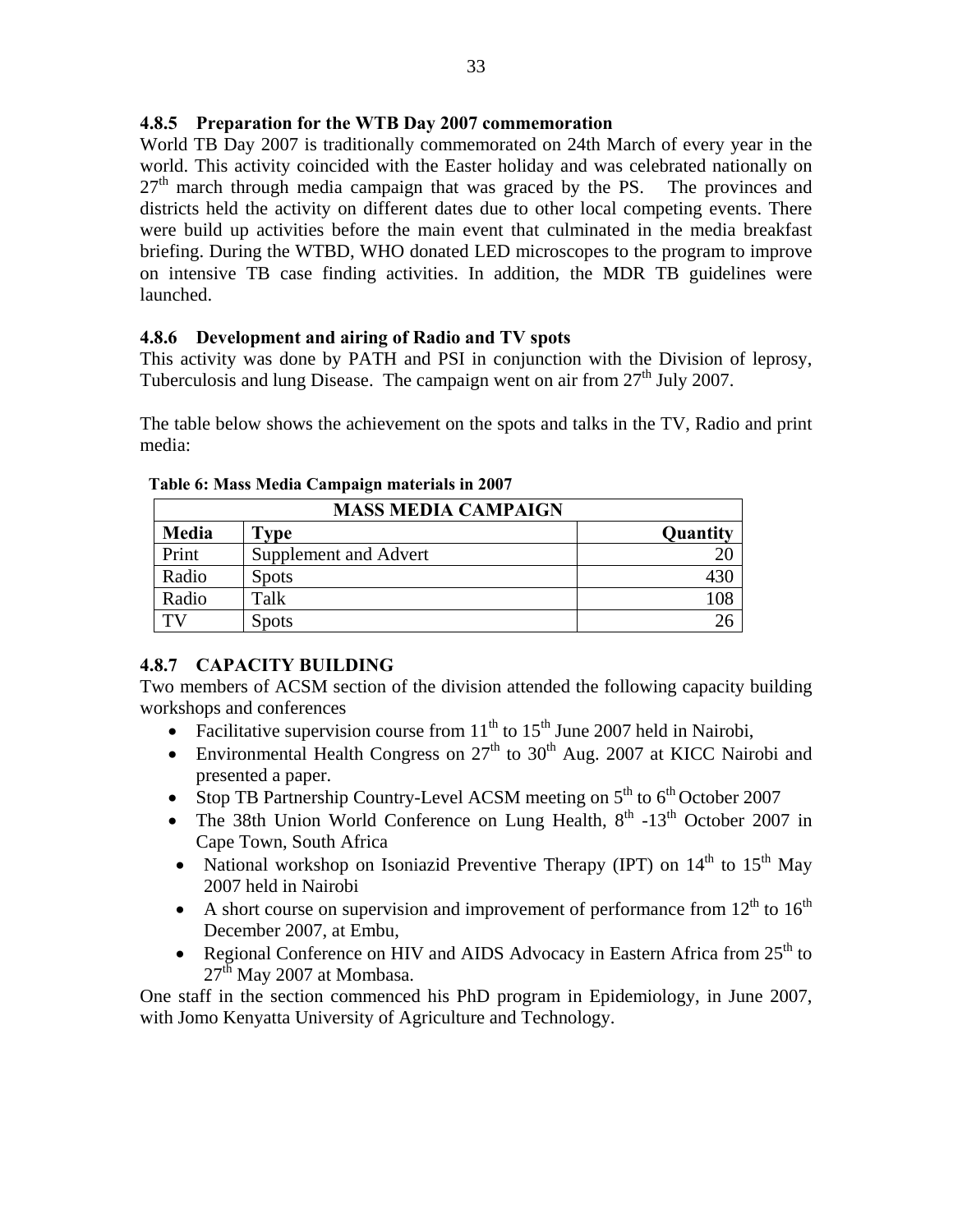### **4.8.8 Funding issues/ sources**

- Training for ACSM WHO
- Printing IEC material MOH (Global funds), WHO, CDC, Sanofi Aventis and Maltser International
- Development and airing of Radio, TV spots and print media MOH (GFATM)
- WTBD 2007 commemoration MOH (Global funds), WHO, CDC, Sanofi Aventis and Malteser International
- Capacity building WHO and CDC
- Nairobi International Show CDC
- Civil Servants celebration week GOK

## **4.8.9 CHALLENGES AND CONSTRAINS**

- 1. Lack of clear collaboration guidelines between District TB coordinators and PHOs making it difficult to effectively distribute IEC materials and conduct proper and efficient defaulter tracing activities.
- 2. Community awareness and involvement in TB control (TB detection and treatment) present a significant challenge in most of our TB zones.
- 3. Health seeking behavior that leads to delay in seeking appropriate care
- 4. Fear, Stigma and discrimination
- 5. Adequate funding for ACSM activities

## **4.9 TB in Prisons**

This unit within the clinical care section is charged with the coordination of TB and TB/HIV activities in the prisons.

## **4.9.1 Activities**

In the year 2007 the following key activities were carried out:

- Printing of prison TB/HIV screening tool for prisons
- Piloting TB HIV screening tool in 10 selected prisons. The screening tool developed in partnership with prison authorities enables screening of all new inmates for TB with the aim of taking appropriate action on suspects ultimately leading to reduced TB transmission in these congregate settings
- Renovation of 3 labs in prisons to strengthen TB diagnosis
- Support deployment of radiographers at Kamiti and Kodiaga prisons

## **4.9.2 Capacity Buildings**

More than 200 HCW working within prisons were trained on TB/HIV collaborative activities (DTC) including sensitization of prison in charges on TBHIV issues in 10 prisons. In addition, documentation clerks were trained on use of screening tool in 10 prisons.

## **4.9.3 Funds**

TB control activities in prisons were mainly by funded through CDC support.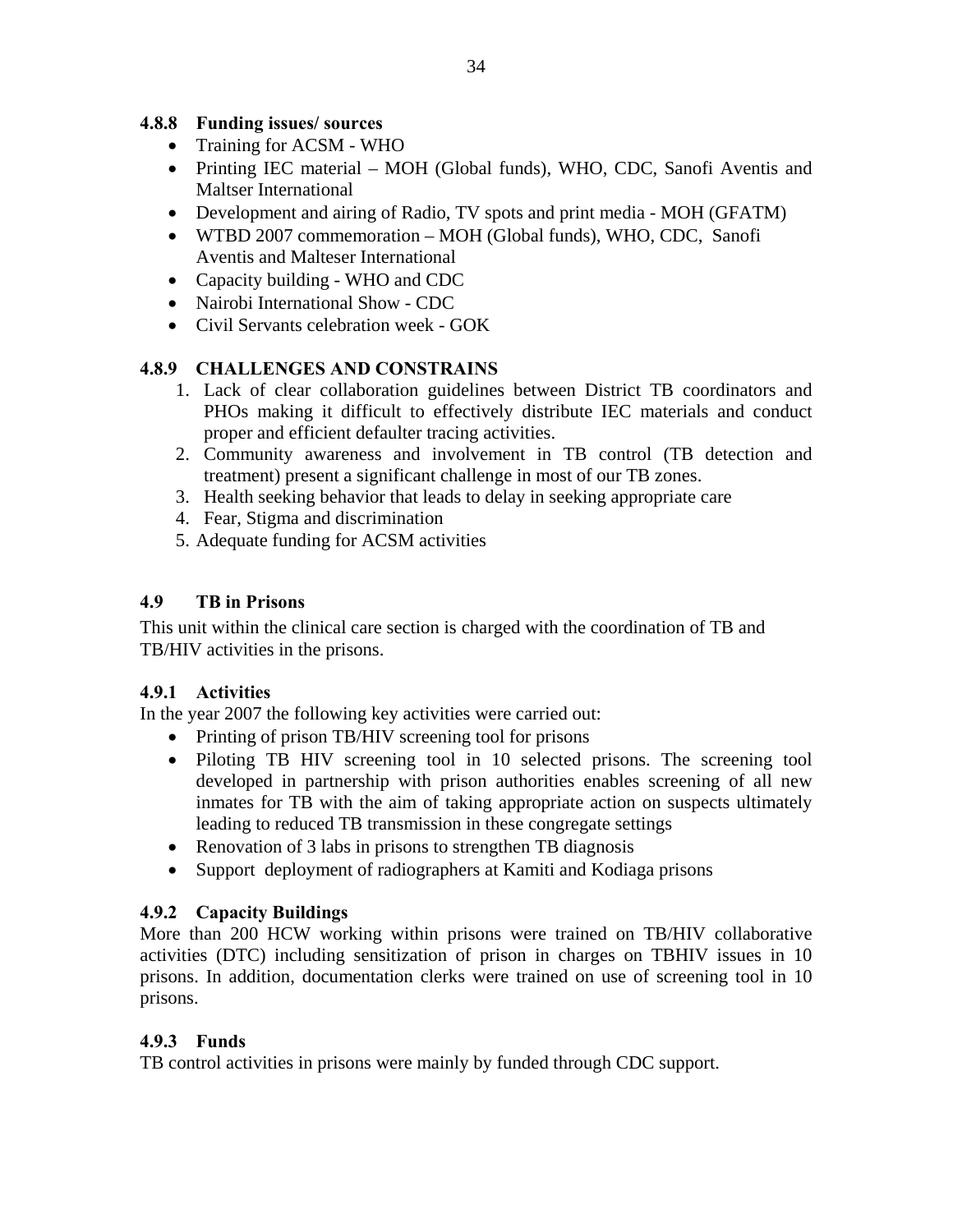#### **4.9.4 Challenges and constrains.**

- Implementation of planned activities moving very slowly due to bureaucracy in accessing funds from CDC Kisumu.
- Congestion and overcrowding in prisons remain a major hindrance in control of TB in prisons

## **4.9.5 Achievements**

- Prisons are now accessible
- Diagnosis and management of TB in Prisons is done well in prisons with health facilities

## **4.10 Laboratory services**

In laboratory services, sputum smear microscopy continued to occupy a central position amongst the activities in DLTLD in the year. The division recognizes the role played by the lab services in TB diagnosis, monitoring of treatment and verification of cure. It is on the basis of this that the division continues to ensure that lab commodities in all the diagnostic centers are never in short supply.

The pace of decentralization of TB diagnostic services continued to increase in 2007. The diagnostic centers in the country now stand at 930 from the previous 770 in 2006 primarily as a result of support from Global fund and other partners. Funds from these partners were used for renovation of labs and employment of lab staff.

Two fluorescent microscopes were distributed to Port Reitz in Mombasa and Moi Teaching and Referral hospital, six other laboratories are also using Fluorescent microscopes donated by different partners (KNH, Kericho dist hospital, St Vincent, Mbagathi Hospital and Rhodes clinic) bringing to a total of 8 laboratories using fluorescent microscopes in the country. The division intends to introduce additional 14 fluorescent microscopes to cover all provincial laboratories and some busy district hospital labs where sputum smear workload is usually high. The division of Leprosy through GFATM also acquired 100 microscopes among other lab commodities which have since been distributed to all the provinces.

There were deliberate efforts made to scale up sputum smear microscopy quality assurance through Internal Quality Control (IQC) and External Quality Control CEQA). During the year under review all 11 provincial laboratories had their slides sampled using blinded rechecking method for EQA by Central TB reference laboratory staff. Additionally, 570 lab staffs in total were trained in AFB microscopy in 2007 through support from GFATM and other partners. To leverage on gains made and further strengthen TB laboratory activities including EQA, a provincial medical lab technologist consultative meeting was done. So far a total of 46 out of the 80 (old) districts have been carrying out EQA regularly with encouraging results that are reported quarterly. By the end of the year the quality assurance system was functioning reasonably well in all provinces.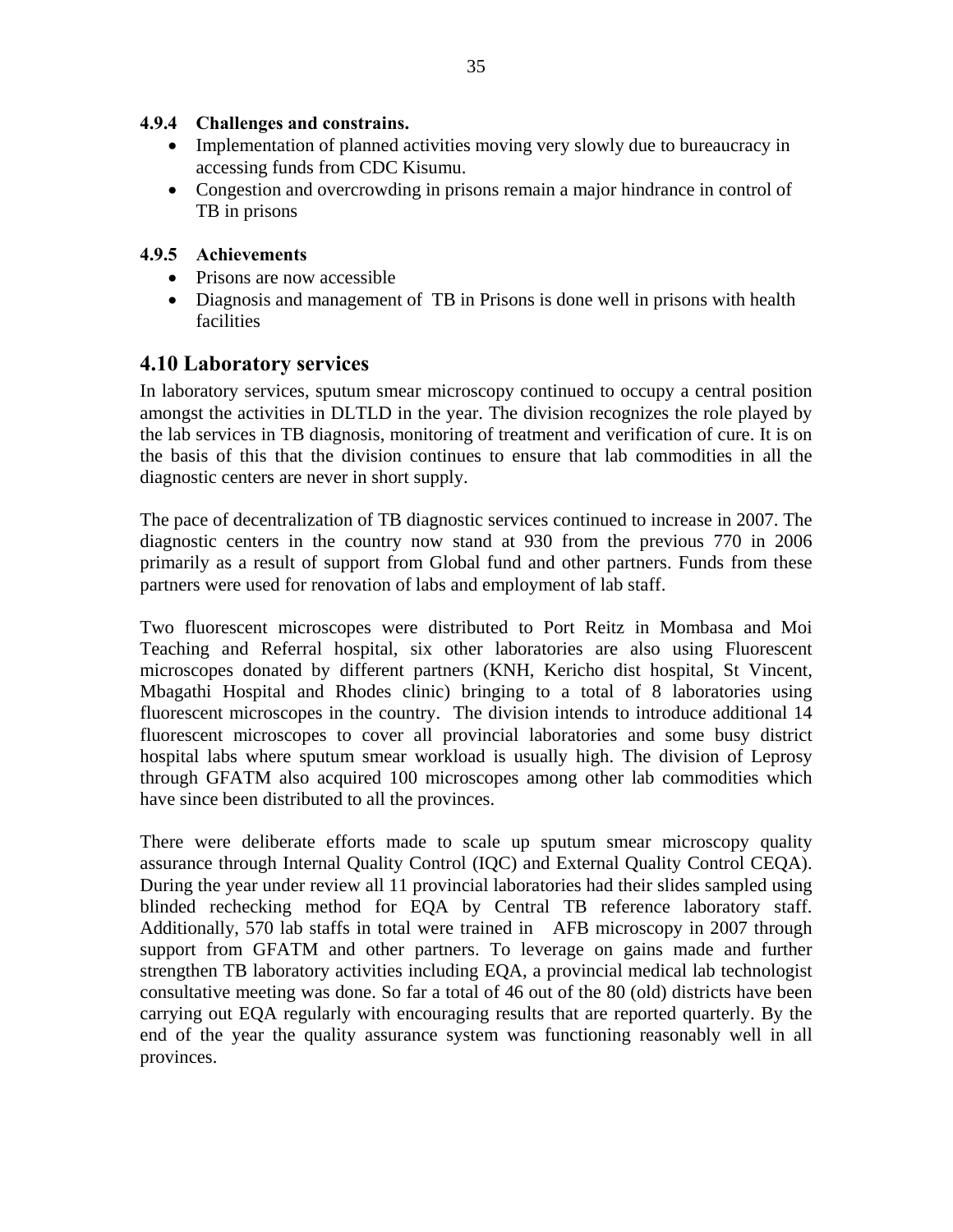There was shortage of some TB diagnostic commodities like sputum mugs and slides during the year due to unexpected delay in procurement of these vital items and a delay in arrival of KNCV –CIDA (Netherlands Tuberculosis relief association) support. Quantity and quality of human resources especially lab staff remained a big problem due non employment of new staff. The other major challenge is the delay in submission of financial and technical reports from the facilities. Table 7 and figure 24 below shows the sputum examination workload per province in the year. Figure 25 below shows suspect positivity rates for the different provinces, on average the suspect positivity rate in Kenya is about 15% for the new suspects.

|                |                 | <b>New</b>   |        |               | <b>Follow</b> |      |               |                  |        |                |
|----------------|-----------------|--------------|--------|---------------|---------------|------|---------------|------------------|--------|----------------|
|                | <b>Province</b> | suspects     |        |               | ups           |      |               | <b>Smears</b>    |        |                |
|                |                 | <b>Total</b> | Pos    | $\frac{6}{6}$ | <b>Total</b>  | pos  | $\frac{0}{0}$ | <b>T</b> .smears | Pos    | $\frac{6}{6}$  |
|                | Western         | 17,800       | 2,290  | 13            | 4,596         | 362  | 7.9           | 47,547           | 6,206  | 13             |
| $\overline{2}$ | Central         | 25,317       | 3,778  | 15            | 6,770         | 213  | 3.1           | 69,657           | 5,139  | $\overline{7}$ |
| 3              | Eastern N       | 6,469        | 1,009  | 16            | 1,006         | 15   | 1.5           | 14,427           | 1,847  | 13             |
| 4              | Nairobi S       | 24,969       | 3,517  | 14            | 10,674        | 830  | 7.8           | 72,149           | 9,250  | 13             |
| 5              | Nairobi N       | 19,192       | 3,288  | 17            | 4,154         | 181  | 4.4           | 45,683           | 8,172  | 18             |
| 6              | <b>RVN</b>      | 25,117       | 2,985  | 12            | 6,873         | 39   | 0.6           | 71,845           | 7,535  | 10             |
| 7              | Coast           | 30,174       | 4,929  | 16            | 11,974        | 634  | 5.3           | 83,970           | 10,383 | 12             |
| 8              | North E         | 6,555        | 856    | 13            | 2,214         | 45   | 2.0           | 17,646           | 1,875  | 11             |
| 9              | Nyanza          | 40,072       | 5,534  | 14            | 13,734        | 732  | 5.3           | 117,080          | 18,500 | 16             |
| 10             | <b>RVS</b>      | 22,208       | 3,609  | 16            | 8,829         | 410  | 4.6           | 54,397           | 8,133  | 15             |
| 11             | Eastern S       | 26,120       | 2,000  | 15            | 4381          | 223  | 5.1           | 72,000           | 4,347  | 6              |
|                | Kenya           | 231,195      | 33,795 | 15            | 75,205        | 3684 | 4.9           | 666,401          | 81,387 | 12             |

#### **Table 7: Laboratory workload per province in 2007**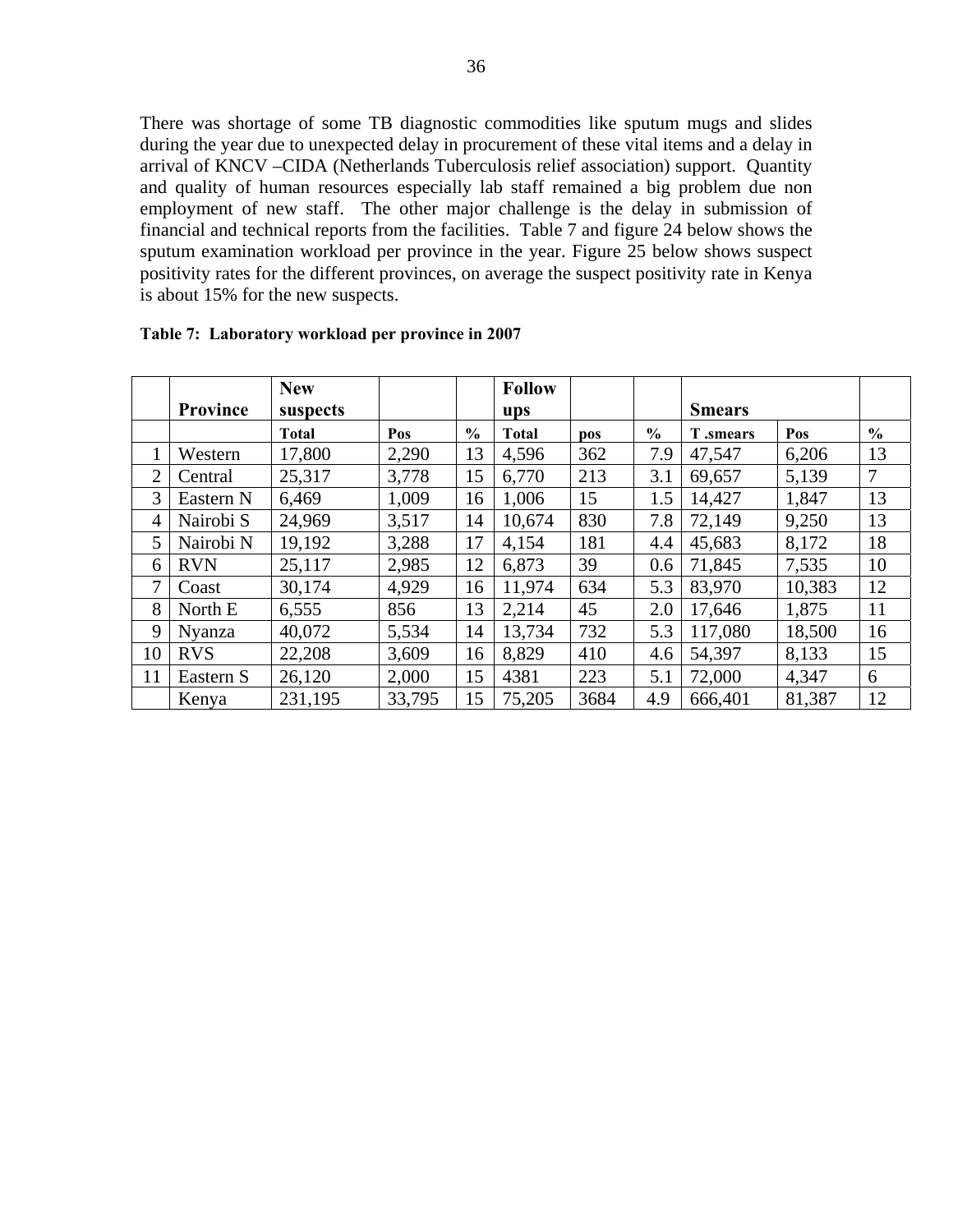**Figure 24**: **Lab Workload 2007** 

(Suspects, Follow ups and smears)

![](_page_46_Figure_2.jpeg)

**Figure 25**: **Suspect positivity rates in 2007** 

![](_page_46_Figure_4.jpeg)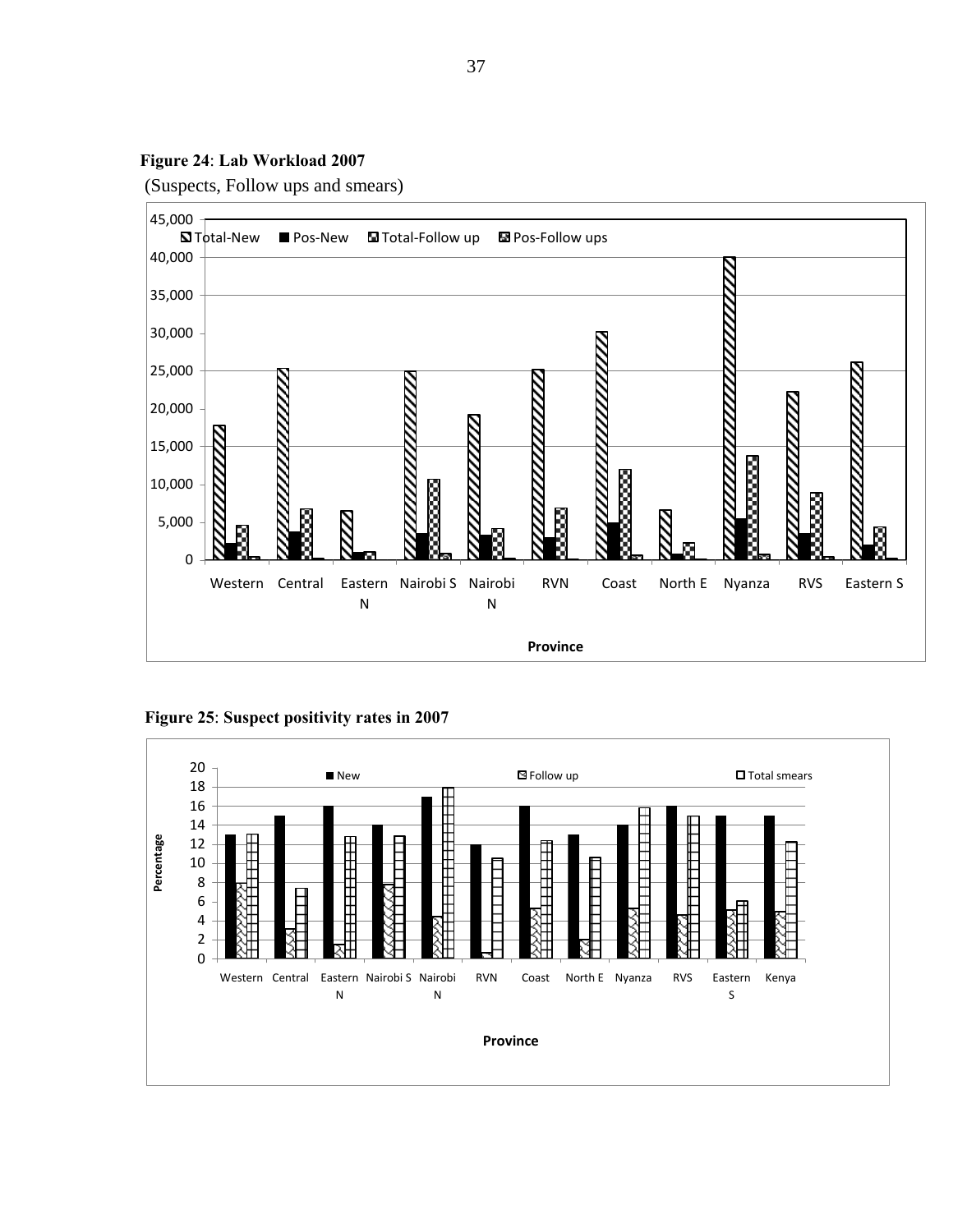#### **4.11 Central Reference TB Laboratory (CRL)**

#### **4.11.1 Activities**

The laboratory plays a critical role in diagnosing TB and monitoring treatment. Laboratories and the laboratory network is often a direct reflection of the success of the TB programs. They form a fundamental component of TB control, providing testing for diagnostic, surveillance and treatment monitoring at every level of the health system. The role of the Laboratory is to

- Recommend standardized methods for SLD
- Recommend appropriate classes of drugs for DSTS
- Scope of IQC measures that should be undertaken by Lab. Performing SL DSTS
- To provide a frame work for evaluation of new therapeutic compounds
- Provide leadership in EQA of all provincial hospitals
- Inform clinicians and program on emerging resistance to TB drugs including monitoring of MDR TB patients on treatment

Kenya (CRL) has taken advantage of new technologies that provides rapid detection, identification and drug susceptibility testing of *Mycobacterium tuberculosis* by adopting the molecular (hain) method during the year. Since 2005 the retreatment TB cases have continued to increase steadily. The policy of the program is to have sputum from all patients started on re treatment regime submitted to the CRL for culture and DST as this inherently forms part of MDR surveillance in the country apart from providing useful information to clinicians to offer individualized TB treatment. In the year 2007, sputum from 40% of all retreatment cases in the country were submitted to the CRL for culture and DST. The target is to have over 80% of sputum of legible patients to be submitted. The table below shows the trend of increase in submitted sputum to the lab.

#### **Table 8: Central Reference Laboratory workload 2005-2007**

| Year | Samples submitted | % submitted |
|------|-------------------|-------------|
| 2005 | 1,190             | 10          |
| 2006 | 2,511             | 23          |
| 2007 | 4,403             | 40          |

The CRL activity operates on the routine surveillance on TB drugs, Monitoring the treatment, evaluation and the management of the patient.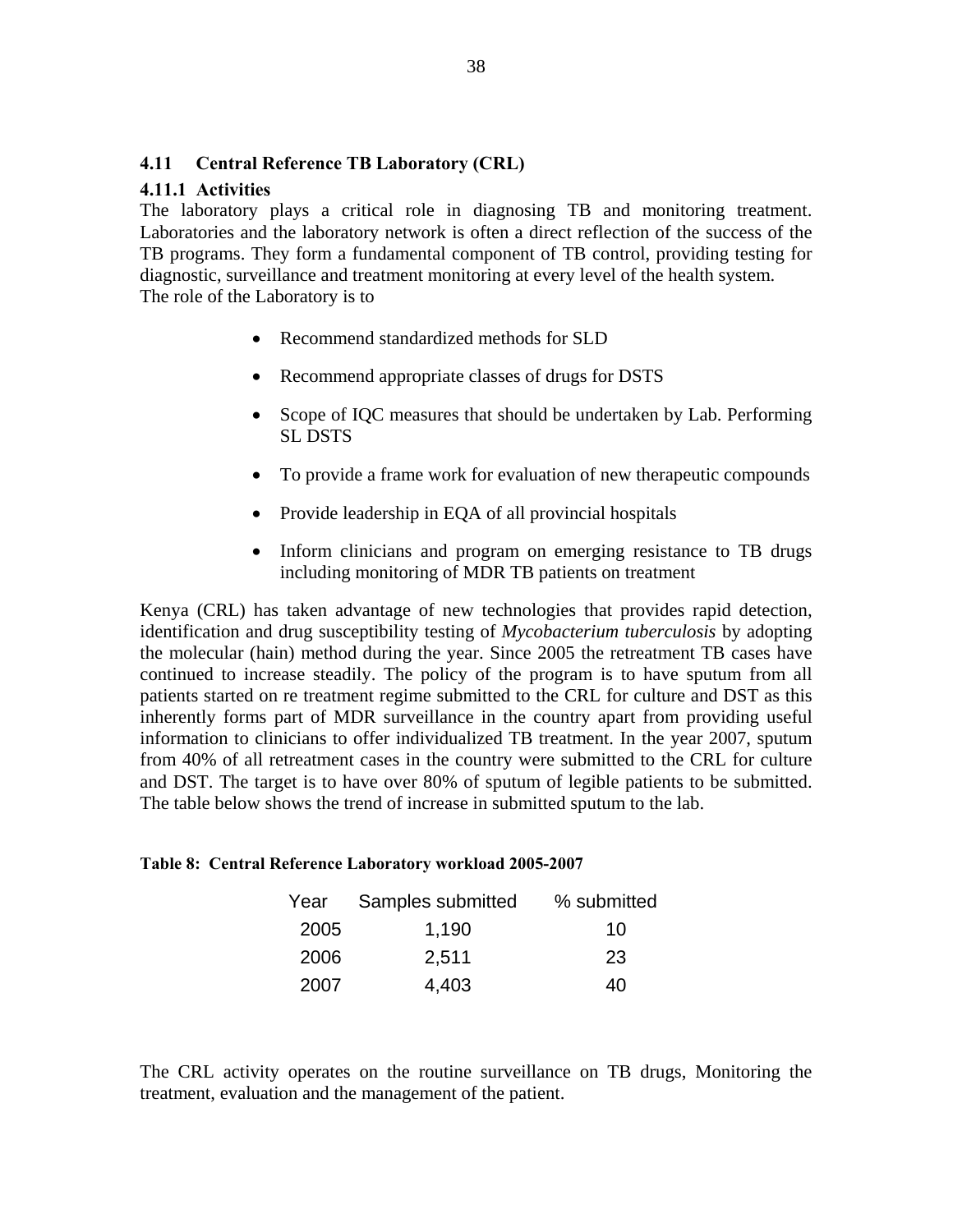Modern techniques including fluorescence microscopy (FM), use of Liquid cultures for isolation and drug susceptibility testing and amplification for the detection of drug resistance are offered by CRL as routine procedures. In 2007, Foundation for Innovative New Diagnostics (FIND) partnered with CRL to validate new molecular diagnostic methods on use of direct specimen for rifampcin and Isoniazid resistance using nucleic acid amplification tests.

Two staffs were trained in Germany on the new methods of diagnosis during the year. There was a deliberate effort to strengthen quality assurance through technical support from the supra laboratory in Brisbane. In addition there is a new focus on expanding and strengthening QA services for microscopy, culture and drug susceptibility (DST).

Whereas safety is a continuing concern for the Lab. staff at all levels who work with specimens and cultures containing *Mycobacterium Tuberculosis,* quality of microscopy services remain a major challenge to the TB program.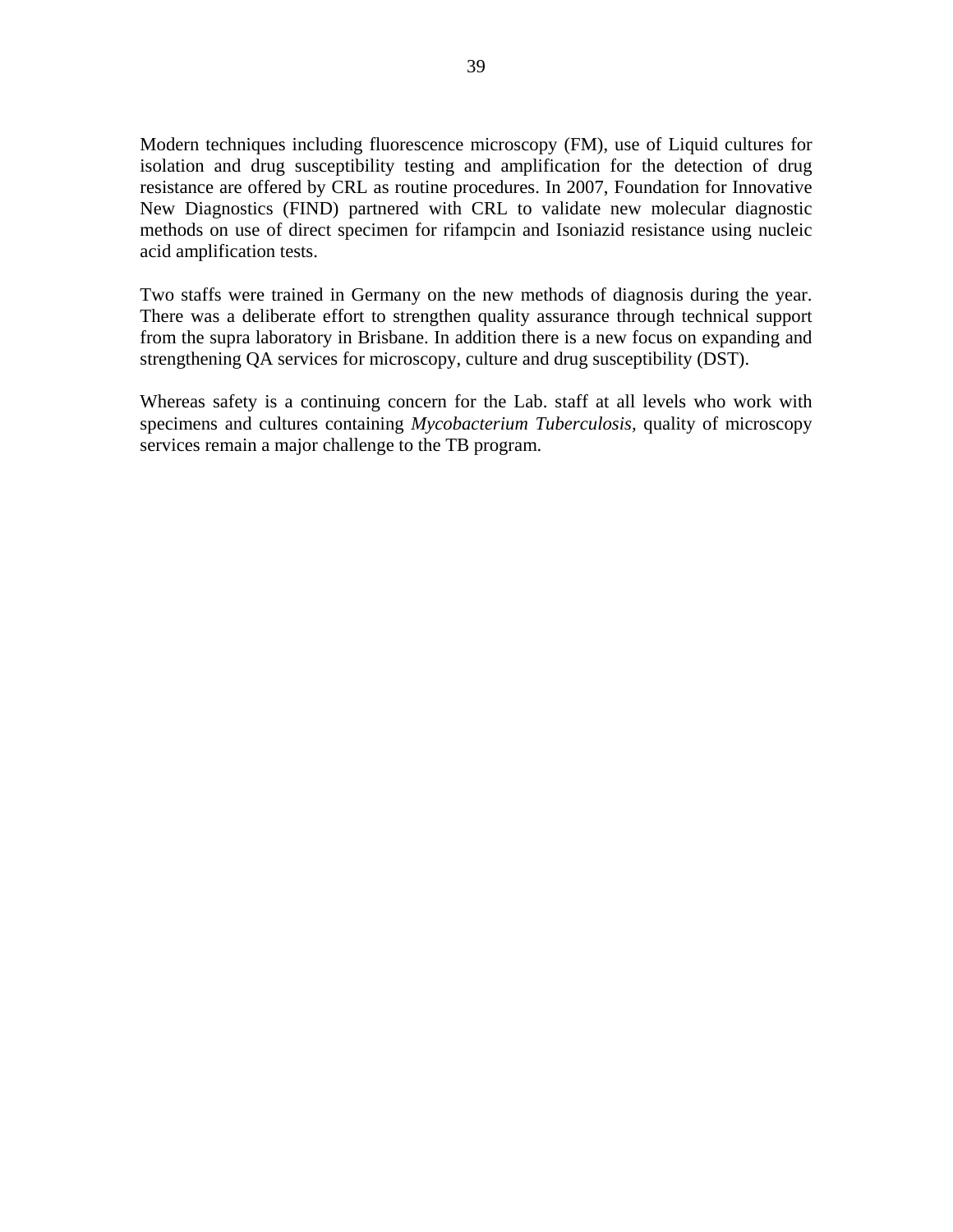### **5. INFRASTRUCTURE AND SUPPORTIVE ACTIVITIES**

#### *5.1 Manpower*

#### **5.1.1 Central level**

The division of TB continues to expand with need for more skilled staff to be able to meet evolving and new challenges. Consequently, new staffs were deployed to the central unit. These new staffs include Dr Guracha Argata ( $M & E$ ), Tomno Wesley (CB DOTS), Peter Onserio (Procurement) and Mary Osano (Administrative officer).

During the year Susan Gacheri procceded to KIT to pursue an MPH course.

#### **5.1.2 Provincial level**

Dr Laura Angwenyi joined the division and deployed to Nyanza South as PTLC Nyanza south following the split of the greater Nyanza province to ease and improve on coordination of TB control activities.

#### **5.2 Transport**

Supervision forms a key activity in the control activities and this is only possible with availability of an efficient and effective means of transport. The old PTLC vehicles are now gradually being replaced and in the year 2007, two new vehicles were procured to replace North Eastern and Coast provinces (Toyota hard bodies) through KNCV support. In addition, CDC supported procurement of 18 new motor bikes for replacing old motorbikes in the districts. PATH donated 10 more motor bikes to be use at the districts by assistant DTLC's that the organization supported.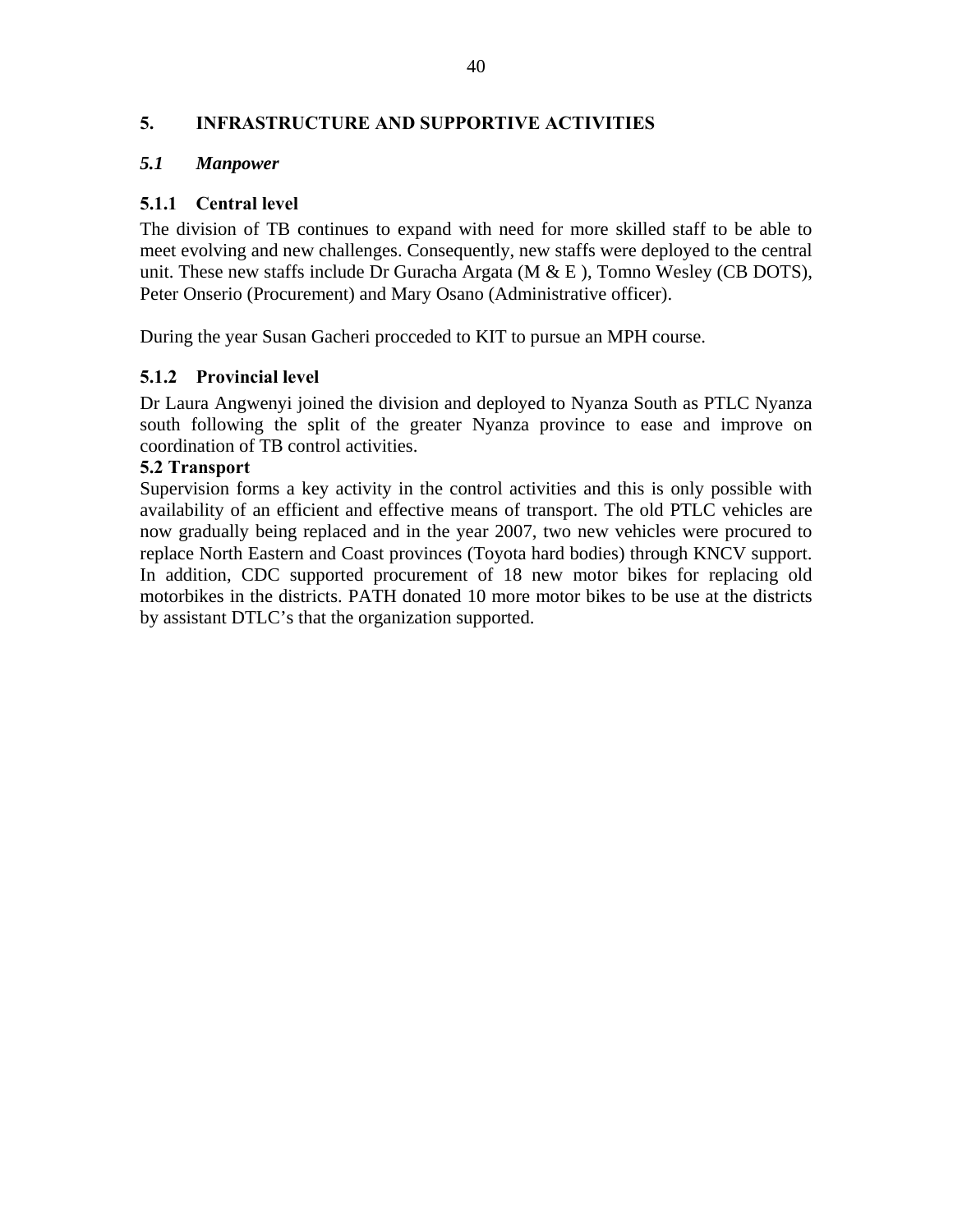#### **DISTRIBUTION LIST**

Permanent Secretaries –MOPHS and MOMS Director of Medical Services Director Preventive Promotive Health Services Head National AIDS/STD Control Program CDC country office JSI-Deliver project **KANCO** FHI USAID Medical Advisor Royal Netherlands Tuberculosis Association (KNCV) Medical Advisor Netherlands Leprosy Relief Association (NLR) WHO/Country Office Kenya WHO/regional Office (AFRO) WHO/Stop TB Initiative Geneva Provincial Medical Officers Provincial TB Leprosy Coordinators Medical Officers of Health District TB Leprosy Coordinators Centre for Respiratory Diseases Research- KEMRI AMREF MERLIN Malteser PATH- Kenya Kenya Association for the Prevention of Tuberculosis and Lung Diseases International Organization for Migration (IOM)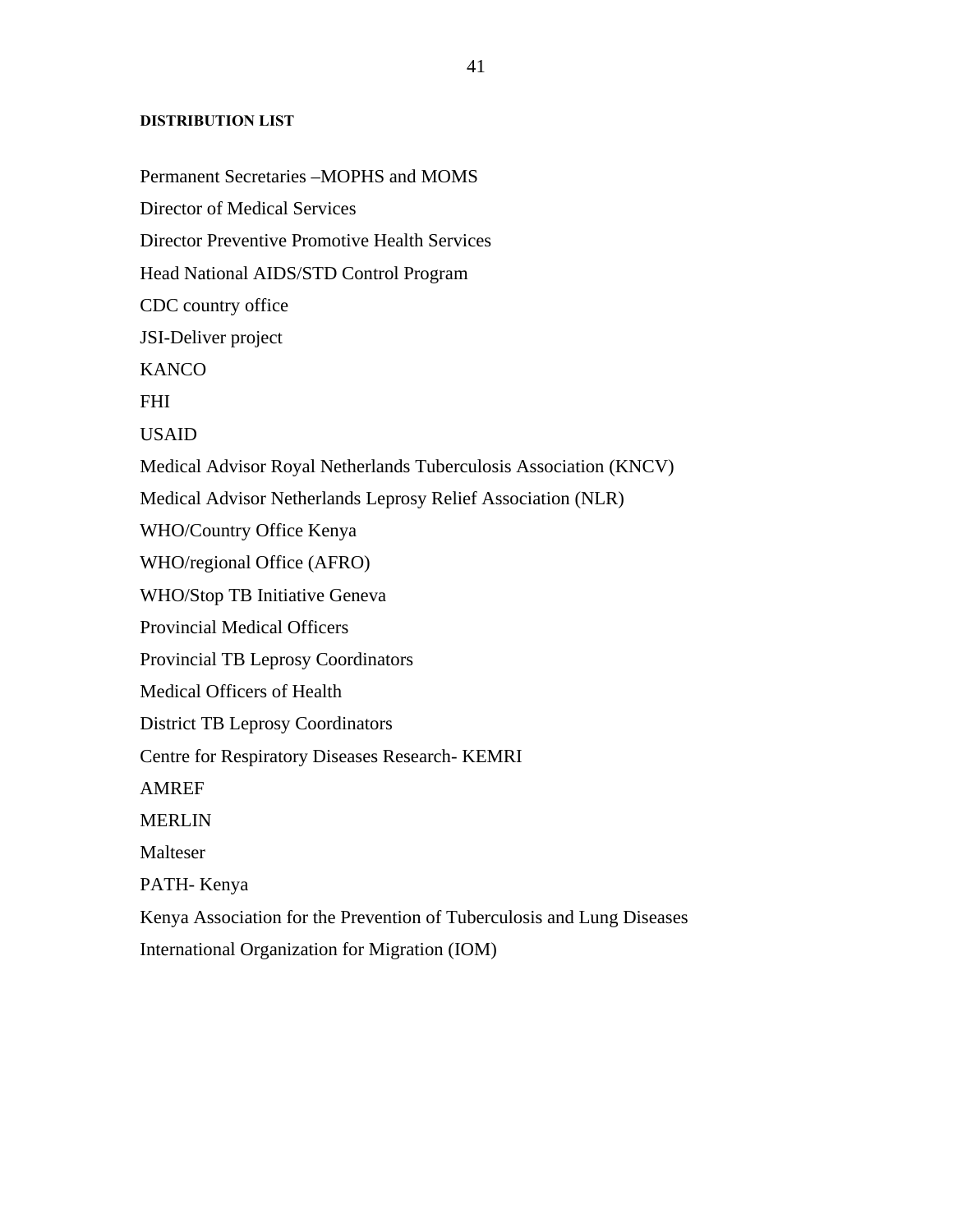![](_page_51_Figure_0.jpeg)

![](_page_51_Figure_1.jpeg)

**DISTRICTS IN KENYA** 

| 1 - Mt. Elgon<br>2 - Marakwet<br>3 - Trans Nzoia<br>4 - Uasin Gishu<br>5 - Nandi<br>6 - Kakamega | - Busia<br>8 - Siaya<br>$9 - V$ higa<br>10 - Kisumu<br>11 - Kericho<br>12 - Bornet | 13 - Nvamira<br>14 - Kisii<br>15 - Homa Bay<br>16 - Migori<br>17 - Kuria<br>18 - Trans Mara 24 - Embu | 19 - Nyandarua<br>20 - Murang'a<br>21 - Kiambu<br>22 - Thika<br>23 - Kirinyaga | 25 - Mbeere<br>26 - Malindi<br>27 - Bungoma<br>28 - Meru<br>29 - Baringo<br>30 - Nveri | 31 - Nithi<br>32 - Machakos<br>33 - Nyambene<br>34 - Bondo<br>$35 - T$ eso<br>36 - Butere Mumisa | 37 - Nyando<br>38 - Rachuonvo<br>$39 - \mathrm{Suba}$<br>40 - Gucha<br>$41 -$ Keiyo<br>42 - Buret | 44 - Maragua<br>43 - Tharaka<br>ESPECTATION AT LATT |  |
|--------------------------------------------------------------------------------------------------|------------------------------------------------------------------------------------|-------------------------------------------------------------------------------------------------------|--------------------------------------------------------------------------------|----------------------------------------------------------------------------------------|--------------------------------------------------------------------------------------------------|---------------------------------------------------------------------------------------------------|-----------------------------------------------------|--|
|                                                                                                  |                                                                                    | Scale 1:4 500 000<br>250 Kms<br>200<br>100 150<br>$50^{\circ}$                                        |                                                                                |                                                                                        |                                                                                                  |                                                                                                   |                                                     |  |